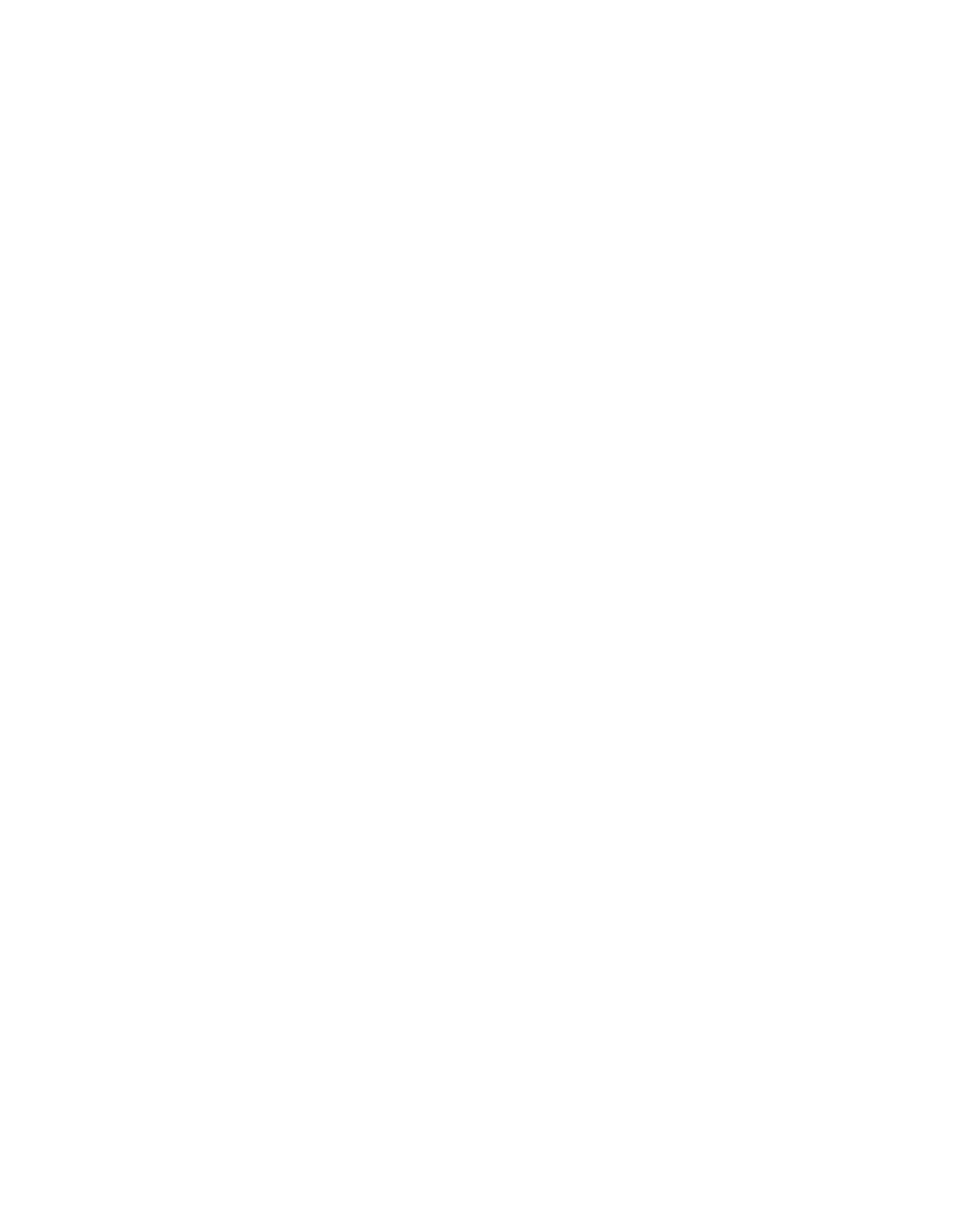# **Estimates of Immediate Effects on World Markets of a Hypothetical Disruption to Russia's Supply of Six Mineral Commodities**

By Elena Safirova, James J. Barry, Sinan Hastorun, Grecia R. Matos, and Alberto Alexander Perez, with contributions from George M. Bedinger, E. Lee Bray, Stephen M. Jasinski, Peter H. Kuck, and Patricia J. Loferski

Open-File Report 2017–1023

**U.S. Department of the Interior U.S. Geological Survey**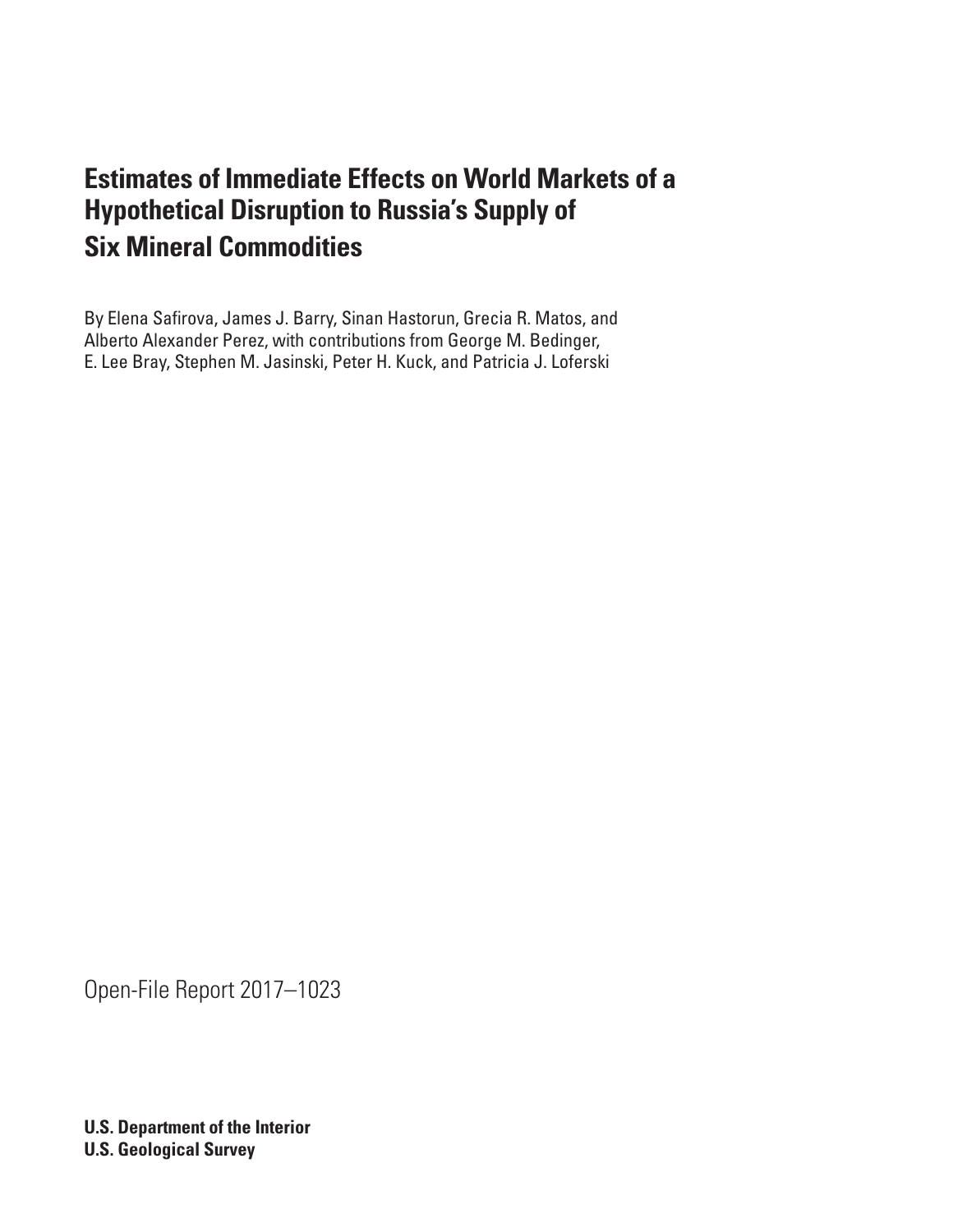## **U.S. Department of the Interior**

RYAN K. ZINKE, Secretary

### **U.S. Geological Survey**

William H. Werkheiser, Acting Director

U.S. Geological Survey, Reston, Virginia: 2017

For more information on the USGS—the Federal source for science about the Earth, its natural and living resources, natural hazards, and the environment—visit <https://www.usgs.gov> or call 1–888–ASK–USGS.

For an overview of USGS information products, including maps, imagery, and publications, visit [https://store.usgs.gov/.](https://store.usgs.gov)

Any use of trade, firm, or product names is for descriptive purposes only and does not imply endorsement by the U.S. Government.

Although this information product, for the most part, is in the public domain, it also may contain copyrighted materials as noted in the text. Permission to reproduce copyrighted items must be secured from the copyright owner.

Suggested citation:

Safirova, Elena, Barry, J.J., Hastorun, Sinan, Matos, G.R., and Perez, A.A., with contributions from Bedinger, G.M., Bray, E.L., Jasinski, S.M., Kuck, P.H., and Loferski, P.J., 2017, Estimates of immediate effects on world markets of a hypothetical disruption to Russia's supply of six mineral commodities: U.S. Geological Survey Open-File Report 2017–1023, 22 p.,<https://doi.org/10.3133/ofr20171023>.

ISSN 2331-1258 (online)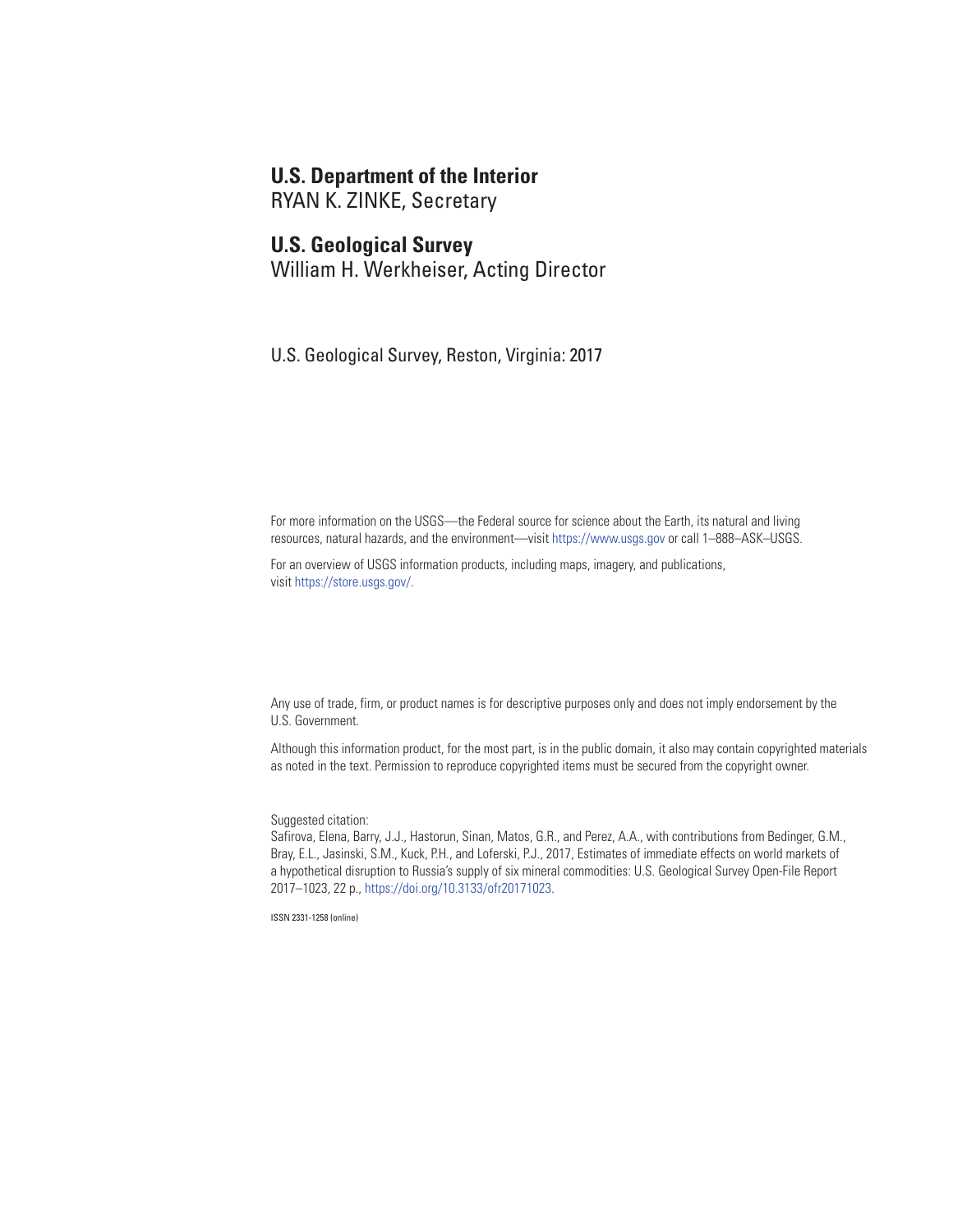# **Contents**

# **Figure**

| Graph showing a generalized depiction of the effect on the world market of a |
|------------------------------------------------------------------------------|
| hypothetical disruption in Russian supply of a mineral commodity3            |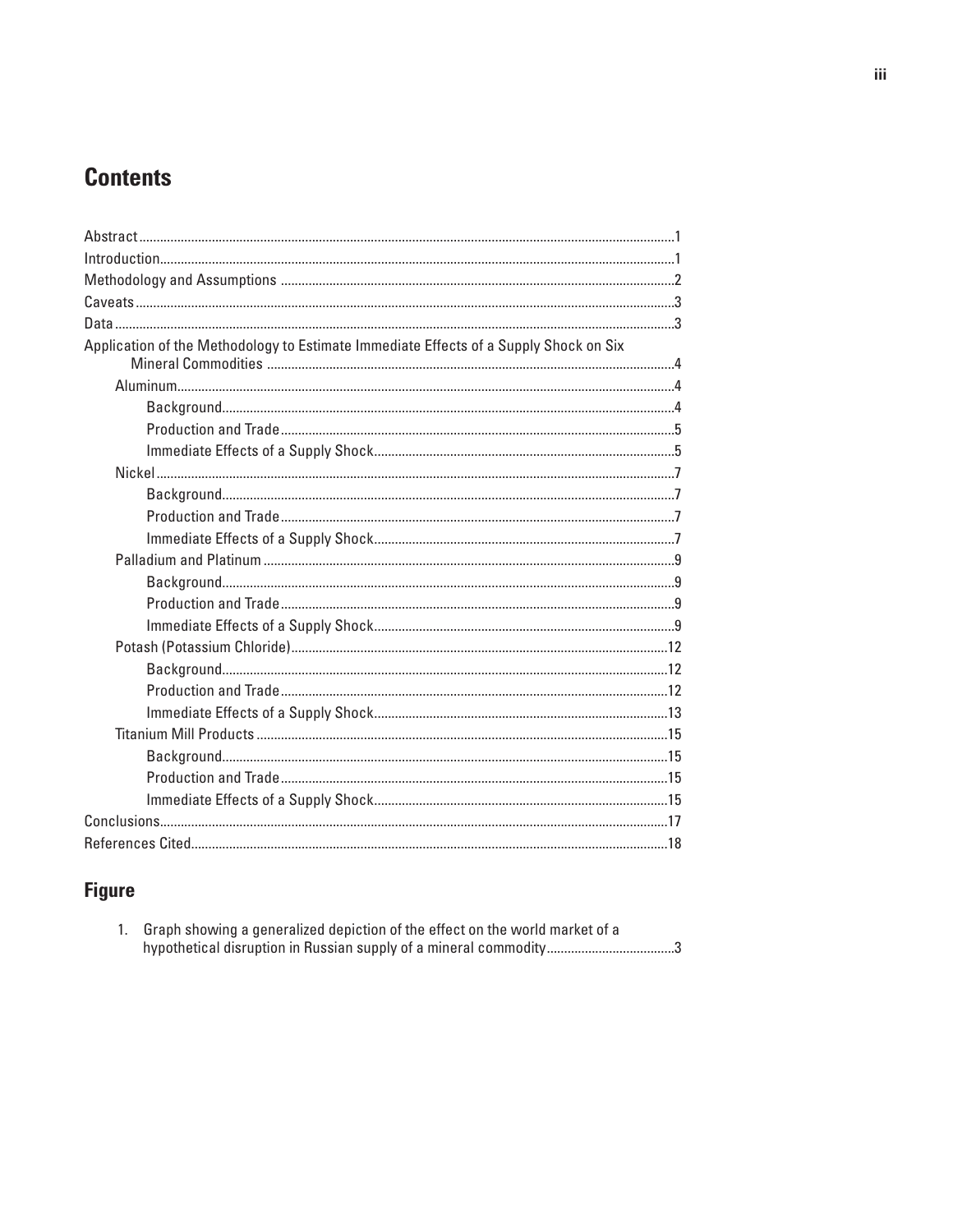## **Tables**

| 1.  | Russia's share of world production of selected mineral commodities in 2013 2                                                                                     |  |
|-----|------------------------------------------------------------------------------------------------------------------------------------------------------------------|--|
| 2.  | World production of refined primary aluminum in 2014 before and after a<br>hypothetical supply shock-the complete disruption of Russian production               |  |
|     |                                                                                                                                                                  |  |
| 3.  |                                                                                                                                                                  |  |
| 4.  | Potential price changes for refined primary aluminum after a hypothetical supply<br>shock-the complete disruption of Russian production in June 2014             |  |
| 5.  | Immediate losses or gains after a hypothetical supply shock-the complete<br>disruption of Russian production of refined primary aluminum in June 2014 6          |  |
| 6.  | World production of refined primary nickel in 2014 before and after a hypothetical<br>supply shock-the complete disruption of Russian production in June 2014 8  |  |
| 7.  |                                                                                                                                                                  |  |
| 8.  | Potential price changes for refined primary nickel after a hypothetical supply                                                                                   |  |
| 9.  | Immediate losses or gains after a hypothetical supply shock—the complete<br>disruption of Russian production of refined primary nickel in June 20149             |  |
| 10. | World production of refined palladium and platinum in 2014 before and after a<br>hypothetical supply shock—the complete disruption of Russian production         |  |
| 11. |                                                                                                                                                                  |  |
| 12. | Potential price changes for refined palladium and platinum after a hypothetical<br>supply shock-the complete disruption of Russian production in June 2014 11    |  |
| 13. | Immediate losses or gains after a hypothetical supply shock-the complete<br>disruption of Russian production of refined palladium and platinum in June 201411    |  |
| 14. | World production of potash (potassium chloride) in 2014 before and after a<br>hypothetical supply shock-the complete disruption of Russian production            |  |
|     |                                                                                                                                                                  |  |
| 15. |                                                                                                                                                                  |  |
| 16. | Potential price changes for potash (potassium chloride) after a hypothetical supply<br>shock-the complete disruption of Russian production in June 201414        |  |
| 17. | Immediate losses or gains after a hypothetical supply shock-the complete<br>disruption of Russian production of potash (potassium chloride) in June 2014 14      |  |
| 18. | World production of titanium mill products in 2014 before and after a hypothetical<br>supply shock-the complete disruption of Russian production in June 2014 16 |  |
| 19. |                                                                                                                                                                  |  |
| 20. | Potential price changes for titanium mill products after a hypothetical supply<br>shock-the complete disruption of Russian production in June 201416             |  |
| 21. | Immediate losses or gains after a hypothetical supply shock-the complete<br>disruption of Russian production of titanium mill products in June 201417            |  |
| 22. | Immediate losses or gains after a hypothetical supply shock-the complete<br>disruption of Russian production of six mineral commodities in June 201417           |  |
|     |                                                                                                                                                                  |  |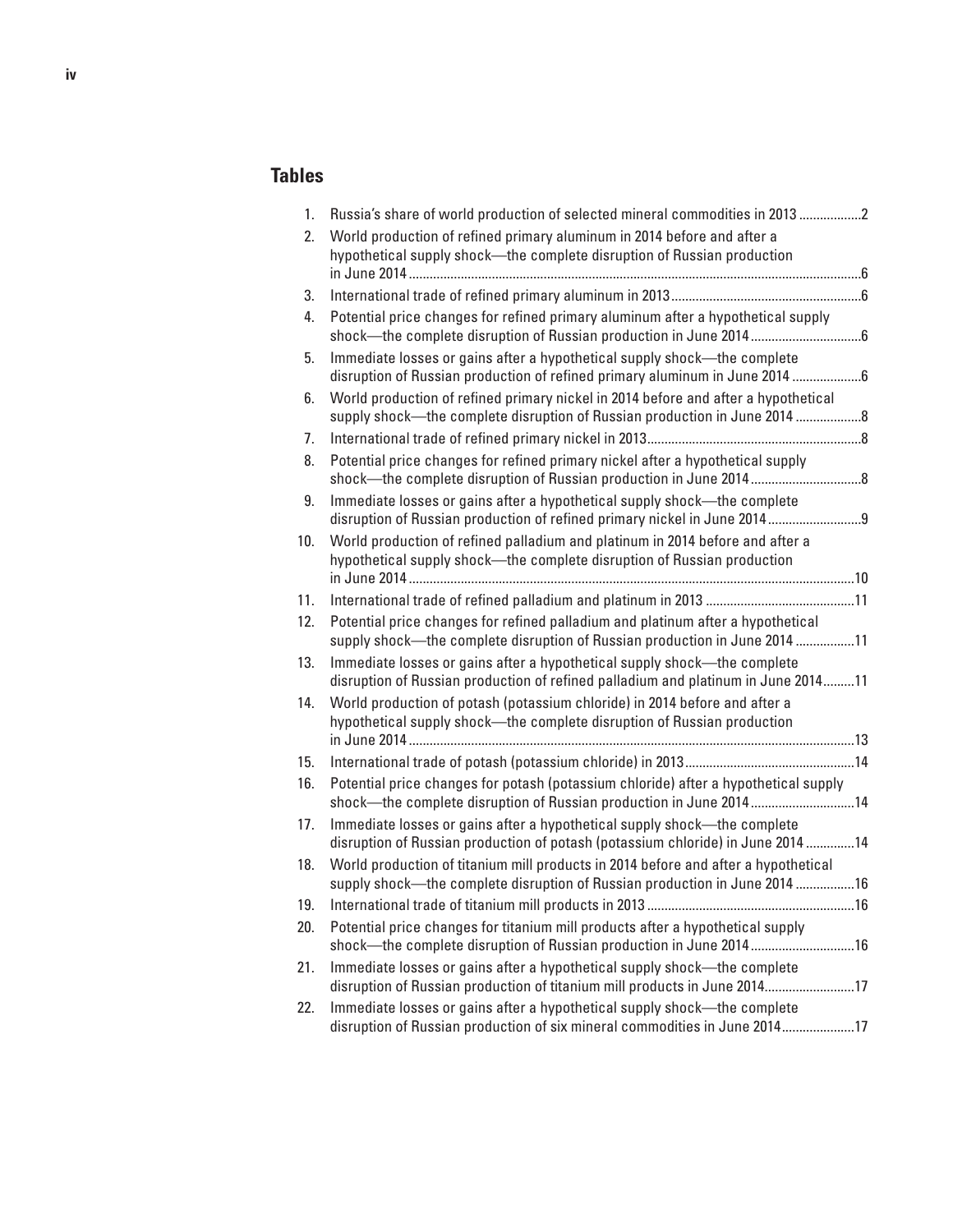# **Conversion Factors**

U.S. customary units to International System of Units

| <b>Multiply</b>   | Bv     | To obtain |
|-------------------|--------|-----------|
|                   | Mass   |           |
| troy ounce (oz t) | 31.103 | gram(g)   |

International System of Units to U.S. customary units

| <b>Multiply</b>                                            | By      | <b>To obtain</b>        |
|------------------------------------------------------------|---------|-------------------------|
|                                                            | Mass    |                         |
| gram(g)                                                    | 0.03527 | ounce, avoirdupois (oz) |
| kilogram (kg)                                              | 2.205   | pound avoirdupois (lb)  |
| megagram $(Mg) = 1$ metric ton (t)<br>$(1,000 \text{ kg})$ | 1.102   | ton, short $(2,000$ lb) |
| kiloton (kt) = $1,000$ metric tons                         | 1.102   | $1,000$ short tons      |
| megaton (Mt) = 1 million metric<br>tons                    | 1.102   | 1 million short tons    |

# **Abbreviations**

| Al              | aluminum                                                     |
|-----------------|--------------------------------------------------------------|
| ATI             | Allegheny Technologies Inc.                                  |
| <b>BPC</b>      | <b>Belarusian Potash Company</b>                             |
| DS <sub>0</sub> | direct shipping ore                                          |
| EECA            | <b>Eastern Europe and Central Asia</b>                       |
| EU-28           | European Union, which, as of 2014, consisted of 28 countries |
| НY              | half year                                                    |
| IAI             | International Aluminium Institute                            |
| IFA             | <b>International Fertilizer Association</b>                  |
| <b>INSG</b>     | <b>International Nickel Study Group</b>                      |
| К               | potassium                                                    |
| K, 0            | potassium oxide                                              |
| KCI             | potassium chloride                                           |
| LME             | London Metal Exchange                                        |
| Ν               | nitrogen                                                     |
|                 |                                                              |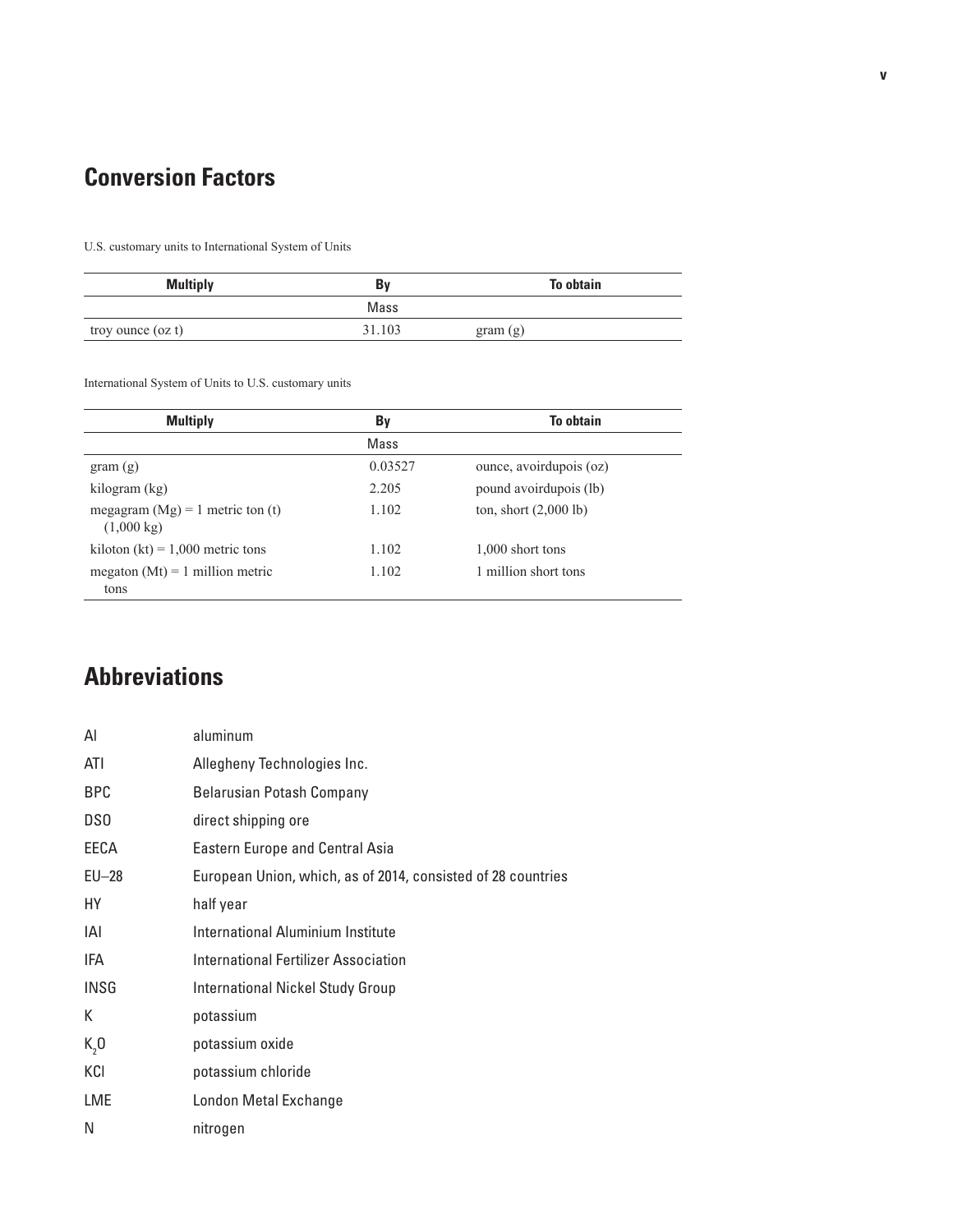| <b>NESHAP</b>      | National Emission Standards for Hazardous Air Pollutants |
|--------------------|----------------------------------------------------------|
| P                  | phosphorus                                               |
| Plc                | public limited company                                   |
| RTI                | <b>RTI International Metals</b>                          |
| <b>TIMET</b>       | Titanium Metal Corp.                                     |
| <b>UN Comtrade</b> | United Nations Commodity Trade Statistics (database)     |
| U.S.               | <b>United States</b>                                     |
| <b>USGS</b>        | U.S. Geological Survey                                   |
| VSMPO              | VSMP0-AVISMA Corp.                                       |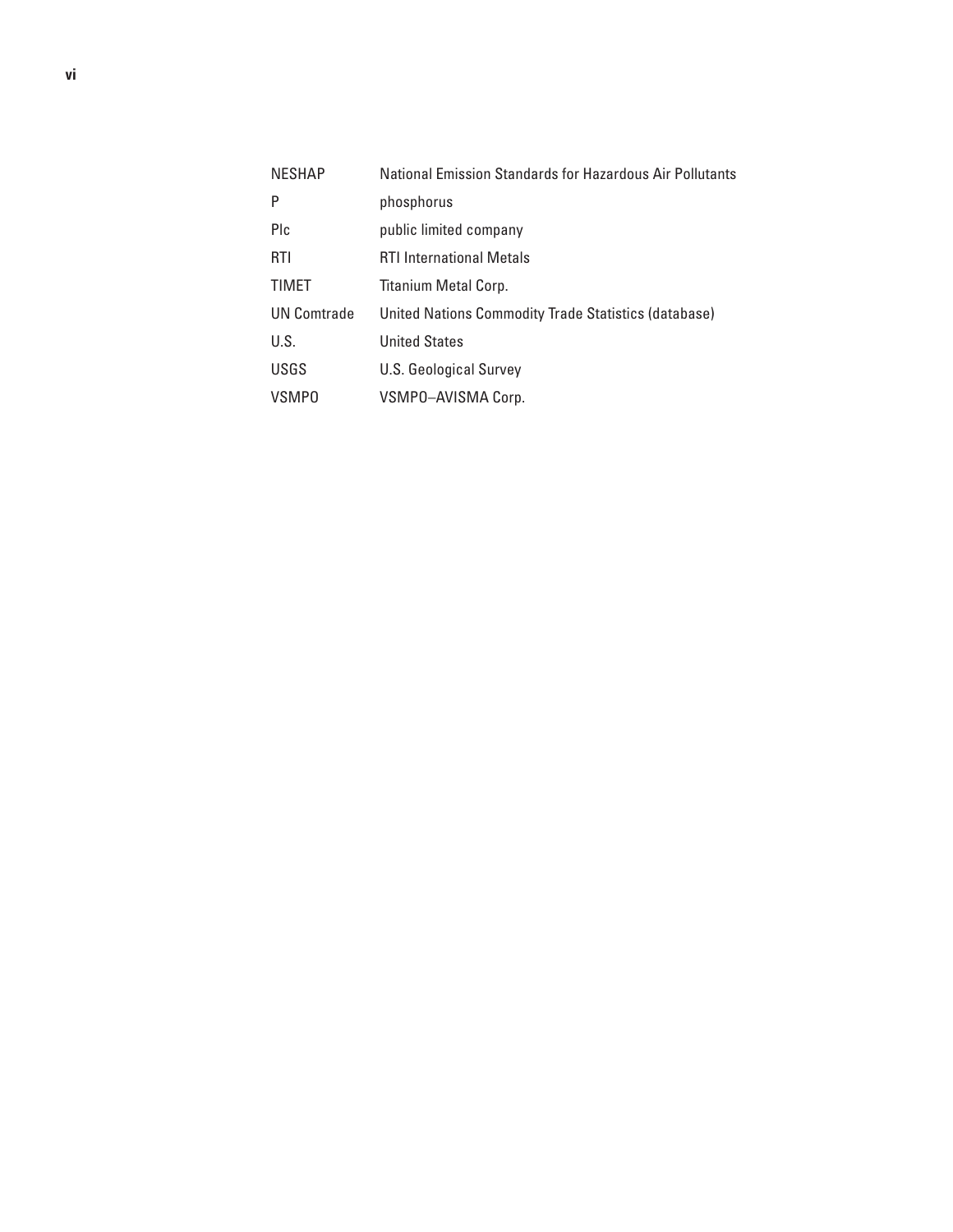# <span id="page-8-0"></span>**Estimates of Immediate Effects on World Markets of a Hypothetical Disruption to Russia's Supply of Six Mineral Commodities**

By Elena Safirova, James J. Barry, Sinan Hastorun, Grecia R. Matos, and Alberto Alexander Perez, with contributions from George M. Bedinger, E. Lee Bray, Stephen M. Jasinski, Peter H. Kuck, and Patricia J. Loferski

## **Abstract**

The potential immediate effects of a hypothetical shock to Russia's supply of selected mineral commodities on the world market and on individual countries were determined and monetized (in 2014 U.S. dollars). The mineral commodities considered were aluminum (refined primary), nickel (refined primary), palladium (refined) and platinum (refined), potash, and titanium (mill products), and the regions and countries of primary interest were the United States, the European Union (EU–28), and China. The shock is assumed to have infinite duration, but only the immediate effects, those limited by a 1-year period, are considered.

A methodology for computing and monetizing the potential impacts was developed. Then the data pertaining to all six mineral commodities were collected and the most likely effects were computed. Because of the uncertainties associated with some of the data, sensitivity analyses were conducted to confirm the validity of the results.

Results indicate that the impact on the United States arising from a shock to Russia's supply, in terms of the value of net exports, would range from a gain of \$336 million for titanium mill products to a loss of \$237 million for potash; thus, the overall effect of a supply shock is likely to be quite modest. The study also demonstrates that, taken alone, Russia's share in the world production of a particular commodity is not necessarily indicative of the size of potential impacts resulting from a supply shock; other factors, such as prices, domestic production, and the structure of international commodity flows were found to be important as well.

## **Introduction**

The world's economies depend on uninterrupted global trade of mineral commodities. Geopolitical instability and natural disasters may cause disruptions in mineral production, affecting supply chains that are vital to national economies.

The resulting impact can be measured by the increase in cost incurred to import the affected commodity. Because minerals are not evenly distributed, some countries are richer in mineral resources than others. Countries such as Australia, Canada, China, Russia, and the United States possess a significant amount of wealth in a number of mineral commodities, and a catastrophic shock to mineral production in any one of these countries could create worldwide shortages, significant price increases, and instability in global and national economies.

In recent years, researchers examined vulnerabilities in supply chains due to some type of disruption. Supply chains were disrupted when mineral-related facilities were affected by the northern Honshu, Japan, earthquake on March 11, 2011, and the ensuing tsunami (Menzie and others, 2011). A notable example from this disaster was the temporary shutdown of a titanium dioxide processing facility. The facility was the sole source of a black automobile paint pigment. This shutdown resulted in a months-long shortage of black trucks (Harrington, 2011). Another significant example is the South African mining industry, which was affected by labor strikes in 2011, 2012, and early 2014. South Africa is the world's top platinum producer and second leading palladium producer. The loss of South African platinum to the global supply chain due to strikes is nearly impossible to make up from other producers in the short term and was predicted to cause shortages in world markets (Yager and others, 2013). However, platinum supply became adequate to meet demand because of the release into the market from investors' inventories.

Russia is rich in natural resources and is a leading producer of many mined and processed mineral commodities. A shock to Russian supply of key mineral commodities would have an impact on global and regional markets. In the study described in this report, the authors developed a methodology to estimate the immediate global impact of such a supply shock on six major mineral commodities produced in Russia: aluminum (refined primary), nickel (refined primary), palladium (refined) and platinum (refined), potash, and titanium (mill products) and the resulting economic impact to the United States, the European Union, and China. A case where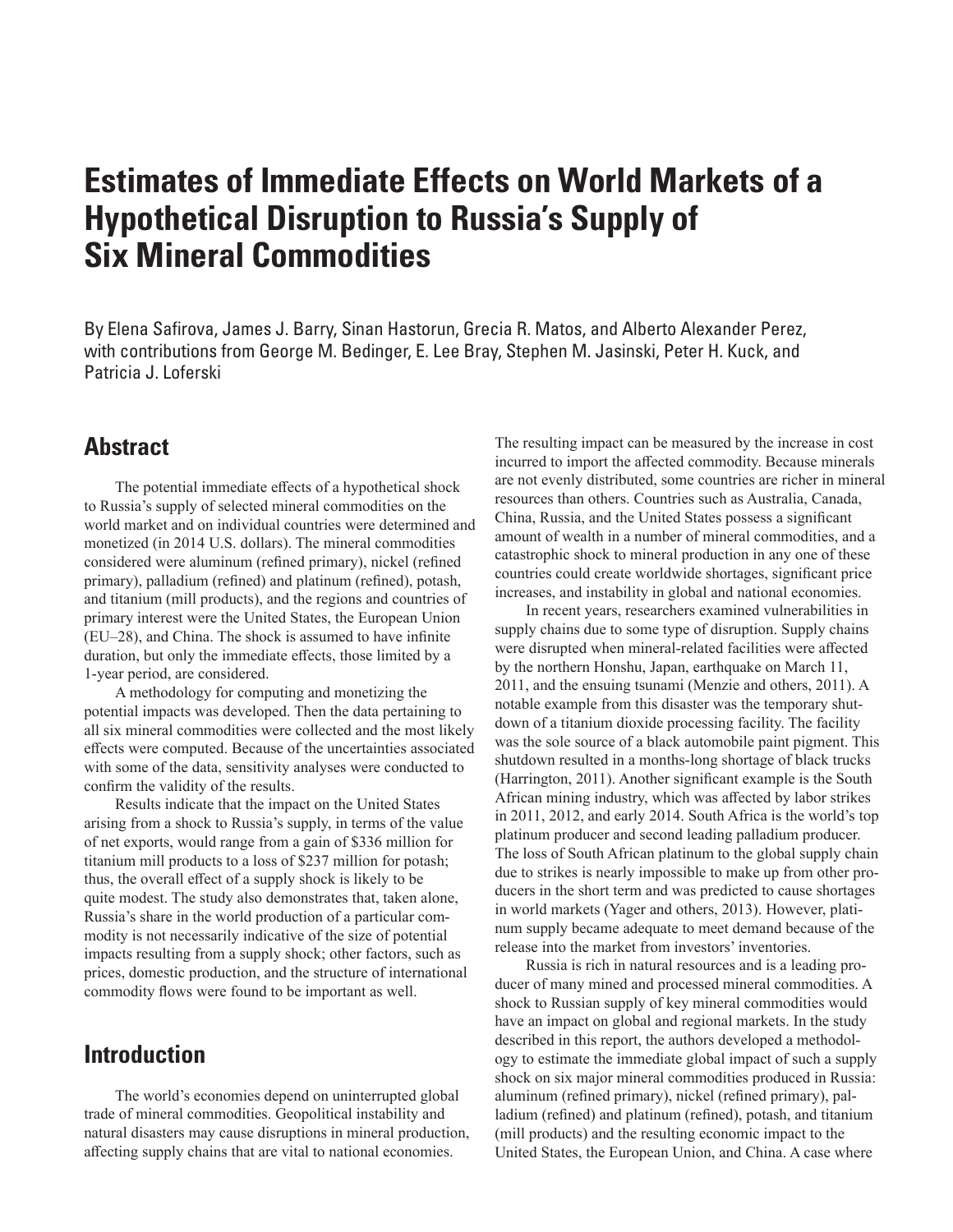#### <span id="page-9-0"></span>**2 Immediate Effects on World Markets of a Hypothetical Disruption to Russia's Supply of Six Mineral Commodities**

#### **Table 1.** Russia's share of world production of selected mineral commodities in 2013.

[Production quantities are in thousands of metric tons unless otherwise specified. Data in this table are from more recent publications than the data used in the study. These data were not used in the analytical work because they became available after the analytical work was completed]

| <b>Mineral commodity</b> | <b>World production</b> | <b>Russia's production</b> | <b>Russia's share of</b><br>world production<br>(percent) | <b>Source</b>            |
|--------------------------|-------------------------|----------------------------|-----------------------------------------------------------|--------------------------|
| Aluminum                 | 47,600                  | 3,720                      | 8                                                         | Bray $(2015b)$ .         |
| Nickel                   | 2,630                   | 275                        | 10                                                        | Kuck (2015).             |
| Palladium*               | 203                     | 80                         | 40                                                        | Loferski (2015).         |
| Platinum <sup>*</sup>    | 183                     | 26                         | 14                                                        | Loferski (2015).         |
| Potash                   | 34,500                  | 6,100                      | 18                                                        | Jasinski (2015).         |
| Titanium mill products   | 191                     | 31                         | 16                                                        | Authors' calculations.** |

\* Palladium and platinum production quantities are in metric tons.

\*\*Authors' calculations using average annual growth of the previous 10 years and data from Bedinger (2014b), VSMPO–AVISMA Corp. (2014), and Roskill Information Services Ltd. (2013).

Russia's production of the selected mineral commodities is halted completely in June 2014 was hypothesized. The supply of these commodities going forward would be reduced by the amount of estimated Russian production. It is assumed that Russia's production is halted forever; however, only immediate effects of the halt (those registered within 1 year from the initial impact) are computed in this study.

Table 1 illustrates Russia's role as of 2013 in world production of the six mineral commodities considered in this report. For all of these mineral commodities, Russia was a major producer, and the loss of Russian supply in June 2014 would have had a notable impact on regional markets, as well as on the world market. Russia's presence in the aluminum market reached beyond production within its borders. The Russian aluminum company called United Company RUSAL (RUSAL) had holdings and operations in many countries across the globe. Russian nickel was significant because the country was one of the world's leading producers of mined nickel and was the leading producer of refined nickel. In 2013, Russia was the second leading platinum producer and the leading palladium producer in the world. Russia was also the second leading potash producer in the world and the top source of imports for a significant number of countries across the world. Finally, Russia was a major manufacturer of titanium mill products. However, its role in supplying specific titanium mill products to the U.S. and European aerospace industries was even more crucial than its role in supplying such products to the rest of the world because such products are highly specialized and cannot be quickly produced by other companies if a shortage arises on the market.

## **Methodology and Assumptions**

The immediate effects of the hypothesized disruption in supply of Russian mineral commodities to the world market were estimated and monetized in this study in 2014

U.S. dollars. The immediate effects are defined as the effects perceived by the market participants immediately after the disruption in supply occurs. Therefore, the primary impact of the disruption is reflected in the increase in the market price observed soon after the initial disruption takes place. As time goes by, market participants would adapt to the new market conditions and either (1) reduce the quantity demanded for the commodity in question by replacing it with other commodities or (2) increase the quantity supplied of the commodity in question, or do both. Later, if the supply disruption persisted, market participants would engage in activities usually associated with the long run, such as open new facilities and close old ones or develop and implement new technological processes. All such actions would eventually alleviate the impact of the initial shock and would reduce the equilibrium market price of the commodity. Arguably, this immediate price effect constitutes an upper bound—the highest level—of the impact of the disruption. This report focuses on estimation of the initial, immediate impact and does not address the impacts that would take place in the longer term.

Furthermore, in order to be able to compute and monetize the impact of the supply disruption, certain assumptions were made. Inventories typically are available to help mitigate shortages; in this study, they were explicitly taken into account for aluminum, nickel, and potash only. The central assumption is that the world market for each of the six commodities considered is in a competitive equilibrium, and the quantity supplied equals the quantity demanded. Although none of the six markets considered in the report is perfectly competitive, for most of them, the perfectly competitive equilibrium assumption is an acceptable approximation. How well a particular market fits the definition is discussed in the sections on individual commodities.

By using a standard economic model of perfectly competitive market equilibrium, price increases due to the initial supply shock were estimated (fig. 1). Numerous studies provide evidence that for supply, the short-run elasticity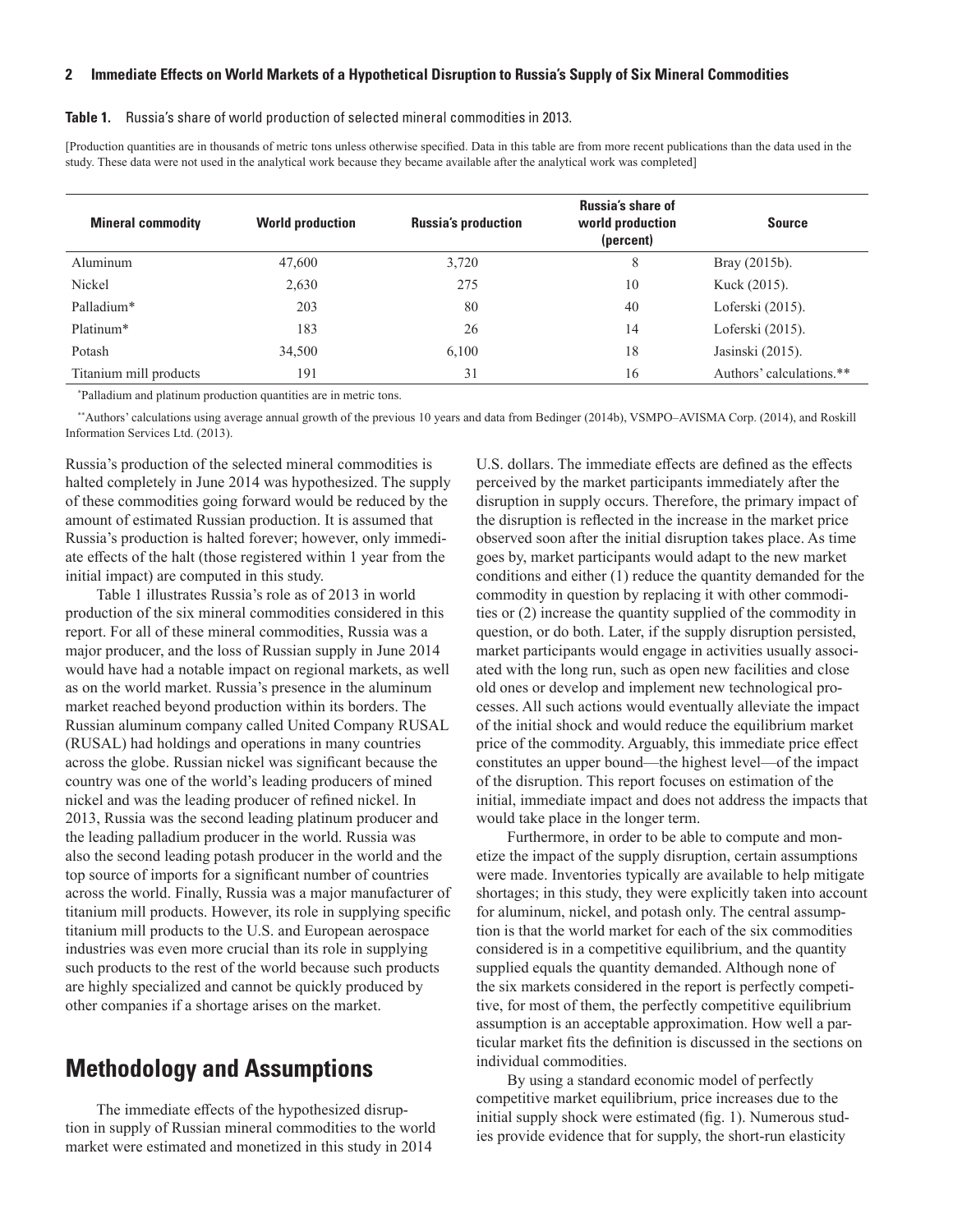<span id="page-10-0"></span>

**Figure 1.** Graph showing a generalized depiction of the effect on the world market of a hypothetical disruption in Russian supply of a mineral commodity.  $\mathcal{S}_{_{\textrm{0}}}$  and  $\mathcal{S}_{_{\textrm{1}}}$  are supply curves before and after the disruption, respectively. *D* is the demand curve.  $\mathcal{Q}_{_{\textrm{0}}}$  and  $\mathcal{Q}_{_{\textrm{1}}}$  are the equilibrium quantities of world production, before and after the shock. Variables  $\rho_{_0}$  and  $\rho_{_1}$  are world prices.

of mineral commodities is usually either perfectly or almost perfectly inelastic (Cuddington and Zellou, 2012; Östensson, 2010; Stuermer, 2013). Thus, the supply was assumed to be perfectly inelastic, and therefore the supply curve  $S_0$  on figure 1 is vertical. As such, the removal of Russian supply from world production due to a supply disruption results in a shift to the left of the supply curve. The magnitude of the shift is equivalent to total Russian production. The new point of equilibrium (the intersection between the curves  $D$  and  $S_1$ ) is calculated by using the slope of the demand curve *D*, the initial point of equilibrium, and the total Russian production. As we are assuming a linear demand curve, the slope is equal to the short-run own-price elasticity of demand for the commodity in question. The issues related to the elasticity estimation are discussed in the "Data" section.

Once the initial change in the world price of a given commodity was estimated, the immediate losses and gains perceived by the individual countries and groups of countries were calculated. In this study, an issue of particular interest was the computation of losses and gains for the United States, the European Union (the  $EU-28$ ),<sup>1</sup> and China. In this methodology, there is no explicit modeling of what happens to Russia's production of the mineral commodities; instead, a straightforward assumption was made that the Russiaproduced supply becomes unavailable. Also, potential losses that Russia would suffer from this supply disruption were not calculated. Likewise, in the calculations of the losses and

gains for the rest of the world, Russia is excluded. Separate calculations, however, are made for all other countries, excluding Russia, which are collectively referred to as "the rest of the world." The losses were computed as the additional cost the countries that were net importers would bear if they had to purchase the same amount of the commodities in question on the world market as they did prior to the price increase. Conversely, the countries that were net exporters of the commodity in question would realize gains due to the price increase.

## **Caveats**

The methodology described above is, by design, not comprehensive and does not take into account several potentially important consequences of supply restrictions. Most importantly, it is limited to the effects related to the market of the affected commodity and does not account for gains or losses realized in other related markets, in particular, those in the related downstream and upstream markets. For example, the supply restriction on the market for titanium mill products may negatively affect the aerospace industry, which is a significant consumer of those products. This methodology, however, does not include the effects on other linked industries.

Similarly, a supply restriction imposed on the market of one commodity is likely to increase demand for substitute commodities, and the producers of the substitute commodities may realize gains from the increased demand for their goods. Effects of this kind are not included for two reasons. First, the methodology is able to capture only the immediate effects, which are observed before the consumers of the commodity in question introduce any measures to reduce their losses. Second, the effects of the initial restriction on other industries are not included in the analysis.

## **Data**

For the purposes of this study, it was assumed that the supply shock took place in June 2014, and when it took place, economic agents expected its impact to affect their operations for about 1 year. When the reported data were not available, the estimated quantity of supply was obtained by getting the closest, most reasonable estimate for June 2014 production. Because of the differences in reporting of data for different commodities, it was necessary to use different estimation methods. The estimates for monthly aluminum production come from the International Aluminium Institute (IAI). Reported data for nickel were obtained from the International Nickel Study Group (INSG). The palladium and platinum estimates were based on the quarterly production reports from 7 of the top 11 global producers. Potash production was taken as a simple average of the half-year worldwide production data for 2014 as reported by the International Fertilizer Association (IFA). A 10-year growth rate was applied to the production of

<sup>&</sup>lt;sup>1</sup>The European Union (EU) is a supranational entity that, as of 2014, consisted of the following 28 countries: Austria, Belgium, Bulgaria, Croatia, Cyprus, the Czech Republic, Denmark, Estonia, Finland, France, Germany, Greece, Hungary, Ireland, Italy, Latvia, Lithuania, Luxembourg, Malta, the Netherlands, Poland, Portugal, Romania, Slovakia, Slovenia, Spain, Sweden, and the United Kingdom.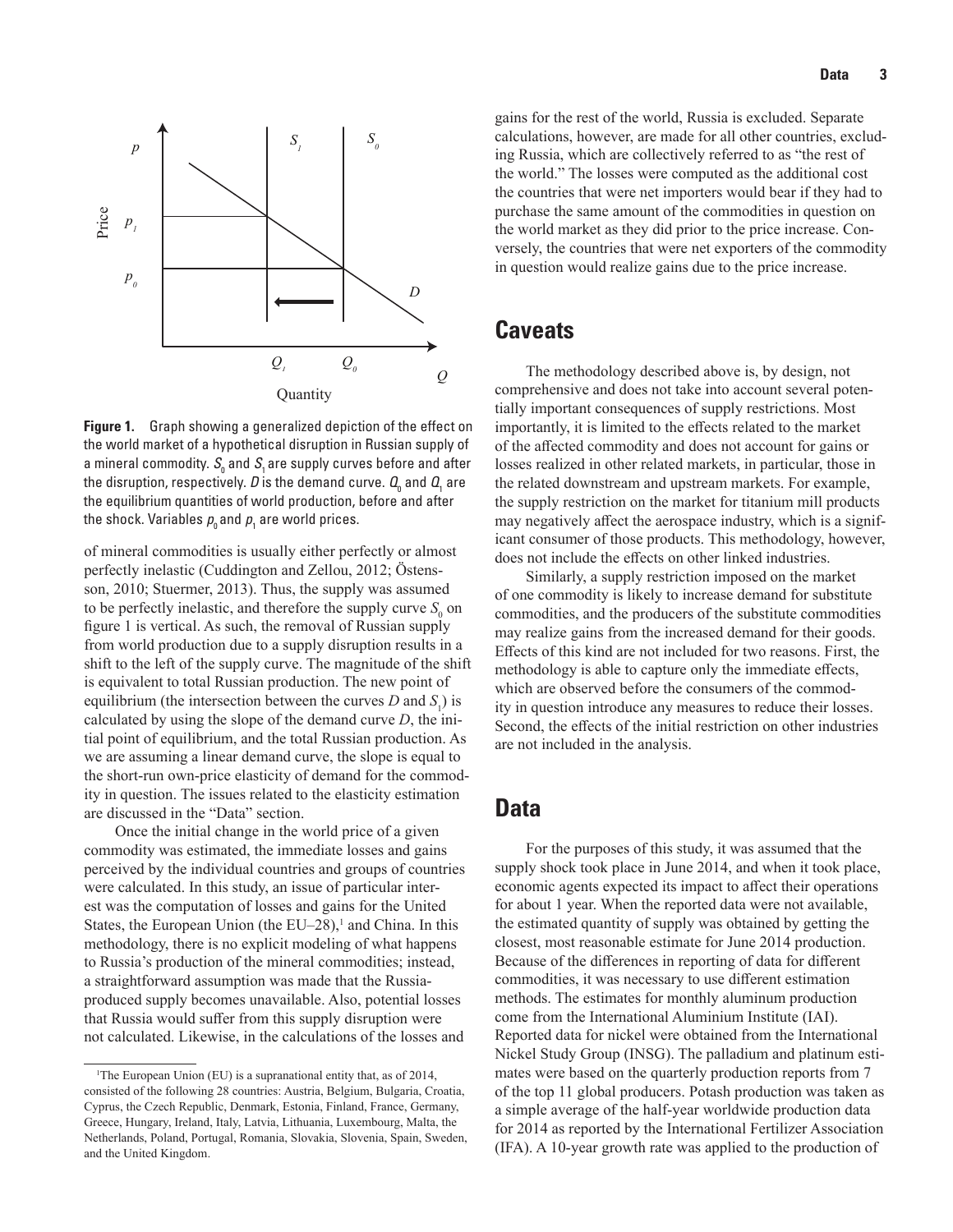#### <span id="page-11-0"></span>**4 Immediate Effects on World Markets of a Hypothetical Disruption to Russia's Supply of Six Mineral Commodities**

titanium mill products to obtain an estimate for 2014 production and then the number was divided by 12 to obtain monthly production.

Initial prices for the commodities are the monthly market averages as reported by the various markets. The sources of data used for the prices of the individual commodities were the London Metal Exchange (LME, 2014) average monthly prices for aluminum and nickel, the Engelhard Unfab average price as reported by Platts Metals Daily (2014) for palladium and platinum, the World Bank's (2014) Commodity Markets Group's spot-market price for potash, and an average value for internationally traded goods for titanium mill products obtained from the United Nations Commodity Trade Statistics (UN Comtrade) database in 2014 (United Nations Statistics Division, 2014).

Price elasticities of demand used in this report had been estimated in other studies, and several issues were encountered. First of all, it was assumed that own-price demand elasticities are linear in close proximity to the market equilibrium point. To the extent that this assumption may not be valid, the demand elasticity values may be inaccurate. Second, many elasticity values reported in the literature are several decades old or were estimated for a geographically limited market. Because the end uses and particular mineral commodities may vary geographically and change over time, the elasticity assumptions may be overstated or understated. This concern was addressed by conducting sensitivity analysis with respect to the elasticity values.

The elasticity of aluminum prices was computed based on estimated elasticities found in Blomberg and Hellmer (2000), Ford (1999), Mikesell (2013), Pei and Tilton (1999), Stuckey (1983), and Stuermer (2013). The price elasticity for refined nickel was established on the basis of the range of elasticities found in reports that estimated elasticities for various metals (Evans and Lewis, 2002; Gallaher and Depro, 2002; Wagenhals, 1983). A single source of palladium and platinum price elasticity was identified (TIAX, LLC, 2003). There are extensive studies estimating the price elasticity of potash owing to its predominant use in agriculture. Thus, potash price elasticity was based on a recommendation from the agricultural economics literature (Acheampong and Dicks, 2012). Finally, no studies with estimations of price elasticity for titanium mill products were found. Instead, it was determined that it would be acceptable to use steel mill products as proxies and to use the price elasticity estimated in "Economic Impact Analysis of Final Integrated Iron and Steel NESHAP [National Emission Standards for Hazardous Air Pollutants]" (Gallaher and Depro, 2002).

Trade data were obtained from the UN Comtrade database (United Nations Statistics Division, 2014), the Russian Customs statistical database (Federal Customs Service of Russia, 2014), the INSG, and the IFA. These data were available for the year 2013. Trade was assumed to be constant and carried over 2013 to 2014, except for potash. Values for the year were divided by 12 to obtain estimates of monthly trade numbers.

Among all the data used to produce the results, the short-run-demand, own-price-demand elasticities for the commodities appear to be least reliable. Therefore, for each of the commodities, sensitivity analysis with respect to the values of the demand elasticities using lower and upper bounds was conducted. Those results are reported in the individual commodity sections.

## **Application of the Methodology to Estimate Immediate Effects of a Supply Shock on Six Mineral Commodities**

The following sections provide background on the individual mineral commodities and their respective roles in the world economy. Russia's role as a producer of these commodities is described together with the analysis and how that production affects the United States, the EU–28, and China. Finally, the details of hypothetical disruptions in Russian supplies of the given mineral commodities are considered, and the results of such shocks are analyzed according to the methodology developed in this study.

#### **Aluminum**

#### Background

Aluminum is a mineral commodity having a wide range of uses across many sectors, including manufacturing, transportation, electrical production, and construction. Aluminum is commonly made by processing bauxite into alumina and then smelting refined alumina into aluminum. When aluminum is made, it is produced either with a high degree of purity or as an alloy to meet a wide range of technical specifications, meaning that certain other components are added in small percentages to increase the desired physical attributes of the end product. The most common form of commercial high-purity ingot aluminum (minimum 99.7 percent elemental aluminum, Al) is known as Aluminum P1020. This is the primary form in which aluminum is traded on the open market, as it is an undifferentiated, standardized, and freely exchangeable good whose price is set by international demand and supply.

Aluminum is not only traded as a mineral commodity, but it is also as used a financial instrument because aluminum contracts and futures are also traded in the open financial market. The trade of aluminum as wrought and cast products is also important; however, only the unwrought and uncast forms are normally referred to as primary aluminum. The world aluminum market resembles very closely a perfectly competitive market. Aluminum is publicly traded on the LME as well as the Shanghai Exchange, and supply is also available through producer stocks. The price of aluminum varies as information spreads and expectations develop about conditions of production, trade and availability of aluminum, and the perceived market demand.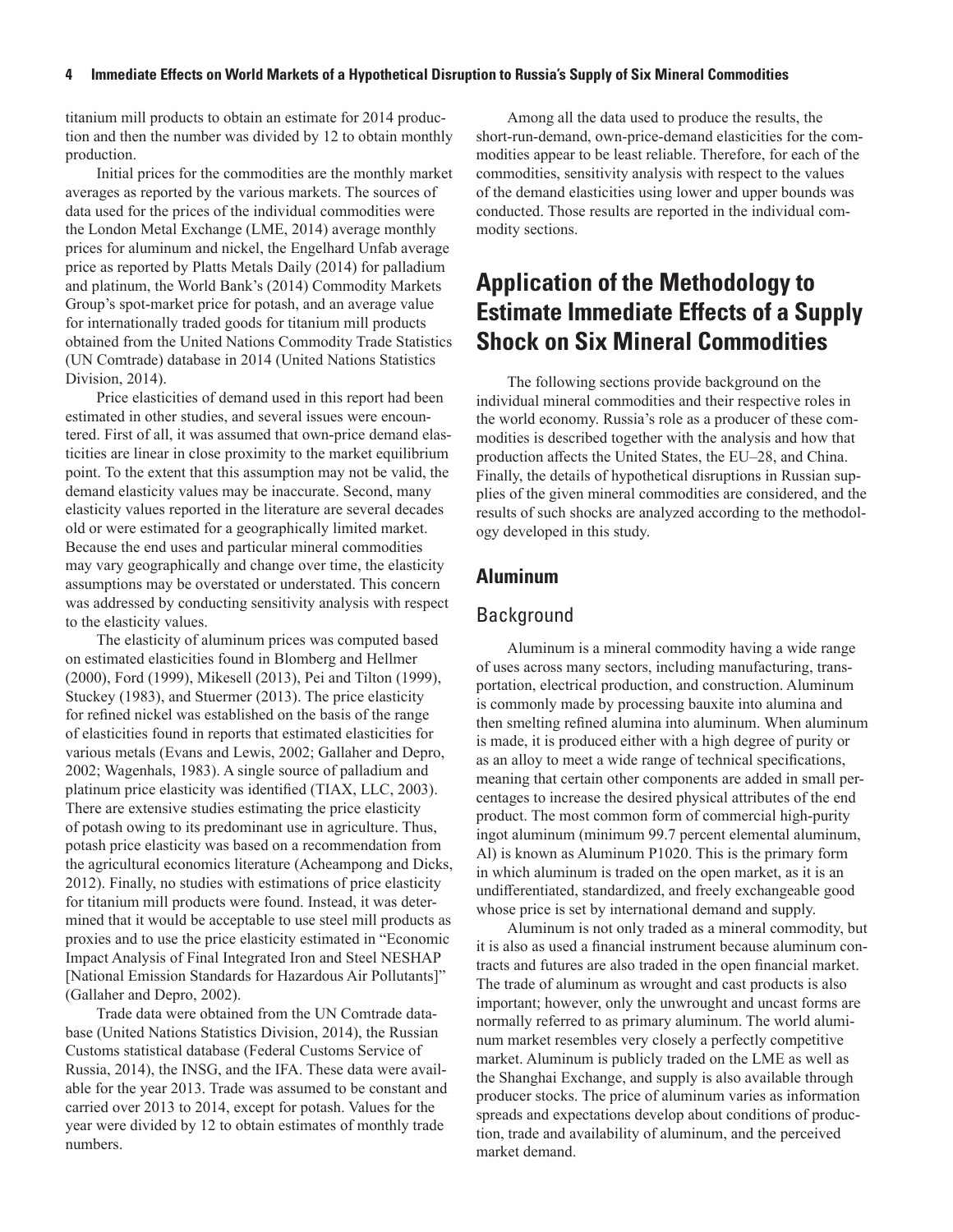<span id="page-12-0"></span>China was the top producer of aluminum in the world in 2013, when it produced 22,100 thousand metric tons (kt) of primary aluminum. Russia was the second leading producer of aluminum in the world, having produced 3,950 kt of primary aluminum, and Canada was the third leading, having produced 2,967 kt of primary aluminum in 2013. China, Russia, Canada, and the United States accounted for over 65 percent of the world production of primary aluminum, and China alone accounted for over 46 percent of world production. The main exporters of aluminum in the world were Russia, which exported 2,209 kt of primary aluminum in 2013; Canada, which exported 1,521 kt; and Australia, which exported 1,169 kt. The main importers of aluminum in the world in 2013, besides the United States, were the EU–28 as a whole, which imported in total 2,412 kt; Japan, 1,466 kt; the Republic of Korea, 1,011 kt; and Turkey, 627 kt (United Nations Statistics Division, 2014).

The United States was a significant producer and importer of aluminum, producing 1,950 kt of primary aluminum and 1,650 kt of secondary (recycled) aluminum in 2013. The country imported about 4,360 kt of crude and semimanufactured aluminum for domestic consumption in 2013 and exported 3,350 kt of primary aluminum and secondary scrap. The United States imported aluminum in 2013 from Canada (61 percent), Russia (7 percent), China (5 percent), and Mexico (4 percent), and the remainder came from other countries. At least three aluminum smelters in the United States were idle for all of 2013; prices of aluminum in the United States and the world decreased by the end of 2013 from the end of 2012 (Bray, 2014).

The main Russian producer of aluminum is United Company RUSAL (RUSAL). The company accounted for about 9 percent of the world's primary aluminum production in 2013. RUSAL's aluminum output, however, did not come entirely from Russia, as RUSAL also owned operations in Sweden and Nigeria, as well as alumina and bauxite production facilities in Australia, Guinea, Guyana, Ireland, Italy, Jamaica, and Ukraine.

Because of the world economic downturn and the declining international price of aluminum, many aluminum smelters throughout the world announced shutdowns in the end of 2008, which continued through 2010. In 2011, several restarts of operations were announced in response to changing world economic conditions and increases in demand and aluminum prices. In 2012 and 2013, aluminum price fluctuations led to the permanent closing of older, higher cost smelters, and by 2013, as demand increased, world production was 19 percent higher than the pre-recession level of 2008. Because of price fluctuations and a generally declining price, world aluminum stocks at yearend 2013 were higher than those in 2012 and, in June 2014, primary aluminum stocks at LME warehouses reached 5 million metric tons (Mt) (Bray, 2015a).

The world production of aluminum is determined by its world price, the international demand for aluminum, and

the cost of energy, as the manufacture of aluminum requires vast amounts of power. This need for power makes aluminum production costs sensitive to regional prices of energy, in particular to electricity prices. Countries with the ability to produce cheap electricity have a competitive advantage in the production of aluminum. As energy costs increase, a country usually reduces domestic production or entirely shuts down its own facilities and imports aluminum from countries with cheaper energy costs.

## Immediate Effects of a Supply Shock

A supply shock to primary aluminum production owing to a disruption in the Russian production would increase the world price and would affect production and trade in aluminum (tables 2, 3, and 4). Furthermore, net importers and exporters of primary aluminum would face this new, higher price. It is likely that a price increase caused by a Russian supply shock would attract at least some existing stocks back to the market and therefore mitigate to some degree the potential price increase. This mitigation effect was included in the calculations of the new price (table 4). With the low-elasticity estimate, the price of the commodity would increase by 17.4 percent. With the central- and high-elasticity estimates, the price would increase by 12.3 percent and 6.6 percent, respectively. When these increases are compared with historical price increases, one can conclude that, in the long term, the modeled increases are modest, as the price of aluminum increased from 1994 to late 2008 by almost 171.6 percent. However, these modeled increases would be immediate, and, under those circumstances, the effects of such increases in price would be considerable.

World production data that were used to calculate this effect as of June 2014 were obtained from the IAI (International Aluminium Institute, 2014). The price was the LME monthly average price for the month of June (London Metal Exchange, 2014). As the scope of the study described in this report did not allow for the estimation or calculation of elasticity, a survey of the available studies with estimated short-run and long-run elasticities in the past was conducted. The acceptable measure for short-run elasticity of primary aluminum was determined to be –0.27, the elasticity for the electrical and transportation sectors estimated in the study by the Charles River Associates (1971). Although the 1971 study is more than 40 years old, the elasticity from the study is still widely used and quoted in the industry as the best available because no other study has been done on the same scale to estimate such elasticity. The Charles River Associates (1971) estimate was found to be the most reasonable for the purposes of the present work after it was compared with other sources, including the following: Pei and Tilton's (1999) study on the income elasticity of metal demand, Stuermer's (2013) study on "Industrialization and the Demand for Mineral Commodities," Blomberg and Hellmer's (2000) work on the "Short-Run Demand and Supply Elasticities in the West European Market for Secondary Aluminium," and works by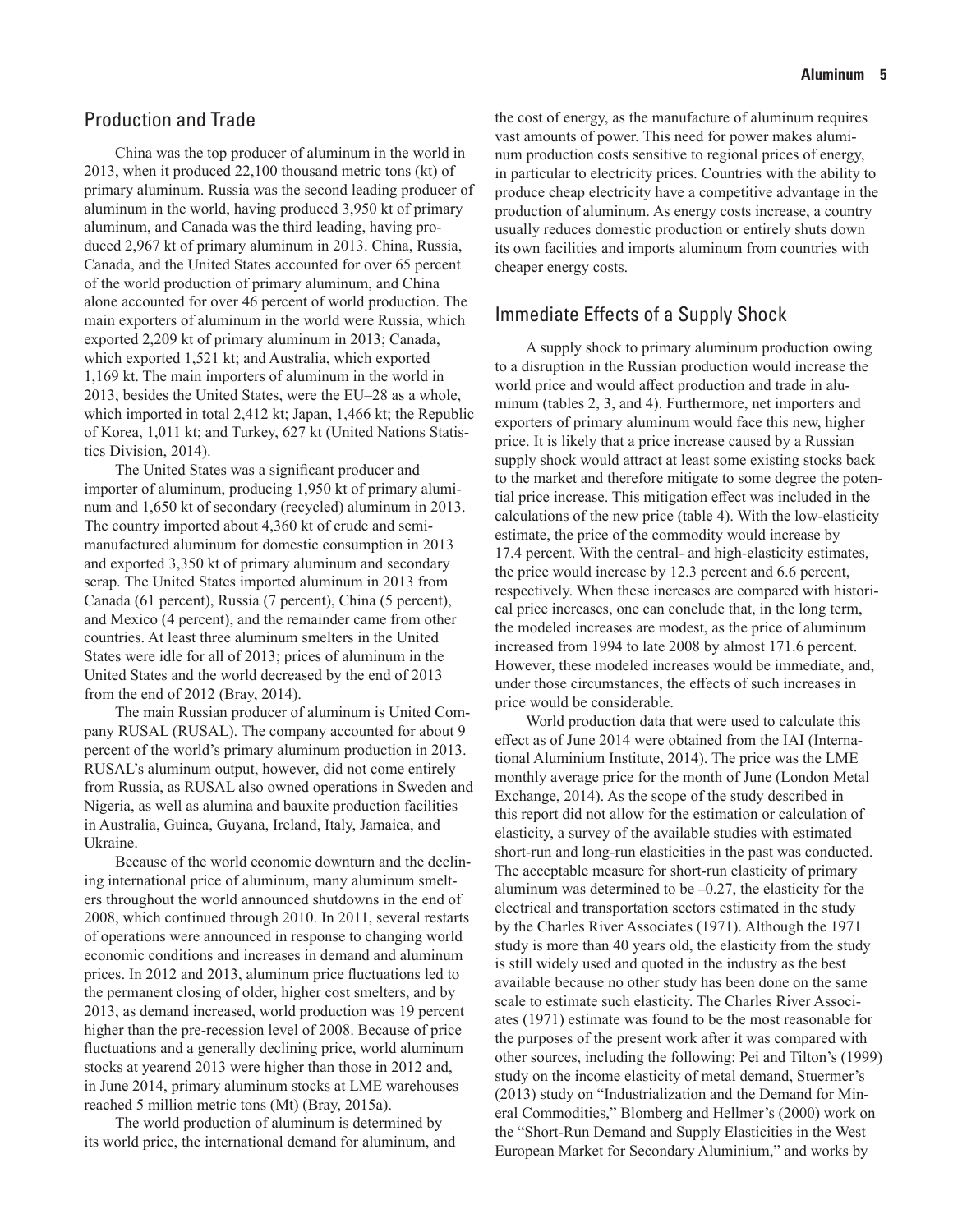**Table 2.** World production of refined primary aluminum in 2014 before and after a hypothetical supply shock—the complete disruption of Russian production in June 2014.

[Production quantities are in thousands of metric tons. The data in row 3 show results projected by the authors for a model that considered the effects of a complete disruption of Russian production of refined primary aluminum in June 2014. The preshock production data came from the International Aluminium Institute (2014)]

| <b>Production</b>                                            | <b>Time period</b> |                  |  |
|--------------------------------------------------------------|--------------------|------------------|--|
|                                                              | 2014               | <b>June 2014</b> |  |
| World production (including<br>Russia).                      | 51,648             | 4,304            |  |
| Russian production                                           | 3,708              | 309              |  |
| World production (excluding<br>Russia) after a supply shock. | 47,940             | 3,995            |  |

#### **Table 3.** International trade of refined primary aluminum in 2013.

[Quantities are in thousands of metric tons. Data are from the United Nations Statistics Division (2014). NA, not applicable]

| <b>Country or region</b>                     | <b>Imports</b> | <b>Exports</b> | <b>Net imports</b> |
|----------------------------------------------|----------------|----------------|--------------------|
| China                                        | 371            | 116            | 255                |
| European Union<br>$(EU-28)$ .                | 2,412          | 16             | 2,396              |
| <b>United States</b>                         | 4,360          | 3,350          | 1,010              |
| Rest of the world<br>(excluding)<br>Russia). | <b>NA</b>      | NА             | $-1,600$           |

**Table 4.** Potential price changes for refined primary aluminum after a hypothetical supply shock—the complete disruption of Russian production in June 2014.

[Prices are in U.S. dollars per metric ton. Sources of elasticity estimates are described in the "Aluminum" section. Price changes calculated by the authors were added to \$1,834/metric ton, the monthly average world price for June 2014 (London Metal Exchange, 2014), to obtain the new world prices]

| Variable                       | Levels for price elasticity of demand |         |         |  |
|--------------------------------|---------------------------------------|---------|---------|--|
|                                | Low                                   | Central | High    |  |
| Price elasticity<br>of demand. | $-0.19$                               | $-0.27$ | $-0.50$ |  |
| Price increase                 | 321                                   | 226     | 122.    |  |
| New calculated<br>world price. | 2,155                                 | 2,060   | 1,956   |  |

Ford (1999), Mikesell (2013), and Stuckey (1983). The lowelasticity estimate of –0.19 is a weighted average of elasticities across sectors in the same study, and the high-elasticity estimate of  $-0.50$  is the top range of copper (a close substitute of aluminum). The results of the sensitivity analysis are shown in table 5.

Table 5 shows that the EU–28 countries would be most affected by a shock to Russia's supply of aluminum. Since the economic downturn, many of the aluminum-producing facilities in the EU–28 countries have been either idle or shut down due to increasing energy costs and lower prices and demand for aluminum. Therefore, to satisfy local demand, the EU–28 countries replaced some of their domestic production with imports. The EU–28 countries have relatively large amounts of imports compared to the amount of primary aluminum that they export, and therefore the negative impact of the price increase would be larger than the impacts for the United States and China. China, in particular, would have smaller losses, as its imports are not as significant as those of other countries when compared with its exports; the relatively small impact is primarily due to China's position as the leading producer of aluminum in the world. U.S. losses would be partially offset by robust exports, as well as its capacity to produce primary aluminum. The rest of the world, including such aluminumexporting countries as Canada and Australia, would benefit from the supply shock, as shown in table 5.

**Table 5.** Immediate losses or gains after a hypothetical supply shock—the complete disruption of Russian production of refined primary aluminum in June 2014.

[Economic losses and gains are in thousands of U.S. dollars and were projected by the authors. Elasticity estimates are in table 4]

| <b>Country or</b>                               | Losses or gains at three levels for price elasticity<br>of demand |            |            |  |
|-------------------------------------------------|-------------------------------------------------------------------|------------|------------|--|
| region                                          | Low                                                               | Central    | High       |  |
| China                                           | $-81,900$                                                         | $-57,600$  | $-31,100$  |  |
| European<br>Union<br>$(EU-28)$ .                | $-768,000$                                                        | $-541,000$ | $-292,000$ |  |
| <b>United States</b>                            | $-324,000$                                                        | $-228,000$ | $-123,000$ |  |
| Rest of the<br>world<br>(excluding)<br>Russia). | 512,000                                                           | 360,000    | 194,000    |  |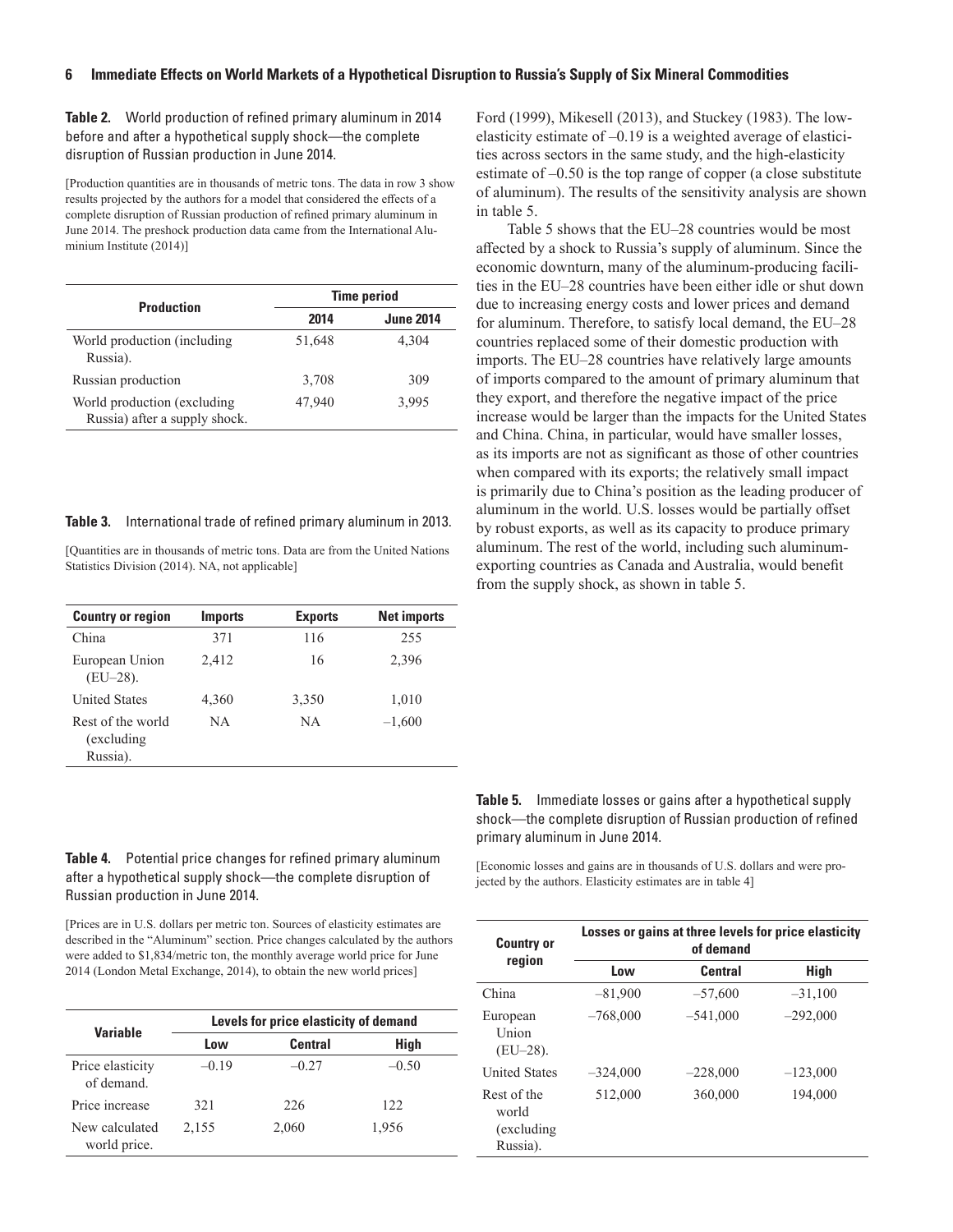#### <span id="page-14-0"></span>**Nickel**

#### **Background**

Nickel is a silvery-white metal with such key characteristics as a high melting point, resistance to corrosion and oxidation, magnetism at room temperature, the ability to be electroplated, and the propensity to be alloyed. Because of those characteristics, nickel is used in more than 300,000 products for a wide variety of applications. As of 2014, more than 65 percent of nickel is used to manufacture stainless steel, and this percentage has been increasing throughout the last decade. The other 35 percent of consumption is split among other steel and nonferrous alloys, electroplating and other uses, including batteries for portable equipment, coins, and electronics (Nickel Institute, 2010).

#### Production and Trade

Russia is one of the world's leading producers of both mined nickel and refined nickel. As of 2008, it was ranked first in the world in production of both; more recently, however, increasing production in Indonesia and the Philippines pushed Russia's rank in nickel mining to the third place.<sup>2</sup> Nevertheless, the country remained one of the world leaders in production of primary refined nickel. Russia had three significant nickel producers: OJSC MMC Norilsk Nickel (Nornickel), OAO Ufaleynickel, and OAO Yuzhuralnickel. Nornickel's annual domestic production was by far the largest among the three companies, and Nornickel also owned nickel assets outside of Russia. On the basis of its worldwide production, Nornickel was the largest producer in the world in 2013 (International Nickel Study Group, 2013, 2014a, b; Kuck, 2013; P.H. Kuck, oral commun., 2014; OJSC MMC Norilsk Nickel, 2014; Safirova, 2013).

For the purposes of this analysis, the world market for refined nickel was selected. In particular, the focus is on unwrought nickel metal, ferronickel, and nickel pig iron. Although the nickel pig iron is currently produced only in China and Indonesia and is not actively traded internationally, it could compete globally with other refined products in the future if the nickel content could be successfully raised above 18 percent by using advanced electric furnace technology. The world market for refined-nickel products has many characteristics that resemble those of perfectly competitive markets. Those characteristics (a large number of market participants, the existence of the LME single price per unit of pure metal, and stock exchange activity) suggest that the refined-nickel market can be treated in our analysis as competitive. Some noncompetitive characteristics, such as use of individual contracts, are supplemented by the existence of the spot market.

In contrast to the market for mined nickel, where many downstream business decisions are complicated by ownership structure and difficult-to-monetize conditions in contracts, the refined-nickel market appears to be quite close to a competitive one.

As of 2013, China was the leading producer of refined primary nickel, having produced 693.5 kt, or 35.8 percent of the total world production. It was followed by Russia (240 kt), Japan (178 kt), Australia (141.5 kt), and Canada (137.4 kt). Together, those five countries produced 71.9 percent of the world's refined primary nickel. The countries of the EU–28 altogether produced only 116.6 kt of refined primary nickel; the major EU producers were Finland and the United Kingdom, which produced 44.3 kt and 42.4 kt, respectively. In terms of nickel consumption, however, the distribution of countries was quite different. While China used 50.5 percent of all nickel produced in the world, the second leading nickel consumer was the EU–28 (17.9 percent), which was followed by the United States (8.0 percent) and Japan (7.4 percent) (International Nickel Study Group, 2014a, b). Consequently, China, the EU–28, and the United States were importing refined-nickel products from the producing countries, including Russia.

In terms of the market conditions, 2012 and 2013 were very difficult years for the nickel industry. Nickel prices continued to be low by historic standards, and inventories continued to accumulate. Even in the absence of potential supply restrictions triggered by political events, the 2014 market was expected to be influenced by the Indonesian ban on exports of limonitic and saprolitic direct shipping ore (DSO), which would likely limit Chinese production of nickel pig iron in the short run. In the longer run, however, it could lead to increased exports of DSO to China from the Philippines and possibly Burma. A recovery in economic growth, particularly in the United States and parts of Western Europe, improved nickel demand in the first half of 2014. The price of nickel increased from just above \$14,000 per metric ton (t) in January to about \$18,600 in June, and it is likely that the expectations of potential supply restrictions also contributed to this price increase. Throughout 2012 and 2013, nickel prices were significantly lower than in 2011, and the LME inventories of metal were growing; inventories continued to increase in 2014 and reached 305,000 t in June 2014. It appeared, however, that the inventory increase was not directly related to the prices, but to attempts by some Asian producers to transfer their inventories from domestic warehouses to LME-approved warehouses (Fedorinova and Kolesnikova, 2014; Hume, 2014). As a result, an assumption was made that only about 10,000 t of nickel inventories would enter the world market in the event of the loss of Russia's supply.

#### Immediate Effects of a Supply Shock

Some caveats about this analysis are in order. First, only the market for the primary production is considered, and the secondary production is excluded. It is assumed that

<sup>2</sup> As of 2013, Russia was the third leading producer of mined nickel in the world behind Indonesia and the Philippines. In 2014, however, the ranking may have changed because of the Indonesian ban on exports of mined nickel (Kuck, 2015).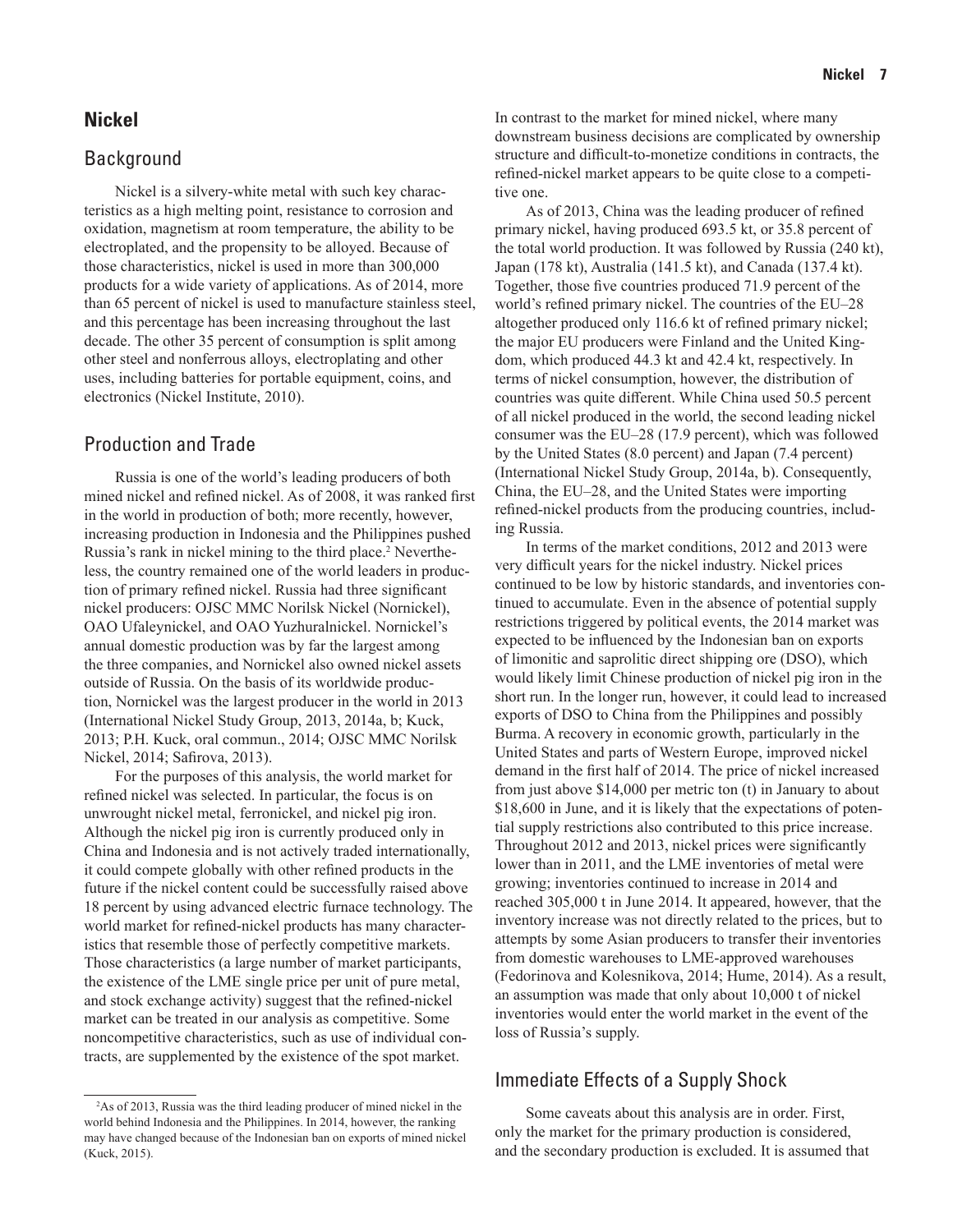#### **8 Immediate Effects on World Markets of a Hypothetical Disruption to Russia's Supply of Six Mineral Commodities**

secondary production may affect the primary nickel market in the medium and long term but is unlikely to have any impact in the immediate term. Second, throughout the report, the emphasis is on the effects of supply restrictions on the market for refined nickel and not on the related markets either upstream (mined nickel) or downstream (primarily, stainless steel production). In that sense, the results may be limited to the specific market; however, this is the market where the effect of Russia-related supply restrictions is likely to be most significant. A more detailed investigation of the impact of those restrictions on downstream industries is outside the scope of this study.

The June 2014 production data for the world and for Russia (table 6) were obtained from the International Nickel Study Group data (International Nickel Study Group, 2014b). The LME price data for June 2014 were available and were used in the analysis. In addition to the price and production data, the short-term own-price demand elasticity for nickel metal was needed to conduct the analysis. On the basis of the existing literature (Evans and Lewis, 2002; Gallaher and Depro, 2002; Wagenhals, 1983), a value of  $-0.50$  was chosen. Because the literature on nickel price elasticities is very limited, a band between  $-0.40$  and  $-0.60$  was used to establish a range of plausible losses based on elasticities of metals that may serve as nickel substitutes. The recent trend of increase in demand for nickel used for stainless steel applications and a shift to the production of stainless steel series with reduced nickel content would likely render the demand elasticity even higher in absolute terms (more elastic).

The data on international trade were obtained from several sources, mainly the UN Comtrade database (United Nations Statistics Division, 2014), Russian Customs statistical database (Federal Customs Service of Russia, 2014), and INSG reports (International Nickel Study Group, 2013, 2014a, b). International trade flows between countries of interest were assumed to be unchanged between 2013 and June 2014 (table 7).

**Table 6.** World production of refined primary nickel in 2014 before and after a hypothetical supply shock—the complete disruption of Russian production in June 2014.

[Production quantities are in thousands of metric tons. The data in row 3 show results projected by the authors for a model that considered the effects of a complete disruption of Russian production of refined primary nickel in June 2014. The preshock production data came from the International Nickel Study Group (2014b)]

| <b>Production</b>                                               | <b>Time period</b> |                  |  |  |
|-----------------------------------------------------------------|--------------------|------------------|--|--|
|                                                                 | 2014               | <b>June 2014</b> |  |  |
| World production<br>(including Russia).                         | 1.949              | 163              |  |  |
| Russian production                                              | 248                | 21               |  |  |
| World production<br>(excluding Russia)<br>after a supply shock. | 1,701              | 142              |  |  |

The same methodology that was used for computation of losses for all mineral commodities in this report was followed in the case of nickel. First, the new market equilibrium reflecting how a supply restriction (modeled as a complete elimination of the Russia-produced refined nickel) would affect world prices for this commodity was established and computed. Table 8 shows the results obtained by using the range of values of the demand elasticity.

In the next step, losses (gains) that a country would suffer (reap) immediately after the initial shock (so that the market participants are unable to react to the shock and change their behavior) were computed. The hypothesized shock constitutes an absolute disruption of the Russia-produced supply of refined nickel; as such, the losses for Russia were not explicitly considered.

#### **Table 7.** International trade of refined primary nickel in 2013.

[Quantities are in thousands of metric tons. Data are from the Federal Customs Service of Russia (2014), International Nickel Study Group (2013, 2014a, b), and United Nations Statistics Division (2014). NA, not applicable]

| <b>Country or</b><br>region                     | <b>Imports</b> | <b>Exports</b> | <b>Net imports</b> |
|-------------------------------------------------|----------------|----------------|--------------------|
| China                                           | 169            | 40             | 129                |
| European<br>Union<br>$(EU-28)$ .                | 297            | 210            | 88                 |
| <b>United States</b>                            | 109            | 3              | 106                |
| Rest of the<br>world<br>(excluding)<br>Russia). | NA.            | <b>NA</b>      | $-110$             |

**Table 8.** Potential price changes for refined primary nickel after a hypothetical supply shock—the complete disruption of Russian production in June 2014.

[Prices are in U.S. dollars per metric ton. Sources of elasticity estimates are described in the "Nickel" section. Price changes calculated by the authors were added to \$18,594/metric ton, the monthly average world price for June 2014 (London Metal Exchange, 2014), to obtain the new world prices]

| Variable                       | Levels for price elasticity of demand |         |         |  |  |
|--------------------------------|---------------------------------------|---------|---------|--|--|
|                                | Low                                   | Central | High    |  |  |
| Price elasticity<br>of demand  | $-0.40$                               | $-0.50$ | $-0.60$ |  |  |
| Price increase                 | 672                                   | 560     | 448     |  |  |
| New calculated<br>world price. | 19.266                                | 19,154  | 19.042  |  |  |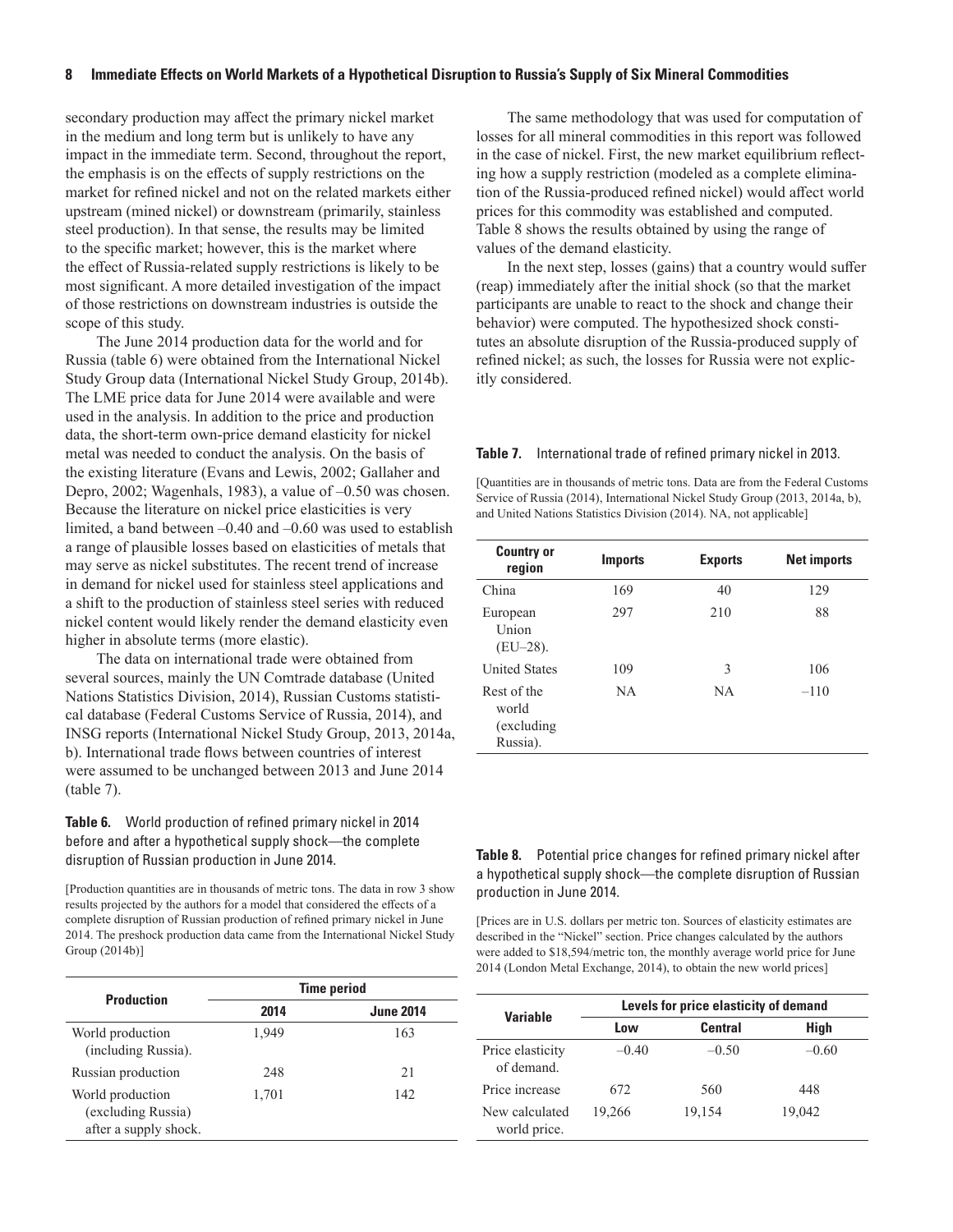<span id="page-16-0"></span>**Table 9.** Immediate losses or gains after a hypothetical supply shock—the complete disruption of Russian production of refined primary nickel in June 2014.

[Economic losses and gains are in thousands of U.S. dollars and were projected by the authors. Elasticity estimates are in table 8]

| <b>Country or</b>                            |           | Losses or gains at three levels for price<br>elasticity of demand |           |
|----------------------------------------------|-----------|-------------------------------------------------------------------|-----------|
| region                                       | Low       | <b>Central</b>                                                    | High      |
| China                                        | $-57,600$ | $-72,000$                                                         | $-86,400$ |
| European Union<br>$(EU-28)$ .                | $-39,200$ | $-49,000$                                                         | $-58,800$ |
| <b>United States</b>                         | $-47,600$ | $-59,400$                                                         | $-71,300$ |
| Rest of the world<br>(excluding)<br>Russia). | 73,900    | 61,600                                                            | 49,300    |

The results are shown in table 9. It appears that, in the central scenario, the United States and the EU*–*28 together would incur a total loss of about \$108 million, which is quite insignificant. The three major market participants (the United States, the EU*–*28, and China) would incur losses of \$59.4 million, \$49 million, and \$72 million, respectively. The other countries in the world, notably Australia and Canada, however, would benefit from the supply shock. In the central scenario, such benefits (\$61.6 million) also appear to be very modest.

### **Palladium and Platinum**

#### Background

Palladium and platinum are precious metals belonging to the platinum-group metals (major PGMs: palladium and platinum; minor PGMs: iridium, osmium, rhodium, and ruthenium). Palladium and platinum are highly resistant to corrosion and are also excellent catalysts. These are two of the rarest metals found on the planet. The largest use of both palladium and platinum is as catalysts in vehicles. There are also multiple uses within the chemical, petroleum refining, glass, and electronics sectors. They are also used as investments as exchange-trade notes and funds (Loferski, 2014).

#### Production and Trade

The mine production of palladium and platinum is highly concentrated; South Africa, Russia, Canada, Zimbabwe, and the United States accounted for over 90 percent of world production in 2012 (Loferski, 2013). A few mining companies produce most of the world's palladium and platinum. The Stillwater Mining Company is the only producer in the United States. Vale, Glencore, and North American Palladium Limited are the other North American producers, and they have mining operations in Canada. Nornickel is Russia's main palladium and platinum producer and is the leading palladium producer

in the world. Nornickel's mining operations go beyond Russia, with production taking place in South Africa and Botswana (Loferski, 2013). Other large palladium and platinum companies, predominantly operating in South Africa and Zimbabwe, include Anglo American Platinum Limited (Amplats), Impala Platinum Holdings Limited, and Lonmin, Plc. The market for palladium and platinum resembles a perfectly competitive market. While there are relatively few major producing companies, they exhibit competitive behavior in maximizing output in an attempt to meet increasing world demand. Single unit prices are set based on the Engelhard Unfab price as reported by Platts Metals Daily for palladium and platinum, and the metals are traded on open market exchanges.

The consumption of palladium and platinum has exceeded combined primary and secondary production for the past several years (O'Byrne, 2014). The deficit has increased recently due to a variety of factors, notably labor strikes in South African mines and increased automobile production, which uses the metals for catalytic converters, particularly in the United States and China. In 2013, the main consumers of Russian palladium were Japan (43 percent), the United States (26 percent), and Germany (20 percent) (United Nations Statistics Division, 2014). The leading consumers of Russian platinum are Germany (53 percent), the United Kingdom (25 percent), and Japan (13 percent). A supply shock to Russian production would have a significant impact on world production levels. Russia is the top producer of palladium and second leading producer of platinum, accounting for around 39 percent and 13 percent of total world production, respectively.

### Immediate Effects of a Supply Shock

In the event of a supply disruption, manufacturers of catalytic converters would be faced with higher palladium prices, as well as the possibility of a shortage in supply significant enough to cause a disruption in catalytic converter production. However, the option exists for manufacturers to switch from palladium to rhodium or platinum as the catalyst, but that requires a 6- to 12-month lead time for retooling and reprocessing. This option has become more appealing as the price of palladium continues to rise (Odendall, 2014), and it will remain appealing if the production in South Africa remains stable.

The following data were used in estimating the costs of a supply disruption. Annual growth rates of production were calculated for palladium and platinum on the basis of U.S. Geological Survey (USGS) annual production data (Loferski, 2013), and production data for 2013 were based on USGS estimates (Loferski, 2014). Palladium and platinum production for 2014 were projected by using a 5-year growth rate of 1.6 percent for palladium and 0.9 percent for platinum. Additionally, quarterly production data were gathered from the quarterly and annual reports from seven leading palladium and platinum producers: Anglo American Platinum Limited (2011–14, 2012–14); Glencore (2011–14, 2012–14); Impala Platinum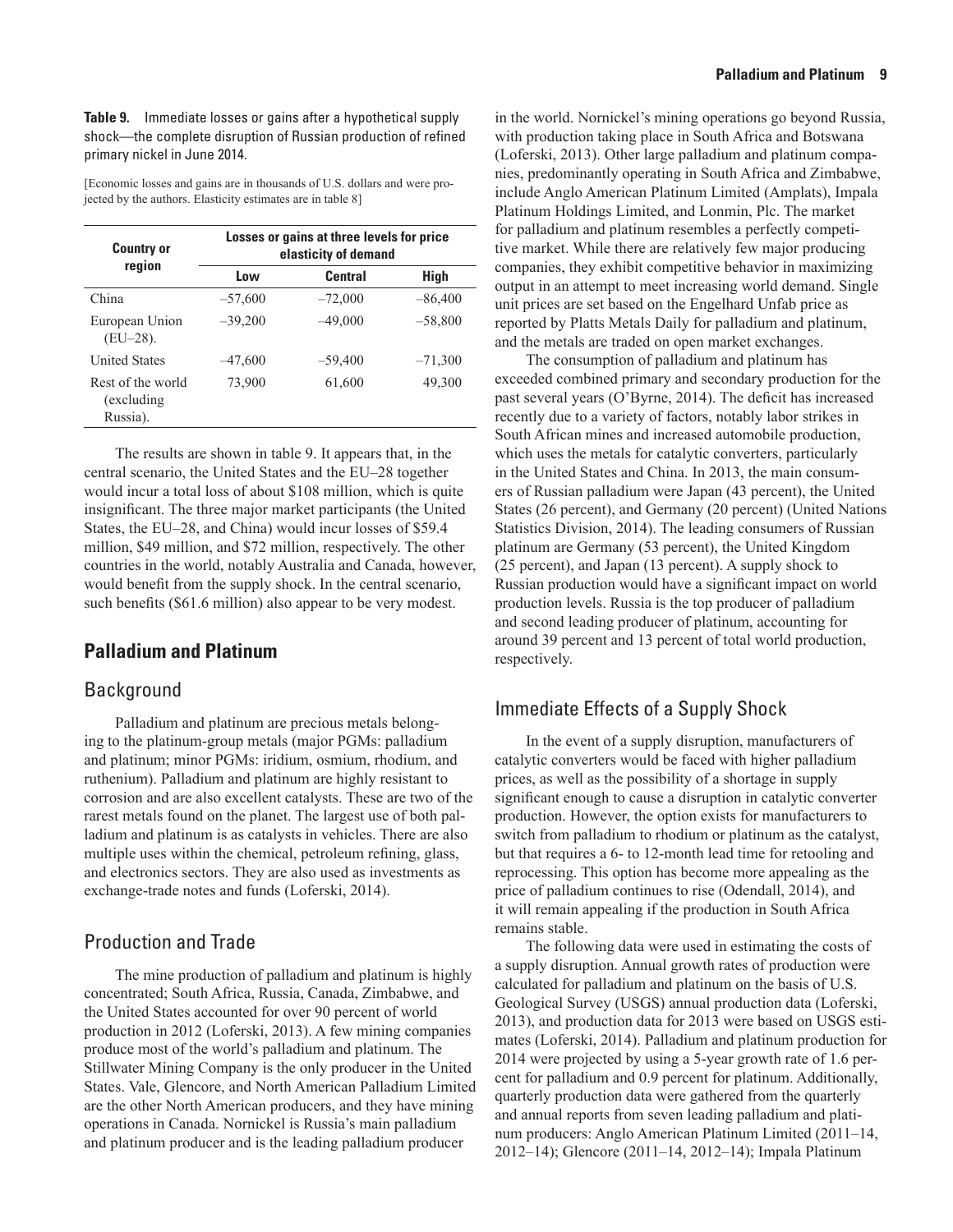**Table 10.** World production of refined palladium and platinum in 2014 before and after a hypothetical supply shock—the complete disruption of Russian production in June 2014.

[Production quantities are in metric tons. The data in row 3 show results projected by the authors for a model that considered the effects of a complete disruption of Russian production of refined palladium and platinum in June 2014. Because of rounding, values in rows 2 and 3 may not add up to the values in row 1. The sources of preshock production data are described in the section "Palladium and Platinum"]

|                                                                     |      | <b>Palladium</b>   | <b>Platinum</b><br><b>Time period</b> |               |  |
|---------------------------------------------------------------------|------|--------------------|---------------------------------------|---------------|--|
| <b>Production</b>                                                   |      | <b>Time period</b> |                                       |               |  |
|                                                                     | 2014 | June<br>2014       | 2014                                  | June<br>2014  |  |
| World production<br>(including)<br>Russia).                         | 214  | 20                 | 194                                   | 17            |  |
| Russian production                                                  | 82   | 7                  | 25                                    | $\mathcal{L}$ |  |
| World production<br>(excluding)<br>Russia) after a<br>supply shock. | 133  | 12                 | 169                                   | 14            |  |

Holdings Limited (2011–14, 2012–14); North American Palladium Ltd. (2011–14, 2012–14); OJSC MMC Norilsk Nickel (2011–14, 2012–14); Stillwater Mining Company (2011–14, 2012–14); and Vale (2011–14, 2012–14). The monthly production for June 2014 was estimated by taking the average amount of second quarter production from these reports over the previous 3 years and calculating the percentage of annual production produced in the second quarter. This quarterly number was then used to obtain monthly production estimates (table 10).

Trade data from the UN Comtrade database (United Nations Statistics Division, 2014) were used as a measure of U.S., EU–28, and Chinese demand for Russian palladium and platinum. International trade data for palladium and platinum are shown in table 11. The following notes should be taken into consideration when looking at the palladium and platinum trade data. The U.S. International Trade Commission (2014) reported different numbers for imports of Russian palladium and platinum than some other information sources. According to the U.S. trade data, the United States imported from Russia 22.340 t of palladium, representing 33 percent of total palladium imports, and 0.395 t of platinum, or 1 percent of total platinum imports. Recently, however, it was reported that China was importing 12.4 t of palladium from Russia for the first half of 2014 (Tan, 2014). If the same amount were to be imported for the remainder of the year, China would be the largest importer of Russian palladium when matched against the UN Comtrade database.

The Englelhard Unfab average June 2014 price of palladium and platinum as reported by Platts Metals Daily (2014) was used with the initial June 2014 average prices of \$841.19 per troy ounce for palladium and \$1,457.81 per troy ounce for platinum. A new price was estimated by using the price elasticity of demand and the estimated global and Russian monthly production for June. In determining the change in price, a measure of price elasticity was needed. A single estimate, –0.344, representing the price elasticity of total world demand for platinum, was found in the literature (TIAX, LLC, 2003). A corresponding elasticity for palladium was not found. The assumption was made that this elasticity estimate for platinum would be an appropriate proxy for palladium's elasticity.

A supply disruption would cause the price of palladium to increase by 110.9 percent from its June 2014 price of about \$841 per troy ounce to \$1,774 per troy ounce. The price of platinum would increase by 37.7 percent from its June 2014 price of about \$1,458 per troy ounce to \$2,007 per troy ounce. This impact on price due to a supply disruption is shown in table 12. The high and low ranges in elasticity are the standard deviations of the elasticity estimate (TIAX, LLC, 2003). The change in price due to a loss of Russian production is an increase in the range of \$1,533 to \$2,273 per troy ounce for palladium and \$1,865 to \$2,301 per troy ounce for platinum.

The corresponding losses from the initial disruption are presented in table 13. The United States would see the cost of importing palladium increase by \$7.29 million if it imported 68.5 t, as it did in 2013, and the total cost of U.S. palladium imports would be \$822.7 million. The U.S. platinum import cost would increase by \$165 million if the United States imported 33.7 t, as it did in 2013, and the total cost of U.S. platinum imports would be \$1.06 billion. The increase in the cost of imports for the EU–28 would be \$469 million for palladium, based on EU–28 imports of 46.5 t in 2013, and the total cost of palladium imports would be \$1.73 billion. The increase in the cost of platinum imports would be \$415 million, based on EU–28 imports of 47 t in 2013, and the total cost would be \$2.74 billion. China would face an increase of \$145 million for palladium imports if it imported 20.2 t as in 2013, and its total cost of palladium imports would be \$691 million. China's increased cost of platinum imports would be \$436 million if it imported 68.8 t of platinum as it did in 2013, and its total cost of platinum imports would be \$3.66 billion. When the medium (central) value of elasticity is used in the model, the effects on the U.S. palladium costs are partially offset by the 38.3 t of palladium that the United States would export. However, those exports are large enough that when demand is more elastic, the change in price is not large enough to offset the gains from exports. Under this elasticity, the United States would see a net gain of \$49 million.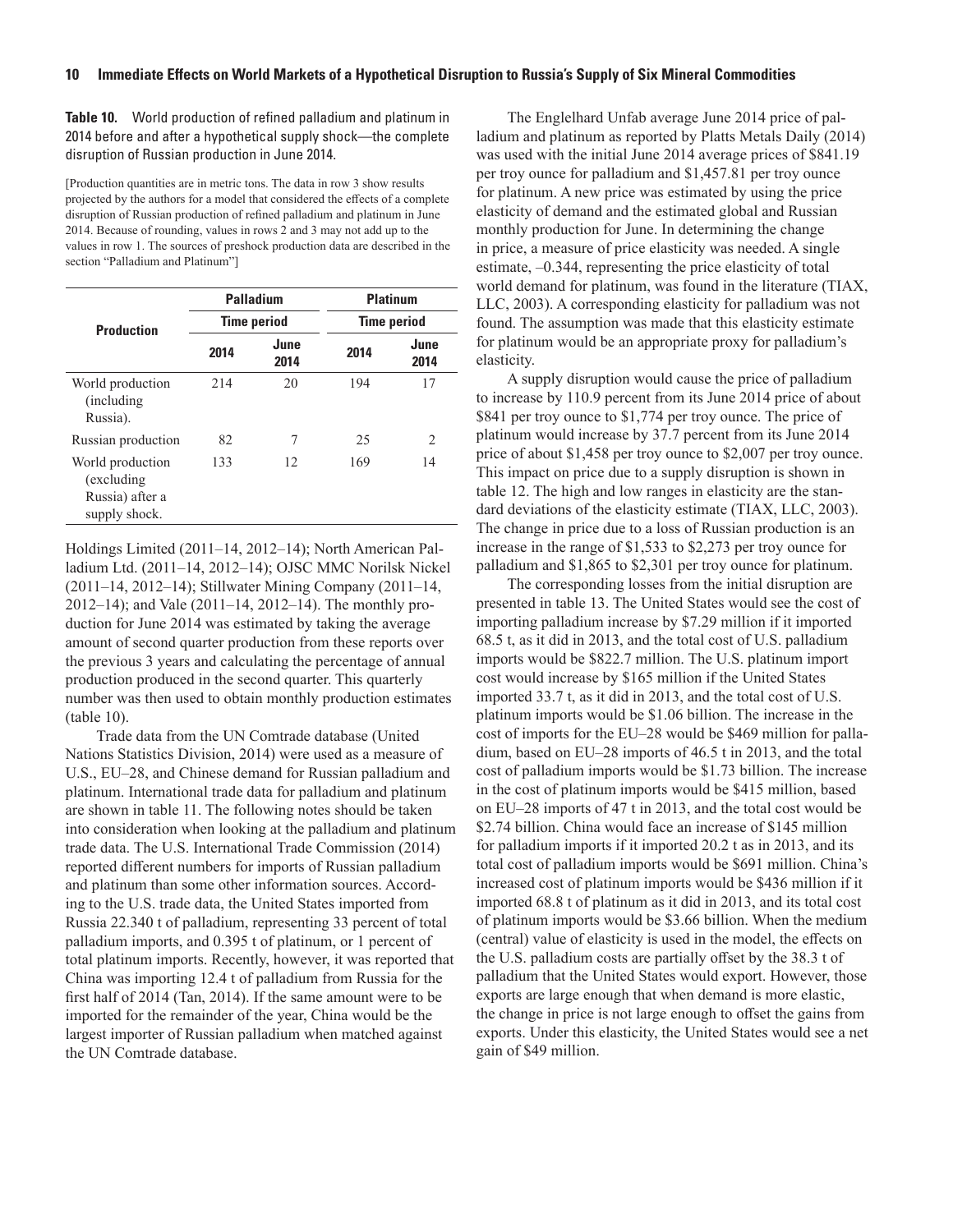#### **Table 11.** International trade of refined palladium and platinum in 2013.

|                                      | <b>Palladium</b> |                |                    | <b>Platinum</b> |                |                    |
|--------------------------------------|------------------|----------------|--------------------|-----------------|----------------|--------------------|
| <b>Country or region</b>             | <i>Imports</i>   | <b>Exports</b> | <b>Net imports</b> | <i>Imports</i>  | <b>Exports</b> | <b>Net imports</b> |
| China                                | 20               | $\Omega$       | 20                 | 69              |                | 69                 |
| European Union (EU–28)               | 46               |                | 46                 | 47              |                | 47                 |
| <b>United States</b>                 | 68               | 38             | 30                 | 34              | $\rightarrow$  | 19                 |
| Rest of the world (excluding Russia) | NA               | NA             | $-87$              | NA              | NA             | $-123$             |

[Quantities are in metric tons. Data are from the United Nations Statistics Division (2014). NA, not applicable]

#### Table 12. Potential price changes for refined palladium and platinum after a hypothetical supply shock—the complete disruption of Russian production in June 2014.

[Prices are in U.S. dollars per troy ounce. The medium elasticity estimate of –0.34 is from TIAX, LLC (2003), as described in the "Palladium and Platinum" section. Price changes calculated by the authors for refined palladium were added to \$841.19/troy ounce, the monthly average world price for June 2014 to obtain the new world prices. Price changes calculated by the authors for refined platinum were added to \$1,457.81/troy ounce. Values may not add to new prices shown because of rounding. The June 2014 prices were the Engelhard Unfab prices as reported by Platts Metals Daily (2014)]

|                            |         | <b>Palladium</b>                      |             | <b>Platinum</b>                       |                |         |
|----------------------------|---------|---------------------------------------|-------------|---------------------------------------|----------------|---------|
| <b>Variable</b>            |         | Levels for price elasticity of demand |             | Levels for price elasticity of demand |                |         |
|                            | Low     | <b>Central</b>                        | <b>High</b> | Low                                   | <b>Central</b> | High    |
| Price elasticity of demand | $-0.22$ | $-0.34$                               | $-0.46$     | $-0.22$                               | $-0.34$        | $-0.46$ |
| Price increase             | 1.432   | 933                                   | 691         | 843                                   | 549            | 407     |
| New calculated world price | 2.273   | 1.774                                 | .533        | 2.301                                 | 2.007          | 1.865   |

**Table 13.** Immediate losses or gains after a hypothetical supply shock—the complete disruption of Russian production of refined palladium and platinum in June 2014.

[Economic losses and gains are in thousands of U.S. dollars and were projected by the authors. Elasticity estimates are in table 12]

|                                          |            | <b>Palladium</b> |             |                                                                                                                    | <b>Platinum</b> |            |  |
|------------------------------------------|------------|------------------|-------------|--------------------------------------------------------------------------------------------------------------------|-----------------|------------|--|
| <b>Country or region</b>                 |            | demand           |             | Losses or gains at three levels for price elasticity of<br>Losses or gains at three levels for price elasticity of |                 | demand     |  |
|                                          | Low        | <b>Central</b>   | <b>High</b> | Low                                                                                                                | <b>Central</b>  | High       |  |
| China                                    | $-88,000$  | $-145,000$       | $-263,000$  | $-291,000$                                                                                                         | $-436,000$      | $-255,000$ |  |
| European Union<br>$(EU-28)$ .            | $-319,000$ | $-469,000$       | $-778,000$  | $-303,000$                                                                                                         | $-415,000$      | $-646,000$ |  |
| <b>United States</b>                     | 49,100     | $-7,290$         | $-124,000$  | $-122,000$                                                                                                         | $-165,000$      | $-736,000$ |  |
| Rest of the world<br>(excluding Russia). | 155,000    | 198,000          | 134,000     | 200,000                                                                                                            | 175,000         | 162,000    |  |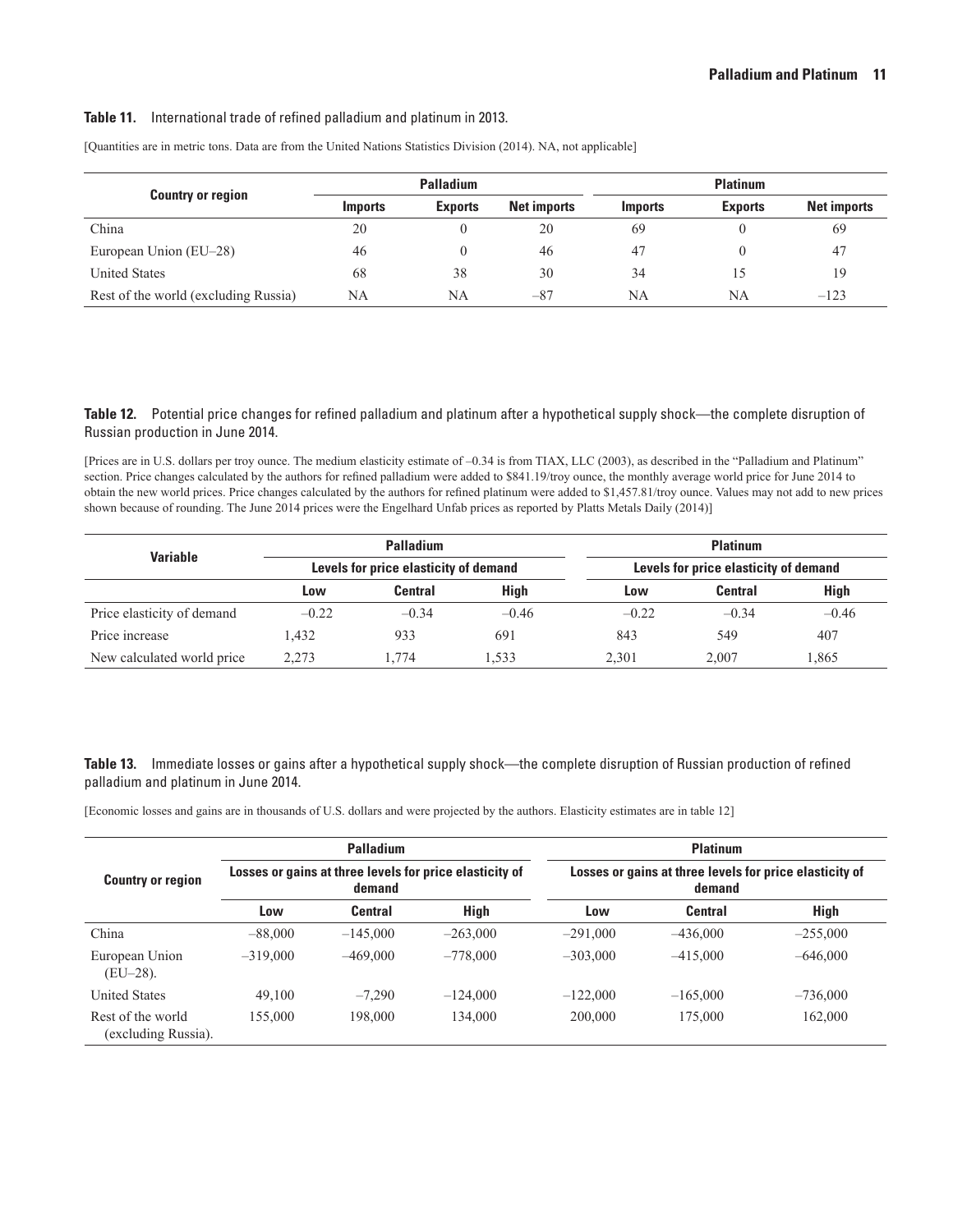#### <span id="page-19-0"></span>**Potash (Potassium Chloride)**

#### Background

Potash is a key agricultural fertilizer and plant nutrient that is widely used around the world as a source of soluble potassium. Along with fixed nitrogen (ammonia and urea) and soluble phosphorus (phosphate rock and phosphoric acid), it is one of the three primary nutrients required for plant growth and maturation. The type of potash considered in this study is potassium chloride (KCl) because it is the most common form of potassium fertilizers available on the world market. Potassium is a critical input for improving agricultural yields, as it strengthens plants' ability to resist insects, disease, and changes in temperature. Potassium also enhances efficient water use by plants, assists in nutrient transfer, and helps keep food fresh for longer time periods. With higher levels of population, urbanization, and demand for grains and more nutritious crops around the world and, in particular, in developing countries, the importance of potassium in agriculture has increased along with rising food consumption (Encanto Potash Corporation, 2014; Gulati, 2014; PotashCorp, 2013).

There is no known substitute for potash, a major ingredient in most commercial fertilizers that contain a mix of potassium (K), nitrogen (N), and phosphorus (P). However, end users of potash do not have to use it every year. Agricultural producers have the option of leaving their land fallow for a year or so and making use of residual fertilizer on their fields for cost effectiveness. This option acts as a strong deterrent to price increases in the short run (EclectEcon, 2010).

## Production and Trade

Although potash is used by nearly every country with an agricultural sector, the global potash industry is tightly concentrated among only a handful of major suppliers on the producer side. This is the case both in terms of originating countries and leading commercial enterprises operating in the market. Until the breakup of the Belarusian Potash Company (BPC, the Russian-Belarussian cartel) in 2013, the potash market was dominated by two state-supported private export corporations: Canpotex of Canada and the United States and BPC of Belarus and Russia (Jenny, 2012; Kooroshy and Preston, 2014). In 2013, there were 12 countries where potash was produced on a significant scale. Approximately 80 percent of all potash production was exported from these countries to meet the needs of about 100 importers. The world's largest supplier was Canpotex, a United States-Canadian joint venture among Potash Corporation, Mosaic, and Agrium, whose share of global exports stood at 39 percent in 2013, up from 36 percent in 2012. Uralkali, the leading Russian producer of potash, increased its individual market share from 18 percent to 19 percent in 2013, while Belaruskali of Belarus accounted for 14 percent of global potash exports, down from 19 percent in 2012 (JSC Uralkali, 2013).

After the breakup of BPC, the global potash market became much more competitive. In 2013, there were 13 large-scale producers based in Canada, Russia, Belarus, Israel, Germany, Spain, the United Kingdom, Jordan, and Chile. The share of the six biggest producers (of which three were from Canada, two were from Russia, and one was from Belarus) in global exports slightly increased to 67 percent from 65 percent in terms of volume after the breakup of the BPC. However, competition between Russian and Belarusian producers for individual market share and Uralkali's decision to switch to a volume instead of price strategy resulted in significant downward pressure on potash prices, both on the spot market and in contracts. Key potash buyers, including Brazil, China, and India, were able to secure imports at much lower prices than before owing to the additional 8 percent of supply provided by Uralkali, as well as new capacity expansion projects around the world. With the dissolution of the BPC cartel, approximately 37 percent of the global potash sector entered into the free market arrangement. Market prices reflected more competitive market dynamics among 13 suppliers, with excess global supply of recent years leading to significant price corrections (Gulati, 2014; International Fertilizer Association, 2014b; JSC Uralkali, 2014b; Koch, 2013; Lee, 2013).

In 2013, Russia was both a key producer and a key exporter of potash in the world, accounting for a rising share of global trade. It was second only to Canada in the global potash market in terms of production and exports. Uralkali delivered potash to nearly all major potash consumers in the world. The main export markets of Russia, ranked in order of size, were China, Brazil, India, the EU–28, and the United States. Russia was the top supplier for all major importers of potash except for the United States, which augmented its importance in the world potash market. According to the U.S. Geological Survey and the International Fertilizer Association (IFA), the United States imported 88 percent of its potash from Canada. Russia's share of U.S. imports was less than 10 percent. However, in 2013, Russia supplied 30 percent of the potash imported by the EU–28 and 42 percent of that imported by China (International Fertilizer Association, 2013a, 2014b; Jasinski, 2014; JSC Uralkali, 2014a, d).

The IFA provides comprehensive aggregate statistics for potash along with other fertilizers in terms of production and sales. However, production and export data are released on the individual country level only after a 2-year delay. Potash import data by country are readily available with a time lag of a few months. Production and trade data used here to estimate the economic impact of Russian supply disruptions come from the IFA, unless otherwise noted (International Fertilizer Association, 2014a).

In 2013, potash production decreased in half of producing countries, but increased in Canada, China, and Russia, compared to 2012. World potash production was 34.6 Mt in potassium oxide  $(K_2O)$  equivalent terms in 2013 (Jasinski, 2014). The world's top five potash producers, ranked in order of size, were Canada, Russia, Belarus, China, and Germany, which cumulatively accounted for nearly 80 percent of world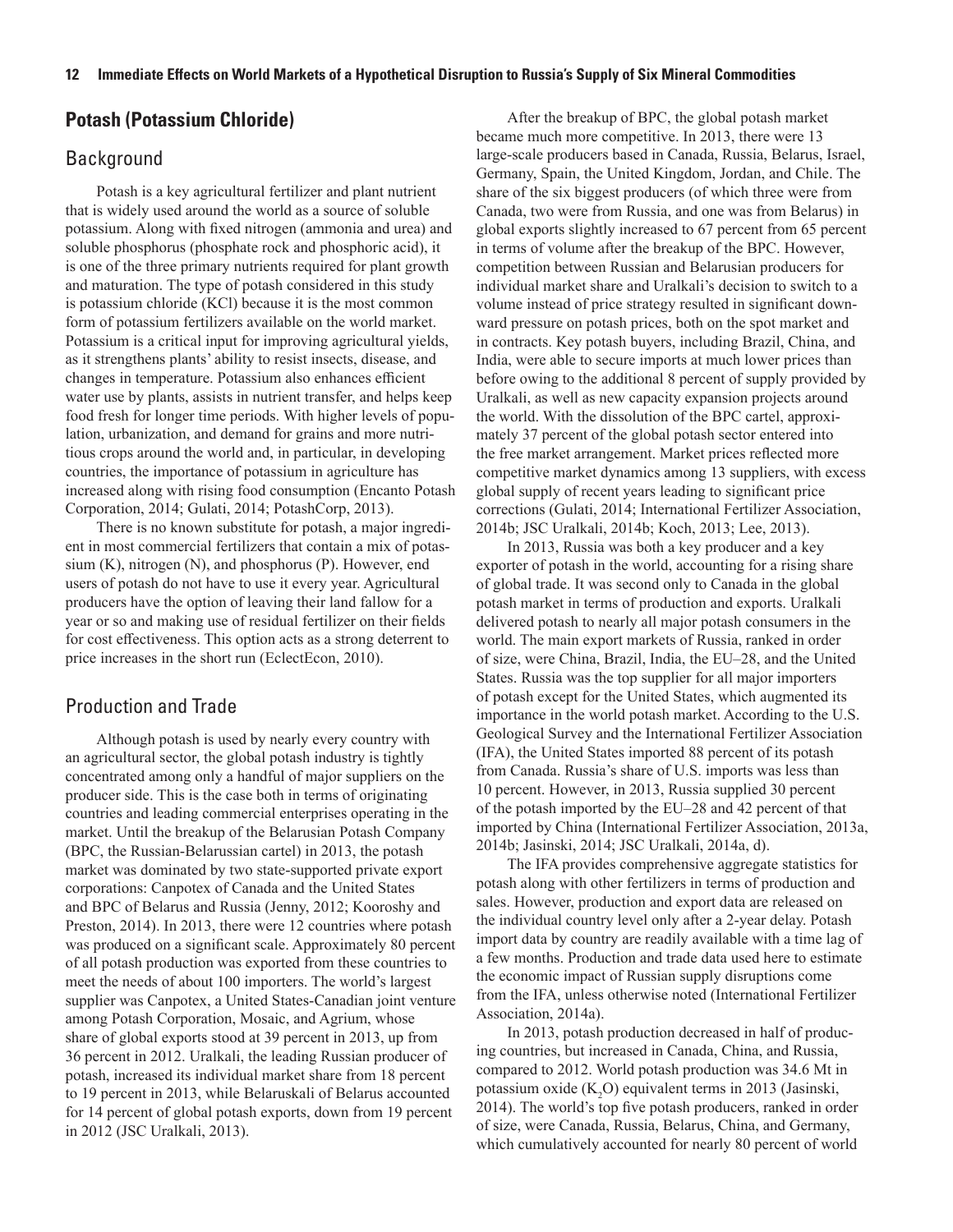<span id="page-20-0"></span>production. Russia's production was estimated to be 5.3 Mt in 2013, which was equivalent to 15.3 percent of global potash production. China's production went towards meeting part of its domestic potash demand, and the country had to resort to imports to cover the rest. As a result, its exports were insignificant (International Fertilizer Association, 2013b, 2014b). Because of prevailing low unit prices, many countries and producers have stockpiled potash. These inventories would enter the market should potash prices increase. Total world inventories were estimated to be 5.57 Mt, out of which Russia accounted for 0.3 Mt. These stockpiles were assumed to be offered for sale and thereby to have an impact on the equilibrium price if the Russian supply shock took place.

## Immediate Effects of a Supply Shock

According to most recent potash production and deliveries data, half-year (HY) production increased in Europe, Western Asia, and the Eastern Europe and Central Asia (EECA) region, which includes Russia. Total world exports of potash in the first 6 months of 2014 were 15.8 Mt. On the basis of a projected 23-percent market share in global exports in 2014, Russia's exports in the first HY 2014 were estimated to be 3.64 Mt (International Fertilizer Association, 2014c). This Russian export estimate for January–June 2014 is also compatible with the first half-year results that were released by Uralkali at the end of August 2014 (JSC Uralkali, 2014a, c).

According to Uralkali's second-quarter report for 2014, global demand for potash increased in the second quarter relative to the first quarter (JSC Uralkali, 2014a, c). Russia's second quarterly potash production was 3.1 Mt of potassium chloride (KCl), which is equivalent to 1.96 Mt of  $K_2O$ . The Russian monthly production figure of 0.65 Mt for June 2014 was obtained by dividing the quarterly production by 3 (JSC Uralkali, 2014a, d).

According to IFA's HY 2014 statistics, total world potash production in the first 6 months of the year was 19 Mt (International Fertilizer Association, 2014d). Monthly world production for June 2014 of 4.04 Mt was estimated from that number by incorporating world inventories (excluding Russia's inventories) of 5.27 Mt and by assuming a steady production pace over the 6-month period and thus by dividing 24.27 by 6 (table 14).

For the purposes of this study, potash prices were obtained from the World Bank's Commodity Markets Group. There are two main price ranges for potash in world markets: a contract price and a spot-market price. In order to use one representative global price, this section uses the World Bank's commodity price database. According to the World Bank's "Commodity Markets Outlook" of July 2014, potash prices were \$287 per metric ton on average in June and for the 2014 second quarter as a whole (World Bank, 2014).

Potash demand elasticity estimates range between –0.21 and –3.26 according to studies of developed markets like the United States and of developing countries such as Pakistan (Acheampong and Dicks, 2012; Carman, 1979; Quddus,

**Table 14.** World production of potash (potassium chloride) in 2014 before and after a hypothetical supply shock—the complete disruption of Russian production in June 2014.

[Production quantities are in millions of metric tons of potassium oxide  $(K_2O)$ equivalent. The data in row 3 show results projected by the authors for a model that considered the effects of a complete disruption of Russian production of potash (potassium chloride) in June 2014. The sources of preshock production data are listed in the "Potash (Potassium Chloride)" section]

| <b>Production</b>                                               | <b>Time period</b> |                  |  |
|-----------------------------------------------------------------|--------------------|------------------|--|
|                                                                 | 2014               | <b>June 2014</b> |  |
| World production<br>(including Russia).                         | 38.00              | 4.04             |  |
| Russian production                                              | 7.66               | 0.65             |  |
| World production<br>(excluding Russia)<br>after a supply shock. | 30.34              | 3.39             |  |

Siddiqi, and Riaz, 2008). Most studies prior to 2008 indicated that the short-run price elasticity of demand for potash was lower than the long-run elasticity. In other words, if the price of potash increased, consumers would not or could not immediately reduce the quantity of potash that they demanded. According to the emerging consensus in the field of agricultural economics, potash demand is posited to be price elastic in the short term; hence, an elasticity of –0.95 was selected. As farmers have the option to leave their fields fallow for 1 year and make use of fertilizer residue from previous years if prices rise too much, demand for potash is quite elastic in the short run (EclectEcon, 2010). The low-elasticity estimate for short-term price elasticity of demand of potash is –0.403 and is based on U.S. data, and the high-elasticity estimate of –1.85 is based on Pakistani data (Heady and Yeh, 1959; Quddus, Siddiqi, and Riaz, 2008).

In order to calculate the potential losses and benefits to potash consumers and producers, detailed trade data were also required. The international trade statistics for 2013 are shown in table 15. Also, the IFA report for the first HY of 2014 contained detailed import data by country (International Fertilizer Association, 2014c). However, production and export data were aggregated. As a result, production and exports by country had to be estimated. According to the IFA, U.S. imports of potash from all countries in 2014 as of June were 2.88 Mt, while EU–28 imports were 1.78 Mt and China's imports were 2.44 Mt. As noted above, Russian exports in the first HY of 2014 are estimated to be 3.64 Mt.

On the basis of June 2014 data, world monthly potash production excluding Russia's production would be 3.39 Mt. By using this percentage change in production and an elasticity of demand of –0.95, the percentage change in price was estimated to be 18.35 percent, which corresponds to an increase of \$53 in unit price. As a result, the world price of potash would rise to \$340 in the case of a disruption to Russian supply (table 16).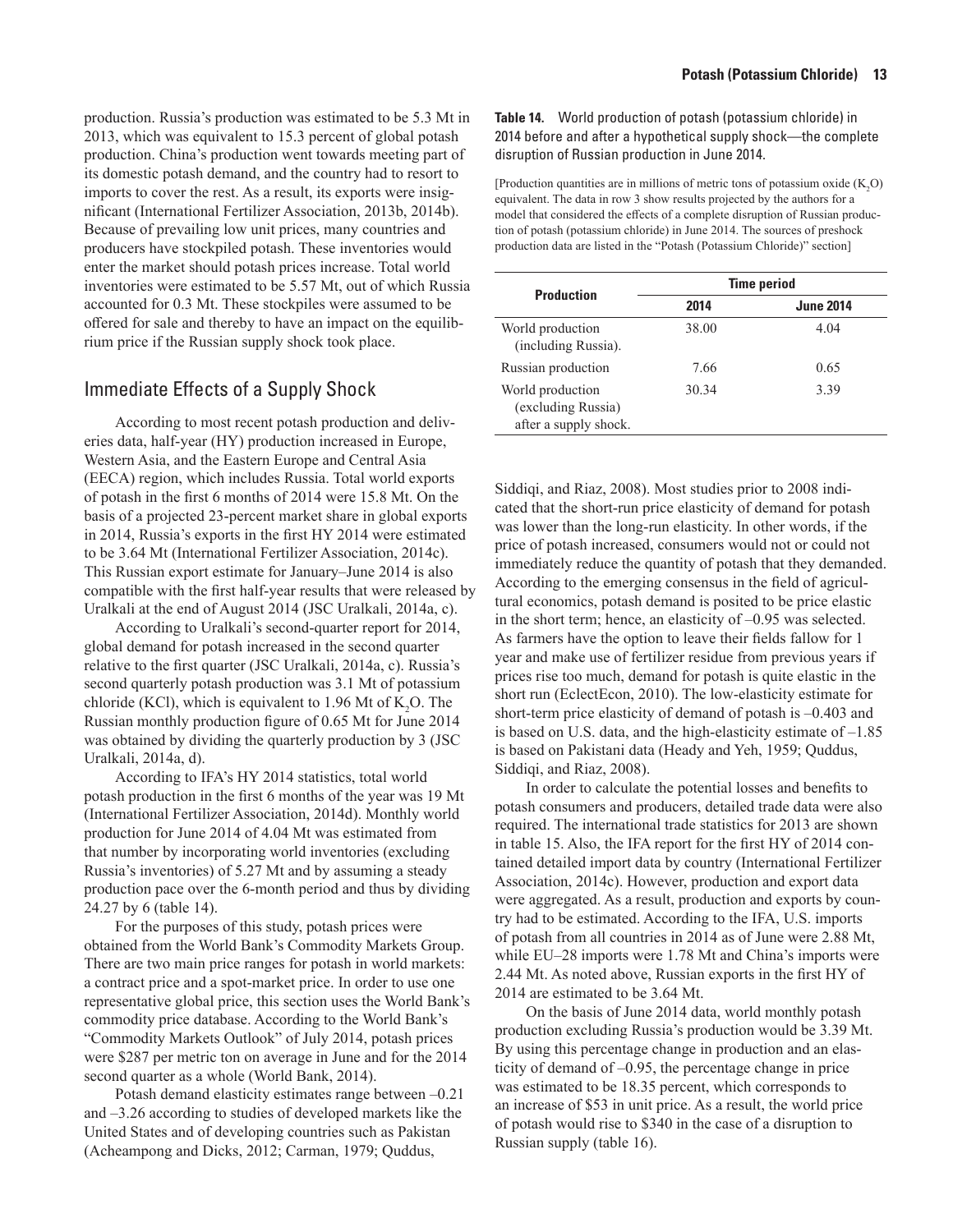<span id="page-21-0"></span>**Table 15.** International trade of potash (potassium chloride) in 2013.

[Quantities are in millions of metric tons of potassium oxide  $(K_2O)$  equivalent. Data are from the United Nations Statistics Division (2014). NA, not applicable]

| <b>Country or region</b>                 | <b>Imports</b> | <b>Exports</b> | <b>Net imports</b> |
|------------------------------------------|----------------|----------------|--------------------|
| China                                    | 3.72           |                | 3.72               |
| European Union<br>$(EU-28)$ .            | 3.02           | 0.51           | 2.51               |
| <b>United States</b>                     | 4.49           |                | 4.49               |
| Rest of the world<br>(excluding Russia). | NА             | NΑ             | $-5.66$            |

**Table 16.** Potential price changes for potash (potassium chloride) after a hypothetical supply shock—the complete disruption of Russian production in June 2014.

[Prices are in U.S. dollars per metric ton. Sources of elasticity estimates are described in the "Potash (Potassium Chloride)" section. Price changes calculated by the authors were added to \$287/metric ton, the monthly average world price for June 2014 (World Bank, 2014), to obtain the new world prices]

|                                | Levels for price elasticity of demand |                |         |  |  |
|--------------------------------|---------------------------------------|----------------|---------|--|--|
| <b>Variable</b>                | Low                                   | <b>Central</b> | High    |  |  |
| Price elasticity<br>of demand. | $-0.40$                               | $-0.95$        | $-1.85$ |  |  |
| Price increase                 | 103                                   | 53             | 22      |  |  |
| New calculated<br>world price. | 390                                   | 340            | 309     |  |  |

**Table 17.** Immediate losses or gains after a hypothetical supply shock—the complete disruption of Russian production of potash (potassium chloride) in June 2014.

[Economic losses and gains are in thousands of U.S. dollars and were projected by the authors. Elasticity estimates are in table 16]

| <b>Country or</b>                            | Losses or gains at three levels for<br>price elasticity of demand |                |            |  |  |  |
|----------------------------------------------|-------------------------------------------------------------------|----------------|------------|--|--|--|
| region                                       | Low                                                               | <b>Central</b> | High       |  |  |  |
| China                                        | $-381,000$                                                        | $-196,000$     | $-83,000$  |  |  |  |
| European Union<br>$(EU-28)$ .                | $-258,000$                                                        | $-132,000$     | $-56,000$  |  |  |  |
| <b>United States</b>                         | $-461,000$                                                        | $-237,000$     | $-100,000$ |  |  |  |
| Rest of the world<br>(excluding)<br>Russia). | 580,000                                                           | 298,000        | 126,000    |  |  |  |

The losses to Russia's trading partners were calculated as a result of the new higher price of potash. Losses arise due to higher import costs for the second half of 2014 and the positive change in price per metric ton of potash. As the supply disruption is presumed to have taken place at the end of June 2014, these losses correspond to losses for the year of 2014 as a whole. According to the model, the price for all potash importers would increase by about 18 percent. For the United States, the total cost of potash imports would be \$237 million higher if it imported 4.49 Mt as in 2013, for a total cost of \$1.53 billion. The EU–28 would have to incur \$132 million more for net imports of 2.51 Mt for a total cost of \$854 million. Finally, China would have a higher import bill of \$196 million to import 3.72 Mt for a total of \$1.26 billion (table 17).

The negative shock to consumers of potash from the loss of Russian supplies may be expected to be the highest for the countries that rely on Russian imports the most: China and India. With shares of 42 percent and 32 percent, respectively, Russian supplies would not be easily replaced in these two countries. In addition to accruing a loss in the form of higher costs of imports caused by higher unit prices, China and India would probably experience lower domestic food production and resort to increased food imports. The countries in the rest of the world, such as Canada and Belarus, would probably benefit from the supply shock. The total benefits to the other countries in the world were estimated to be almost \$300 million (table 17).

As these results clearly indicate, Russia is an extremely important player in the global potash market as both a producer and an exporter. The disruption of Russian supplies to the world market would translate into much higher prices and higher costs for all major consumers of potash in the immediate term. If one assumes a perfectly competitive global potash market with a global commodity price, the United States would incur a higher loss than China and the EU–28, as its potash imports exceed those of other countries. At the same time, however, the United States has greater security of supply than other countries in the case of a Russian supply disruption, since the EU–28 and China depend on Russia for a higher percentage of their potash needs, whereas the United States obtains most of its imports from Canada.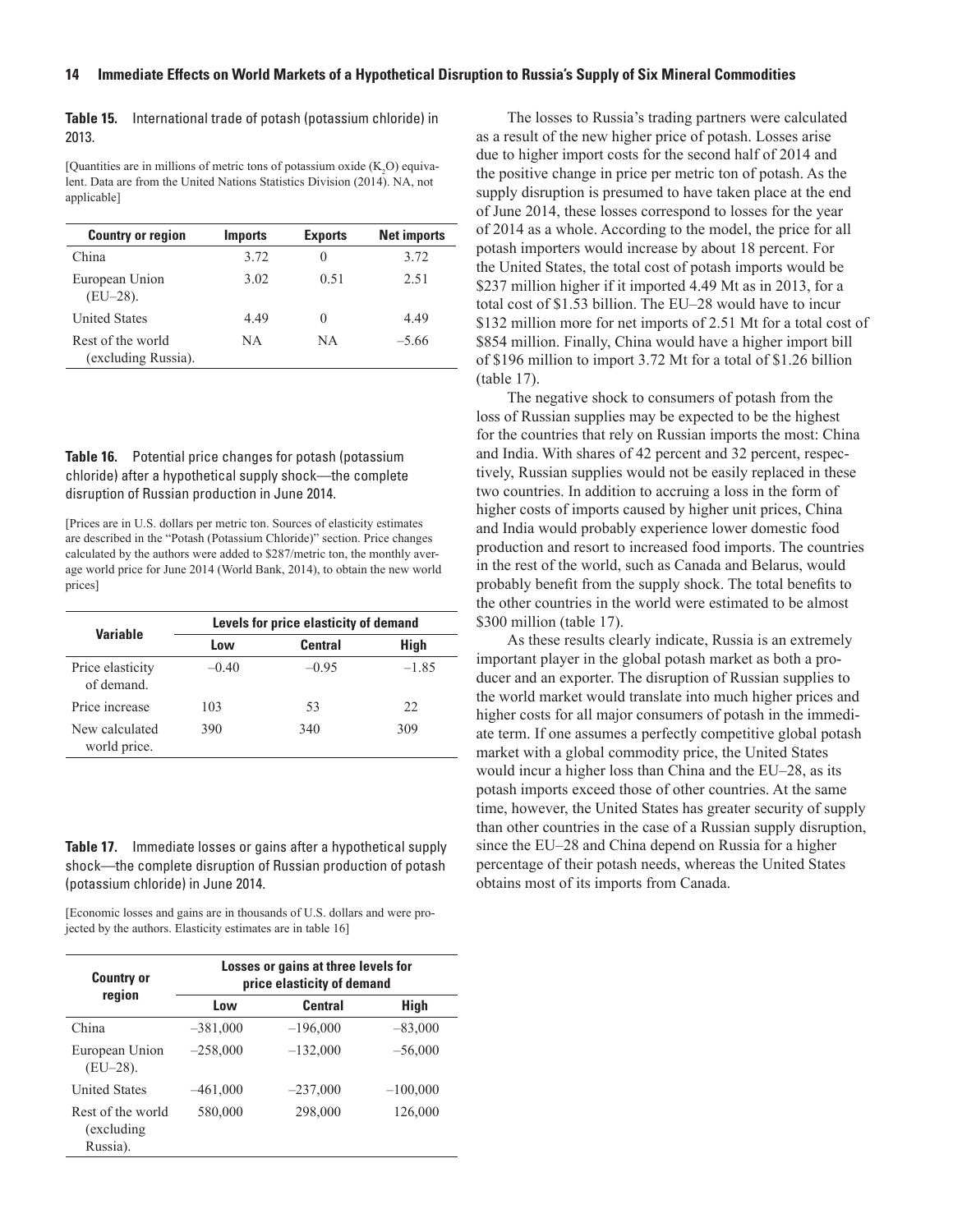#### <span id="page-22-0"></span>**Titanium Mill Products**

#### **Background**

Titanium metal is widely used for military and commercial aircraft production, power generation, chemical processing, other industrial applications, and several consumer goods. Few materials possess titanium metal's properties of high strength, corrosion resistance, and high-temperature resistance, making it a unique commodity for aircraft and spacecraft industries. Titanium metal is produced by the reduction of titanium mineral concentrates into the primary metal stage called "sponge," a porous form. Subsequent refinement of titanium metal includes the melting of sponge, scrap, and sponge/scrap plus a dominant alloy metal to form an ingot or slab. Primary fabrication occurs when an ingot or slab is converted into general mill products. Titanium mill products are then formed by using various techniques such as drawing, forging, and rolling of titanium into products of different sizes and shapes and range from bars and rods to wires, slabs, foil, and pipe (Bedinger, 2014a, b; Lynd, 1985).

### Production and Trade

To assess the potential impact of supply restrictions from Russia, this study focused on titanium mill products, which are the principal forms in which titanium metal is marketed. Additionally, castings and other titanium casting products were included in the group of wrought titanium mill products. The results presented are specific to this market and do not include effects in the market of titanium minerals, titanium sponge, or titanium ingots, slabs, or scrap.

Titanium is traded at different stages of processing and also traded independently by specific products. The global market structure for titanium mill products presents characteristics of a competitive market, even though buyers and suppliers are highly consolidated. The feedstock to manufacture these products depends on a diverse and widespread set of companies that exhibit competitive behavior in an effort to satisfy global demand. Prices are set by supply-and-demand forces; however, long-term contracts are preferred by the commercial and military aircraft manufacturing industry. There are several titanium buyers in the industrial equipment sector and in the consumer goods sector. Prices for titanium mill products are based on spot-market transactions and longer term contracts. Titanium is not traded on the LME market. In terms of market conditions, the global titanium mill products industry experienced growth over the last 5 years (2009–13) and was expected to continue its expansion as the global economy improves and the demand for titanium in emerging economies continues to increase.

Titanium Metal Corp. (TIMET), Allegheny Technologies Inc. (ATI), RTI International Metals (RTI), all of the United States, and VSMPO–AVISMA Corp. (VSMPO) of Russia were the leading manufacturers of titanium mill products in 2013. U.S. production was the largest globally until 2011,

when it was overtaken by that of China. By 2013, Chinese production was double that of the United States, accounting for 72 kt representing 43 percent of the titanium market; however, most of that was consumed in China. Chinese output of titanium mill products was used mostly for industrial applications and not for aircraft or spacecraft manufacturing. In 2013, the United States was the second leading producer of titanium mill products in the world with 36 kt, and Russia was the third-ranked producer with 29 kt. These three countries accounted for about 80 percent of the world titanium mill products.

In 2013, most titanium production in Russia was in the hands of VSMPO, whether in the form of sponge, ingot, or mill products. It was one of the few producers whose production process was integrated from raw materials through to partially fabricated titanium products. The main focus of VSMPO was on exports, particularly to the major aerospace companies in the United States and Europe (VSMPO–AVISMA Corp., 2014). It sold much of its output on long-term contracts to Boeing, Airbus, General Electric, and Rolls Royce. A supply disruption may not be critical to these companies in the short term owing to high industry stocks and very long production cycles. The potential worldwide disruption in the supply chain of titanium mill products would alter the market and result in higher prices. However, experts in the industry believe that fluctuations in titanium demand and prices are mainly a result of demand in the aerospace and defense industries (Bedinger, 2014a; Seong and others, 2009).

The leading exporters of titanium mill products in the world in 2013 were the United States, exporting 22 kt, representing 24 percent of global exports, followed distantly by Russia, with 14 kt or 15 percent of global exports, and China, exporting 10 kt, accounting for 11 percent of global exports. However, the EU–28 as a whole exported 24 kt, representing 26 percent of total world exports. The main importers of titanium mill products in the world in 2013 were Germany, importing 12 kt, followed by the Republic of Korea, importing 10 kt, and the United States, importing 7 kt. The EU–28 imported a total of 43 kt, or 54 percent of world imports. Russia's production was an important source of titanium metal to the EU–38 (Germany alone accounted for 31.4 percent of Russian exports) and the United States (28.4 percent of Russian exports), and to the commercial and military aerospace industry (United Nations Statistics Division, 2014).

## Immediate Effects of a Supply Shock

In 2013, the U.S. production of titanium mill products was 36 kt. The country imported 7 kt of titanium mill products from several countries; 3.9 kt, or about 60 percent, of annual imports came from Russia in 2012 and 2013. Although the 60-percent figure represented a high percentage of imported wrought and castings titanium products in comparison to the domestic production, it represented limited dependence and, therefore, a potential restriction on Russian supply would not be significant for the U.S. domestic market. Consumption in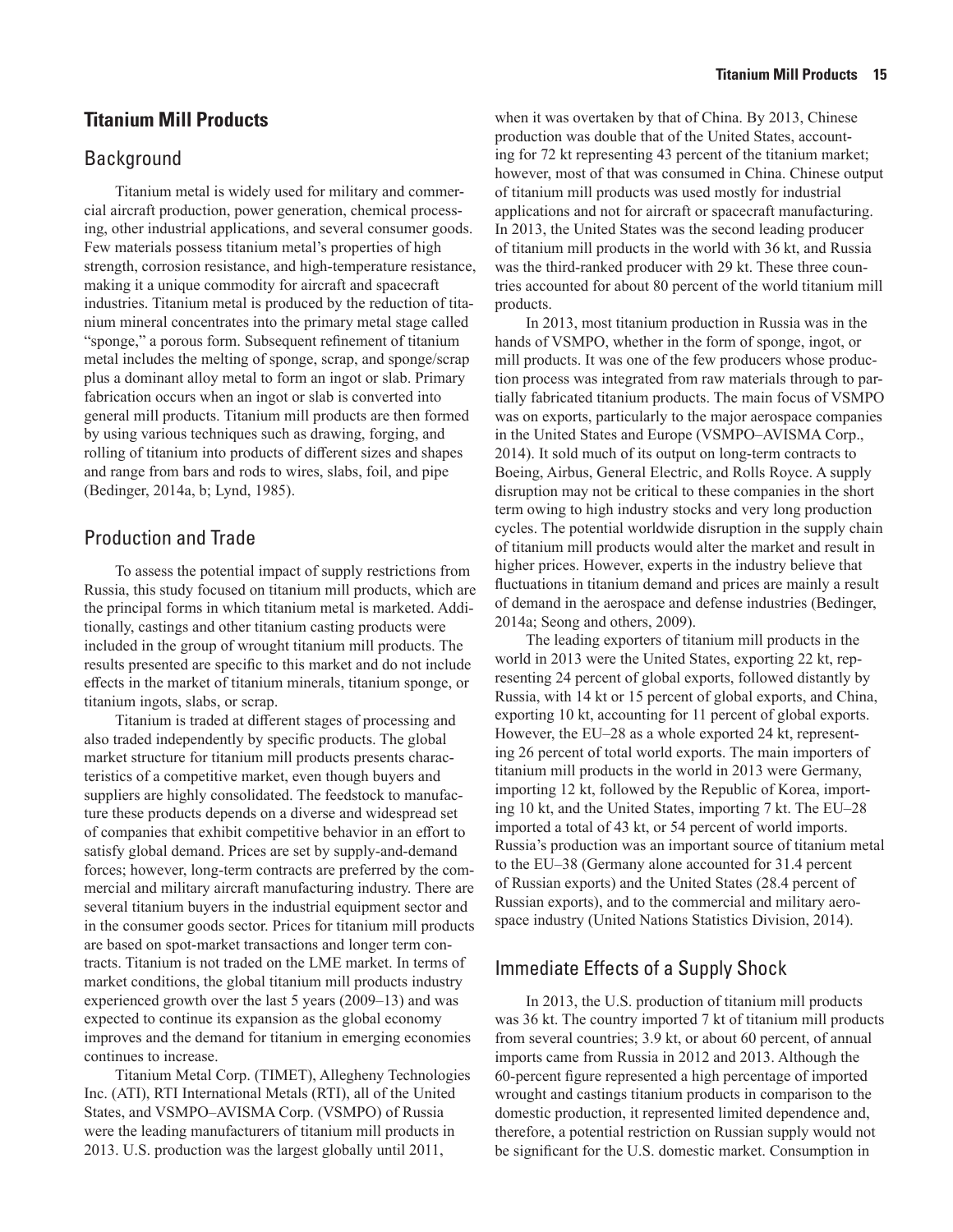2013 was estimated for the United States at 43 kt on the basis of consumption estimates reported by Roskill Information Services Ltd. (2013); of the 43 kt, approximately 74 percent of mill products and castings were used for commercial and military aerospace applications (Bedinger, 2014b; United Nations Statistics Division, 2014).

The model predicted that a price increase would result from supply restriction of titanium mill products owing to Russian supply not being available in June 2014 to the world market. The following data were used in calculating and monetizing the cost of this supply disruption. The quantity supplied was first estimated by using apparent consumption of titanium mill products but, after further examination, it was decided that actual global production provided a better fit in terms of data quality. Production data for major producing countries were available from 2004 to 2012 (Bedinger, 2014b; Roskill Information Services Ltd., 2013; VSMPO–AVISMA Corp., 2014). A 10-year growth rate was applied to estimate global production for 2014 at 191 kt. A monthly production average was then used to get the estimate of 15.9 kt for June 2014 production (table 18).

Information about the 2013 global trade in titanium mill products by country was obtained from the UN Comtrade database (United Nations Statistics Division, 2014). It was assumed that the trade flows of this year would be unchanged through June 2014. This data source was verified by comparing the import and export reports from the U.S. International Trade Commission's (2014) "Interactive Tariff and Trade DataWeb" for the United States and Russia (table 19). Prices for titanium mill products vary widely depending on the type of alloy and product. An average value for international trade in titanium mill products for June 2014 was used (United Nations Statistics Division, 2014). This price, \$48,518 per metric ton, was used for obtaining a new price after the hypothetical Russian supply shock (table 20). This price is also comparable to the average price for shipments of titanium mill products in companies like TIMET, RTI, and ATI in 2011–13 (Roskill Information Services Ltd., 2013).

For this calculation, it was also necessary to explore the available literature and decide on a value for price elasticity of demand, as the scope of this study did not allow the USGS researchers to estimate the elasticity. However, no studies with estimates of short-run or long-run price elasticity for titanium mill products were found. Therefore, the decision was made to use steel mill products, structural plates, and shapes as proxies for titanium mill products, because the steel manufacturing supply chain consists of a wide range of products and services similar to those for titanium mill products. For this study, a price elasticity of demand for titanium mill products of –0.35 and a band between –0.25 and –0.45 were chosen; these values were derived from data for steel mill products and were used to establish a range of probable losses in the global market (Gallaher and Depro, 2002; Zhu, 2012).

The results of a hypothetical worldwide disruption of the Russian supply of titanium mill products in June 2014 were computed on the basis of the 2013 values of global net **Table 18.** World production of titanium mill products in 2014 before and after a hypothetical supply shock—the complete disruption of Russian production in June 2014.

[Production quantities are in thousands of metric tons. The data in row 3 show results projected by the authors for a model that considered the effects of a complete disruption of Russian production of titanium mill products in June 2014. Sources of the preshock production data are described in the "Titanium Mill Products" section]

|                                                               | <b>Time period</b> |                  |  |
|---------------------------------------------------------------|--------------------|------------------|--|
| <b>Production</b>                                             | 2014               | <b>June 2014</b> |  |
| World production (including<br>Russia).                       | 190.87             | 15.91            |  |
| Russian production                                            | 31.30              | 2.61             |  |
| World production (excluding)<br>Russia) after a supply shock. | 159.57             | 13.30            |  |

#### **Table 19.** International trade of titanium mill products in 2013.

[Quantities are in thousands of metric tons. Data are from the United Nations Statistics Division (2014). NA, not applicable]

| <b>Country or region</b>                 | <b>Imports</b> | <b>Exports</b> | <b>Net imports</b> |
|------------------------------------------|----------------|----------------|--------------------|
| China                                    | 4.04           | 9.97           | $-5.94$            |
| European Union<br>$(EU-28)$ .            | 43.02          | 23.60          | 19.42              |
| <b>United States</b>                     | 7.18           | 21.97          | $-14.79$           |
| Rest of the world<br>(excluding Russia). | NA.            | <b>NA</b>      | $-13.50$           |

**Table 20.** Potential price changes for titanium mill products after a hypothetical supply shock—the complete disruption of Russian production in June 2014.

[Prices are in U.S. dollars per metric ton. Sources of elasticity estimates are described in the "Titanium Mill Products" section. Price changes calculated by the authors were added to \$48,518/metric ton, the monthly average world price for June 2014 (United Nations Statistics Division, 2014), to obtain the new world prices]

| Variable                       | Levels for price elasticity of demand |                |         |  |
|--------------------------------|---------------------------------------|----------------|---------|--|
|                                | Low                                   | <b>Central</b> | High    |  |
| Price elasticity of<br>demand. | $-0.25$                               | $-0.35$        | $-0.45$ |  |
| Price increase                 | 31,822                                | 22,730         | 17,679  |  |
| New calculated<br>world price. | 80,340                                | 71,248         | 66,197  |  |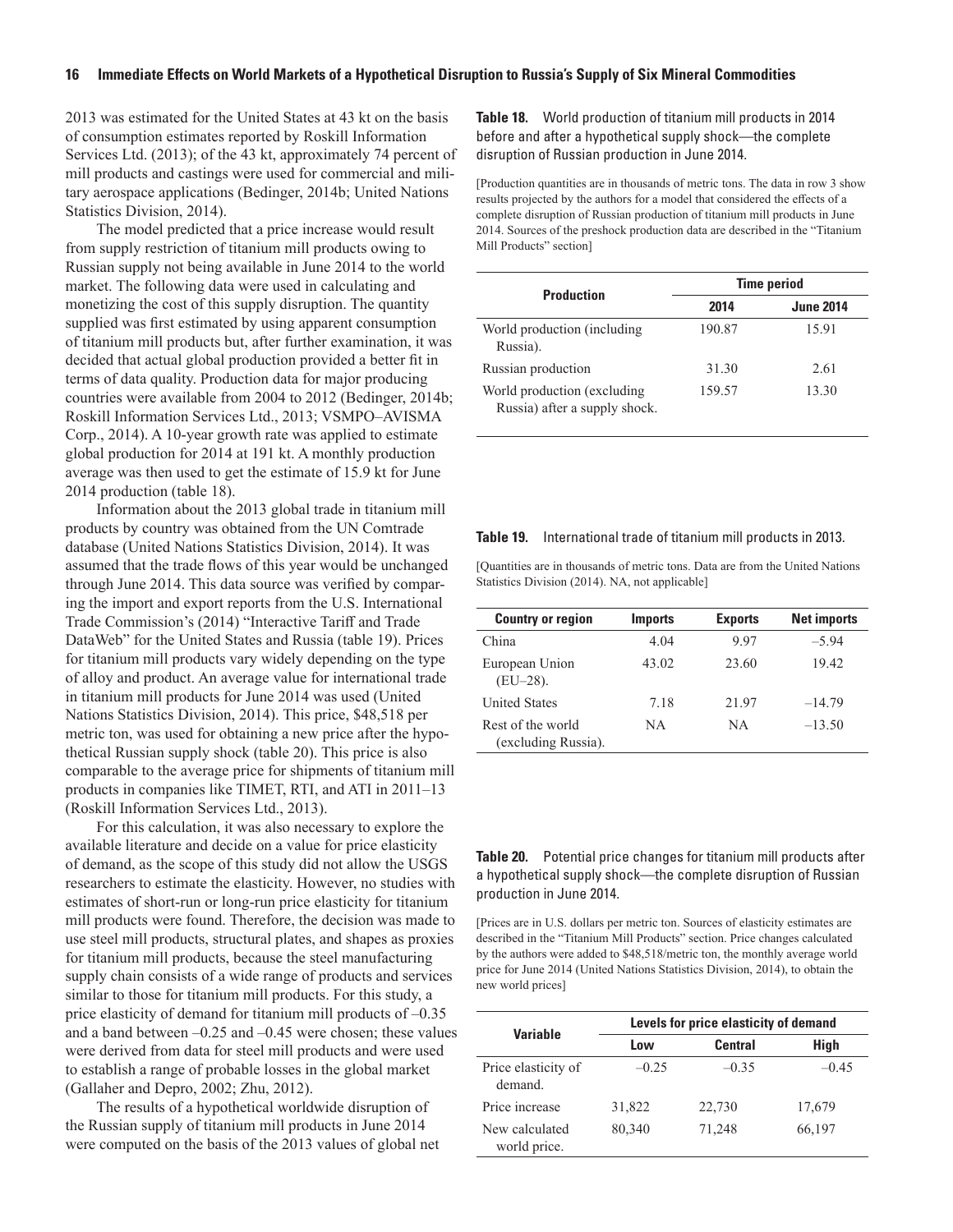<span id="page-24-0"></span>trade and a new calculated commodity price as of June 2014 in thousands of U.S. dollars. This new price was assessed by using the price elasticity of demand and the estimated global and Russian monthly production of June 2014. With the lowelasticity estimate, the price would increase by 65.6 percent. With the central-elasticity estimate, the increase would be 46.8 percent, and with the high estimate, 36.4 percent. In other words, after removing the Russian production from the market, the world prices would increase and would be in the range of \$66,197 to \$80,340 per metric ton (table 20). In the immediate term, price changes would be significant; however, historically, the three principal U.S. manufacturers exhibited increasing prices in 2006 of shipments of titanium mill products to almost \$70,000 per metric ton (Roskill Information Services Ltd., 2013).

The modeled results from this disruption of the Russian supply of titanium mill products and castings are presented in table 21; the economic impact on Russia is not analyzed. The immediate shock would significantly affect the EU–28 countries, as they are import reliant on these products, mainly for aircraft manufacturing, and would face higher prices in acquiring them. The major factor in EU–28 demand is the commercial aerospace industry, principally Airbus, which has

**Table 21.** Immediate losses or gains after a hypothetical supply shock—the complete disruption of Russian production of titanium mill products in June 2014.

[Economic losses and gains are in thousands of U.S. dollars and were projected by the authors. Elasticity estimates are in table 20]

| <b>Country or</b><br>region                  | Losses or gains at three levels for price<br>elasticity of demand |                |            |  |
|----------------------------------------------|-------------------------------------------------------------------|----------------|------------|--|
|                                              | Low                                                               | <b>Central</b> | High       |  |
| China                                        | 189,000                                                           | 135,000        | 105,000    |  |
| European Union<br>$(EU-28)$ .                | $-618,000$                                                        | $-441,000$     | $-343,000$ |  |
| <b>United States</b>                         | 471,000                                                           | 336,000        | 262,000    |  |
| Rest of the world<br>(excluding)<br>Russia). | 430,000                                                           | 307,000        | 239,000    |  |

production and manufacturing facilities for aircraft in France, Germany, Spain, and the United Kingdom; products include the Airbus A320 and the world's largest passenger airliner, the A380 (Airbus, 2014).

Unavailability of the Russian supply in the world market would benefit the United States across the low and high ranges, as it would enhance its role as the leading exporter of titanium mill products; the United States would sell these products at a higher price in the immediate term. U.S. production capacity would be adequate to meet demand if the supply of titanium mill products from Russia contracted. Given the modeled duration and extent of the potential disruption, the result would be a definite benefit for the three major U.S. suppliers.

China, on the other hand, has seen a rapid expansion in production of titanium mill products and has a diverse domestic consumption—chemical industry, petrochemicals and chlor-alkali in particular (Roskill Information Services Ltd., 2013). However, most of China's production of titanium mill products is not for exports, and the output of the Chinese titanium industry is for industrial use in China. Chinese sponge producers would need several years to become certified for aerospace-grade sponge production, and Chinese gains in the immediate period after the supply shock would be modest.

## **Conclusions**

In this study, a methodology for estimating the potential costs of supply disruptions on a selected set of Russiaproduced mineral commodities was developed. The focus was on the very short term, immediate costs that would be encountered by the affected countries soon after the Russia-produced supply was no longer available.

The results are summarized in table 22. The magnitude of the losses varies by mineral commodity and country (or by group of countries), depending on each country's domestic production of the mineral commodity and the extent to which a country exports, if at all, a given mineral commodity. U.S. palladium production and exports are large enough that a complete disruption of Russian palladium supply would cause a significantly lower impact to the United States than would

**Table 22.** Immediate losses or gains after a hypothetical supply shock—the complete disruption of Russian production of six mineral commodities in June 2014.

[Economic losses and gains are in thousands of U.S. dollars. Data are from tables 5, 9, 13, 17, and 21]

| <b>Commodity</b>            | <b>United States</b> | <b>European Union (EU-28)</b> | <b>China</b> | <b>Rest of the world (excluding Russia)</b> |
|-----------------------------|----------------------|-------------------------------|--------------|---------------------------------------------|
| Aluminum (refined primary)  | $-228,000$           | $-541,000$                    | $-57,600$    | 360,000                                     |
| Nickel (refined primary)    | $-59,400$            | $-49,000$                     | $-72,000$    | 61,600                                      |
| Palladium (refined)         | $-7,290$             | $-469,000$                    | $-145,000$   | 198,000                                     |
| Platinum (refined)          | $-165,000$           | $-415,000$                    | $-436,000$   | 175,000                                     |
| Potash (potassium chloride) | $-237,000$           | $-132,000$                    | $-196,000$   | 298,000                                     |
| Titanium mill products      | 336,000              | $-441,000$                    | 135,000      | 307,000                                     |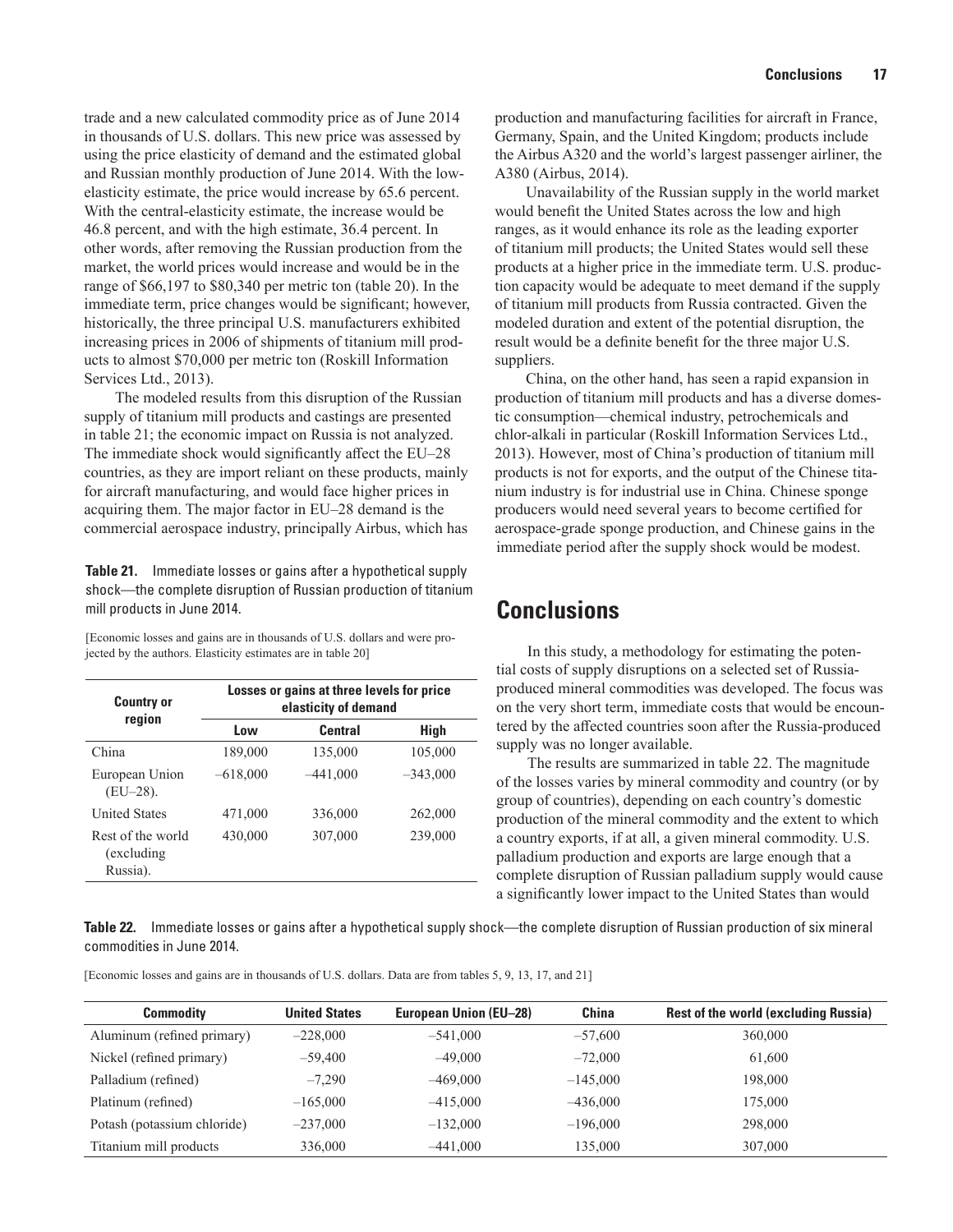<span id="page-25-0"></span>disruptions to the supplies of other commodities examined in this study. China, being itself a large producer, would actually realize modest gains from the price effects of a supply disruption in titanium mill products.

A few observations from table 22 clearly demonstrate that Russia's market share of a particular commodity may not necessarily be a good predictor of potential losses from the supply disruption. For example, from table 1, Russia produces 40 percent of world's palladium. Yet, the potential losses that the United States would suffer from a complete disruption are only \$7.3 million. At the same time, Russia produces only 18 percent of the world's potash, but the losses to the United States would be significantly higher and amount to \$237 million. The analysis obtains these results by explicitly taking into account market structure, production, and export distribution across the countries, as well as price and demand characteristics in particular industries.

A supply disruption in the market of titanium mill products is likely to benefit the United States and China, primarily because those counties produce and export more titanium mill products than they import. The analysis does not account for the impact of the disruption on the downstream industries, such as the aerospace industry.

Finally, despite the fact that the United States imports most of its potash from Canada and not Russia, the United States is likely to experience higher losses than either the EU–28 or China if the supply of Russian potash were disrupted. The extent of the U.S. loss would result from the price effect of the supply disruption on the world market.

The results presented here are a simplification in quantifying the effect of such a large supply shock. Two critical parts of this study—the assumption of a complete supply disruption and methods used to quantify the immediate effects—are very theoretical. Further research and analysis are needed to obtain estimates for more likely scenarios. These scenarios might include situations where the supply disruption is not universal, so that some countries benefit from a larger supply source while others face a smaller supply pool. For example, it would be of interest to see how the results would change if the supply shock were only partial, and if some countries continued to purchase Russia's mineral commodities. Additionally, this study looked only at the immediate effects of a supply disruption. In the longer term, the markets are expected to adjust to the new supply level, establishing a new price and a new point of equilibrium. The adjusted price and supply would have different impacts on individual countries and the movement of the various mineral commodities across borders. Finally, it would be of significant interest to look at the effects of supply disruptions in a particular sector on downstream industries that use the commodities considered in this report as inputs.

## **References Cited**

- Acheampong, Kwame, and Dicks, M.R, 2012, Fertilizer demand for biofuel and cereal crop production in the United States: Southern Agricultural Economics Association Annual Meeting [44th], Birmingham, Alabama, February 4–7, 2012 [Papers], selected paper, 33 p. [Also available at<http://ageconsearch.umn.edu/handle/119798>.]
- Airbus, 2014, Global market forecast 2014–2033—Flying on demand: Toulouse, France, Airbus, 47 p., accessed September 15, 2014, at [https://www.google.com/url?sa=t](https://www.google.com/url?sa=t&rct=j&q=&esrc=s&source=web&cd=3&ved=0CCwQFjACahUKEwjQ19f4yO_HAhWGo4gKHeBBBpA&url=http%3A%2F%2Fwww.airbusgroup.com%2Fdam%2Fassets%2Fairbusgroup%2Fint%2Fen%2Finvestor-relations%2Fdocuments%2F2014%2FPublications%2Fpresentations%2FAirbus_Global_Market_Forecast_2014-2033_Presentation_by_John_Leahy.pdf&usg=AFQjCNEZtTl4DQEX6A0dSCuvdCez-4J4jg) [&rct=j&q=&esrc=s&source=web&cd=3&ved=0CCwQFj](https://www.google.com/url?sa=t&rct=j&q=&esrc=s&source=web&cd=3&ved=0CCwQFjACahUKEwjQ19f4yO_HAhWGo4gKHeBBBpA&url=http%3A%2F%2Fwww.airbusgroup.com%2Fdam%2Fassets%2Fairbusgroup%2Fint%2Fen%2Finvestor-relations%2Fdocuments%2F2014%2FPublications%2Fpresentations%2FAirbus_Global_Market_Forecast_2014-2033_Presentation_by_John_Leahy.pdf&usg=AFQjCNEZtTl4DQEX6A0dSCuvdCez-4J4jg) [ACahUKEwjQ19f4yO\\_HAhWGo4gKHeBBBpA&url=htt](https://www.google.com/url?sa=t&rct=j&q=&esrc=s&source=web&cd=3&ved=0CCwQFjACahUKEwjQ19f4yO_HAhWGo4gKHeBBBpA&url=http%3A%2F%2Fwww.airbusgroup.com%2Fdam%2Fassets%2Fairbusgroup%2Fint%2Fen%2Finvestor-relations%2Fdocuments%2F2014%2FPublications%2Fpresentations%2FAirbus_Global_Market_Forecast_2014-2033_Presentation_by_John_Leahy.pdf&usg=AFQjCNEZtTl4DQEX6A0dSCuvdCez-4J4jg) [p%3A%2F%2Fwww.airbusgroup.com%2Fdam%2Fassets](https://www.google.com/url?sa=t&rct=j&q=&esrc=s&source=web&cd=3&ved=0CCwQFjACahUKEwjQ19f4yO_HAhWGo4gKHeBBBpA&url=http%3A%2F%2Fwww.airbusgroup.com%2Fdam%2Fassets%2Fairbusgroup%2Fint%2Fen%2Finvestor-relations%2Fdocuments%2F2014%2FPublications%2Fpresentations%2FAirbus_Global_Market_Forecast_2014-2033_Presentation_by_John_Leahy.pdf&usg=AFQjCNEZtTl4DQEX6A0dSCuvdCez-4J4jg) [%2Fairbusgroup%2Fint%2Fen%2Finvestor-relations%2F](https://www.google.com/url?sa=t&rct=j&q=&esrc=s&source=web&cd=3&ved=0CCwQFjACahUKEwjQ19f4yO_HAhWGo4gKHeBBBpA&url=http%3A%2F%2Fwww.airbusgroup.com%2Fdam%2Fassets%2Fairbusgroup%2Fint%2Fen%2Finvestor-relations%2Fdocuments%2F2014%2FPublications%2Fpresentations%2FAirbus_Global_Market_Forecast_2014-2033_Presentation_by_John_Leahy.pdf&usg=AFQjCNEZtTl4DQEX6A0dSCuvdCez-4J4jg) [documents%2F2014%2FPublications%2Fpresentations%](https://www.google.com/url?sa=t&rct=j&q=&esrc=s&source=web&cd=3&ved=0CCwQFjACahUKEwjQ19f4yO_HAhWGo4gKHeBBBpA&url=http%3A%2F%2Fwww.airbusgroup.com%2Fdam%2Fassets%2Fairbusgroup%2Fint%2Fen%2Finvestor-relations%2Fdocuments%2F2014%2FPublications%2Fpresentations%2FAirbus_Global_Market_Forecast_2014-2033_Presentation_by_John_Leahy.pdf&usg=AFQjCNEZtTl4DQEX6A0dSCuvdCez-4J4jg) 2FAirbus Global Market Forecast 2014-2033 Presenta[tion\\_by\\_John\\_Leahy.pdf&usg=AFQjCNEZtTl4DQEX6A0](https://www.google.com/url?sa=t&rct=j&q=&esrc=s&source=web&cd=3&ved=0CCwQFjACahUKEwjQ19f4yO_HAhWGo4gKHeBBBpA&url=http%3A%2F%2Fwww.airbusgroup.com%2Fdam%2Fassets%2Fairbusgroup%2Fint%2Fen%2Finvestor-relations%2Fdocuments%2F2014%2FPublications%2Fpresentations%2FAirbus_Global_Market_Forecast_2014-2033_Presentation_by_John_Leahy.pdf&usg=AFQjCNEZtTl4DQEX6A0dSCuvdCez-4J4jg) [dSCuvdCez-4J4jg.](https://www.google.com/url?sa=t&rct=j&q=&esrc=s&source=web&cd=3&ved=0CCwQFjACahUKEwjQ19f4yO_HAhWGo4gKHeBBBpA&url=http%3A%2F%2Fwww.airbusgroup.com%2Fdam%2Fassets%2Fairbusgroup%2Fint%2Fen%2Finvestor-relations%2Fdocuments%2F2014%2FPublications%2Fpresentations%2FAirbus_Global_Market_Forecast_2014-2033_Presentation_by_John_Leahy.pdf&usg=AFQjCNEZtTl4DQEX6A0dSCuvdCez-4J4jg)
- Anglo American Platinum Limited, 2011–14, Quarterly production reports 2011–14: Anglo American Platinum Limited, accessed September 15, 2014, at [http://www.angloamericanplatinum.com/investors/](http://www.angloamericanplatinum.com/investors/quarterly-production-reporting.aspx) [quarterly-production-reporting.aspx.](http://www.angloamericanplatinum.com/investors/quarterly-production-reporting.aspx)
- Anglo American Platinum Limited, 2012–14, Integrated annual reports 2011–13: Anglo American Platinum Limited, accessed September 15, 2014, at [http://www.angloamerican](http://www.angloamericanplatinum.com/investors/annual-reporting/2014.aspx)[platinum.com/investors/annual-reporting/2014.aspx](http://www.angloamericanplatinum.com/investors/annual-reporting/2014.aspx).
- Bedinger, G.M., 2014a, Titanium [advance release], *in* Metals and minerals: U.S. Geological Survey Minerals Yearbook 2012, v. I, p. 78.1–78.14, accessed February 15, 2015, at [http://minerals.usgs.gov/minerals/pubs/commodity/titanium/](http://minerals.usgs.gov/minerals/pubs/commodity/titanium/myb1-2012-titan.pdf) [myb1-2012-titan.pdf](http://minerals.usgs.gov/minerals/pubs/commodity/titanium/myb1-2012-titan.pdf).
- Bedinger, G.M., 2014b, Titanium in the second quarter 2014: U.S. Geological Survey Mineral Industry Surveys, September, 7 p., accessed September 15, 2014, at [http://minerals.usgs.gov/minerals/pubs/commodity/titanium/](http://minerals.usgs.gov/minerals/pubs/commodity/titanium/mis-2014q2-titan.pdf) [mis-2014q2-titan.pdf.](http://minerals.usgs.gov/minerals/pubs/commodity/titanium/mis-2014q2-titan.pdf)
- Blomberg, Jerry, and Hellmer, Stefan, 2000, Short-run demand and supply elasticities in the West European market for secondary aluminium: Resources Policy, v. 26, no. 1, p. 39–50. [Also available at [http://dx.doi.org/10.1016/](http://dx.doi.org/10.1016/S0301-4207(00)00015-5) [S0301-4207\(00\)00015-5.](http://dx.doi.org/10.1016/S0301-4207(00)00015-5)]
- Bray, E.L., 2014, Aluminum: U.S. Geological Survey Mineral Commodity Summaries 2014, p. 16–17. [Also available at [http://minerals.usgs.gov/minerals/pubs/commodity/](http://minerals.usgs.gov/minerals/pubs/commodity/aluminum/mcs-2014-alumi.pdf) [aluminum/mcs-2014-alumi.pdf.](http://minerals.usgs.gov/minerals/pubs/commodity/aluminum/mcs-2014-alumi.pdf)]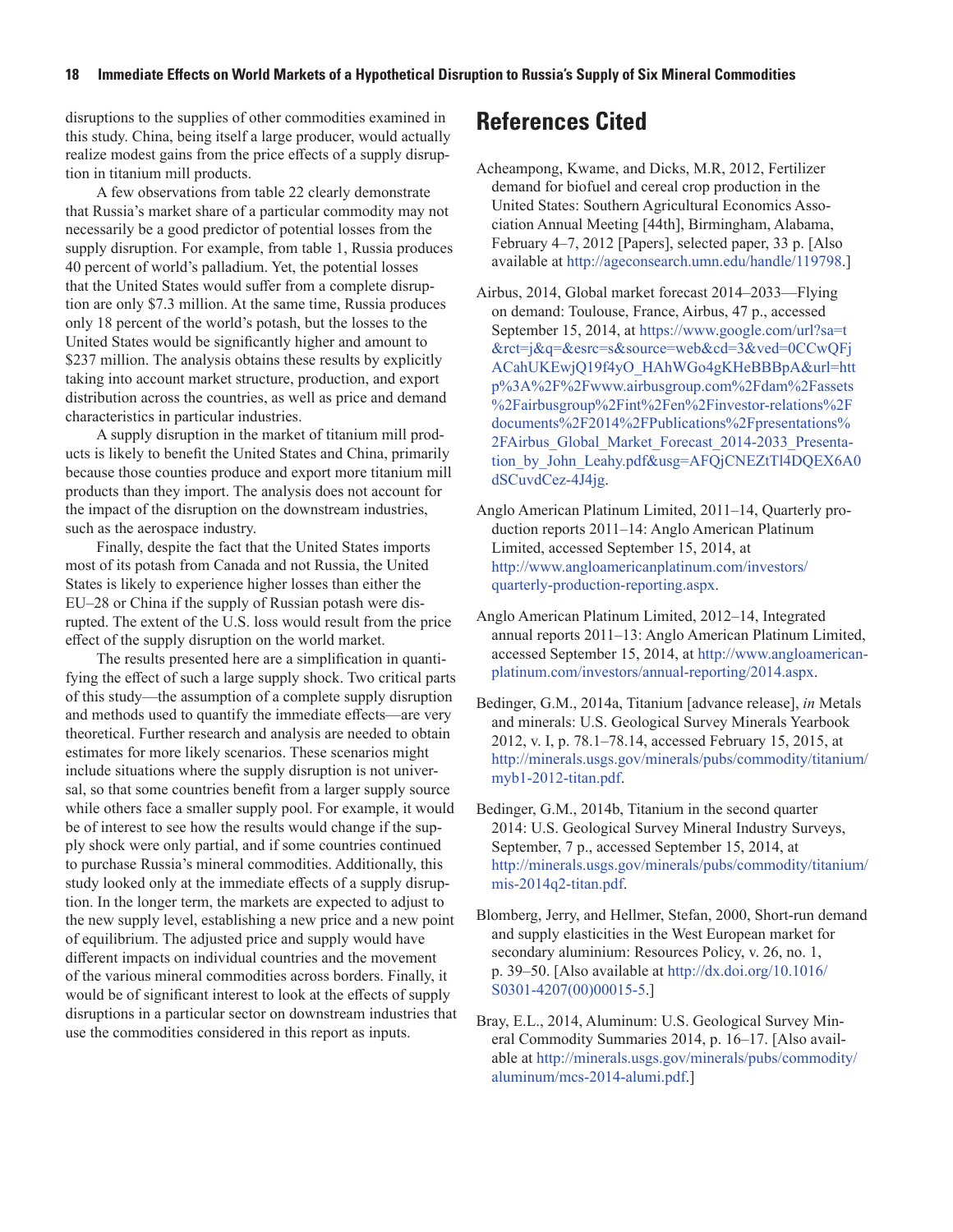Bray, E.L., 2015a, Aluminum [advance release], *in* Metals and minerals: U.S. Geological Survey Minerals Yearbook 2013, v. I, p. 5.1–5.19, accessed February 15, 2015, at [http://minerals.usgs.gov/minerals/pubs/commodity/](http://minerals.usgs.gov/minerals/pubs/commodity/aluminum/myb1-2013-alumi.pdf) [aluminum/myb1-2013-alumi.pdf](http://minerals.usgs.gov/minerals/pubs/commodity/aluminum/myb1-2013-alumi.pdf).

Bray, E.L., 2015b, Aluminum: U.S. Geological Survey Mineral Commodity Summaries 2015, p. 16–17. [Also available at [http://minerals.usgs.gov/minerals/pubs/](http://minerals.usgs.gov/minerals/pubs/mcs/2015/mcs2015.pdf) [mcs/2015/mcs2015.pdf.](http://minerals.usgs.gov/minerals/pubs/mcs/2015/mcs2015.pdf)]

Carman, H.F., 1979, The demand for nitrogen, phosphorous and potash fertilizer nutrients in the Western United States: Western Journal of Agricultural Economics, v. 4, no. 1 (July 1979), p. 23–32. [Also available at [http://ageconsearch.umn.](http://ageconsearch.umn.edu/bitstream/32437/1/04010023.pdf) [edu/bitstream/32437/1/04010023.pdf.](http://ageconsearch.umn.edu/bitstream/32437/1/04010023.pdf)]

Charles River Associates, 1971, An economic analysis of the aluminum industry: Cambridge, Mass., Charles River Associates, variously paged [352 p.]. [Prepared for the U.S. General Services Administration, Property Management and Disposal Service under contract GS–00–DS(P)–03008. Available from the National Technical Information Service as report PB199789.]

Cuddington, J.T., and Zellou, A.M., 2012, A simple mineral market model—Can it produce super cycles in prices?: Colorado School of Mines Working Paper 2012–05, 41 p., accessed October 14, 2014, at [http://econbus.mines.edu/](http://econbus.mines.edu/working-papers/wp201205.pdf) [working-papers/wp201205.pdf.](http://econbus.mines.edu/working-papers/wp201205.pdf)

EclectEcon, 2010, What is the price elasticity of demand for potash?: EclectEcon's blog, September 3, 2010, accessed October 12, 2014, at [http://www.eclectecon.net/2010/09/](http://www.eclectecon.net/2010/09/what-is-the-price-elasticity-of-demand-for-potash.html) [what-is-the-price-elasticity-of-demand-for-potash.html](http://www.eclectecon.net/2010/09/what-is-the-price-elasticity-of-demand-for-potash.html).

Encanto Potash Corporation, 2014, About potash: Encanto Potash Corporation Web page, accessed October 12, 2014, at [http://www.encantopotash.com/english/aboutpotash/](http://www.encantopotash.com/english/aboutpotash/default.aspx.Ku) [default.aspx.Ku](http://www.encantopotash.com/english/aboutpotash/default.aspx.Ku).

Evans, M., and Lewis, A.C., 2002, Is there a common metals demand curve?: Resources Policy, v. 28, nos. 3–4, p. 95–104. [Also available at [http://www.sciencedirect.com/](http://www.sciencedirect.com/science/article/pii/S0301420703000266) [science/article/pii/S0301420703000266.](http://www.sciencedirect.com/science/article/pii/S0301420703000266)]

Federal Customs Service of Russia, 2014, Customs statistic<sup>[s]</sup> of foreign trade: Federal Customs Service of Russia Web page, accessed September 15, 2014, at [http://stat.customs.](http://stat.customs.ru/apex/f?p=101:1:3112799579676399) [ru/apex/f?p=101:1:3112799579676399](http://stat.customs.ru/apex/f?p=101:1:3112799579676399).

Fedorinova, Yuliya, and Kolesnikova, Maria, 2014, China nickel depletion boosting LME [London Metal Exchange] stockpiles, Norilsk says: Bloomberg, October 13, 2014, accessed October 20, 2014, at [http://www.bloomberg.com/](http://www.bloomberg.com/news/articles/2014-10-12/china-nickel-depletion-fuels-lme-stockpile-growth-norilsk-says) [news/articles/2014-10-12/china-nickel-depletion-fuels-lme](http://www.bloomberg.com/news/articles/2014-10-12/china-nickel-depletion-fuels-lme-stockpile-growth-norilsk-says)[stockpile-growth-norilsk-says](http://www.bloomberg.com/news/articles/2014-10-12/china-nickel-depletion-fuels-lme-stockpile-growth-norilsk-says).

Ford, Andrew, 1999, Modeling the environment—An introduction to system dynamics modeling of environmental systems (1st ed.): Washington, D.C., Island Press, 401 p.

Gallaher, M.P., and Depro, B.M., 2002, Economic impact analysis of final integrated iron and steel NESHAP [National Emission Standards for Hazardous Air Pollutants]: U.S. Environmental Protection Agency, Office of Air Quality Planning and Standards, Innovative Strategies and Economics Group, final report EPA–452/R–02–009, September 2002, variously paged, accessed October 14, 2014, at [http://www.epa.gov/ttnecas1/regdata/EIAs/I&S\\_EIA\\_](http://www.epa.gov/ttnecas1/regdata/EIAs/I&S_EIA_Final_1202.pdf) Final 1202.pdf.

Glencore, 2011–14, Half-year production reports 2011–14: Glencore Xstrata, accessed September 15, 2014, at [http://www.glencore.com/investors/reports-and-results/](http://www.glencore.com/investors/reports-and-results/reports/) [reports/.](http://www.glencore.com/investors/reports-and-results/reports/)

Glencore, 2012–14, Annual reports 2011–13: Glencore Xstrata, accessed September 15, 2014, at [http://www.](http://www.glencore.com/investors/reports-and-results/reports/) [glencore.com/investors/reports-and-results/reports/](http://www.glencore.com/investors/reports-and-results/reports/).

Gulati, Sonya, 2014, Special report—Uncertainty hovers over the global potash industry: TD Economics, March 5, 2014, 6 p., accessed October 12, 2014, at [http://td.com/document/](http://td.com/document/PDF/economics/special/GlobalPotashIndustry.pdf) [PDF/economics/special/GlobalPotashIndustry.pdf](http://td.com/document/PDF/economics/special/GlobalPotashIndustry.pdf).

Harrington, Jeff, 2011, Ripples in Japanese supply chain will be felt here: Tampa Bay Times, March 30, 2011, accessed October 14, 2014, at [http://www.tampabay.com/news/](http://www.tampabay.com/news/business/ripples-in-japanese-supply-chain-will-be-felt-here/1160733) [business/ripples-in-japanese-supply-chain-will-be-felt](http://www.tampabay.com/news/business/ripples-in-japanese-supply-chain-will-be-felt-here/1160733)[here/1160733.](http://www.tampabay.com/news/business/ripples-in-japanese-supply-chain-will-be-felt-here/1160733)

Heady, E.O., and Yeh, M.H., 1959, National and regional demand functions for fertilizer: Journal of Farm Economics, v. 41, no. 2, p. 332–348.

Hume, Neil, 2014, Nickel rises as stockpile concerns recede: Financial Times, August 4, 2014, accessed October 14, 2014, at http://www.ft.com/cms/s/0/3a24d844-1bf1-11e4- 9666-00144feabdc0.html#axzz3U15ZAguV.

Impala Platinum Holdings Limited, 2011–14, Quarterly production reports 2011–14: Impala Platinum Holdings Limited, accessed September 15, 2014, at [http://www.implats.](http://www.implats.co.za/implats/Quarterly-production-reports.asp) [co.za/implats/Quarterly-production-reports.asp.](http://www.implats.co.za/implats/Quarterly-production-reports.asp)

Impala Platinum Holdings Limited 2012–14, Annual reports 2011–13: Impala Platinum Holdings Limited, accessed September 15, 2014, at [http://www.implats.co.za/implats/](http://www.implats.co.za/implats/Annual-reports.asp) [Annual-reports.asp](http://www.implats.co.za/implats/Annual-reports.asp).

International Aluminium Institute, 2014, Primary aluminum production: International Aluminium Institute, Database, accessed February 15, 2015, at [http://www.](http://www.world-aluminium.org/statistics/) [world-aluminium.org/statistics/.](http://www.world-aluminium.org/statistics/)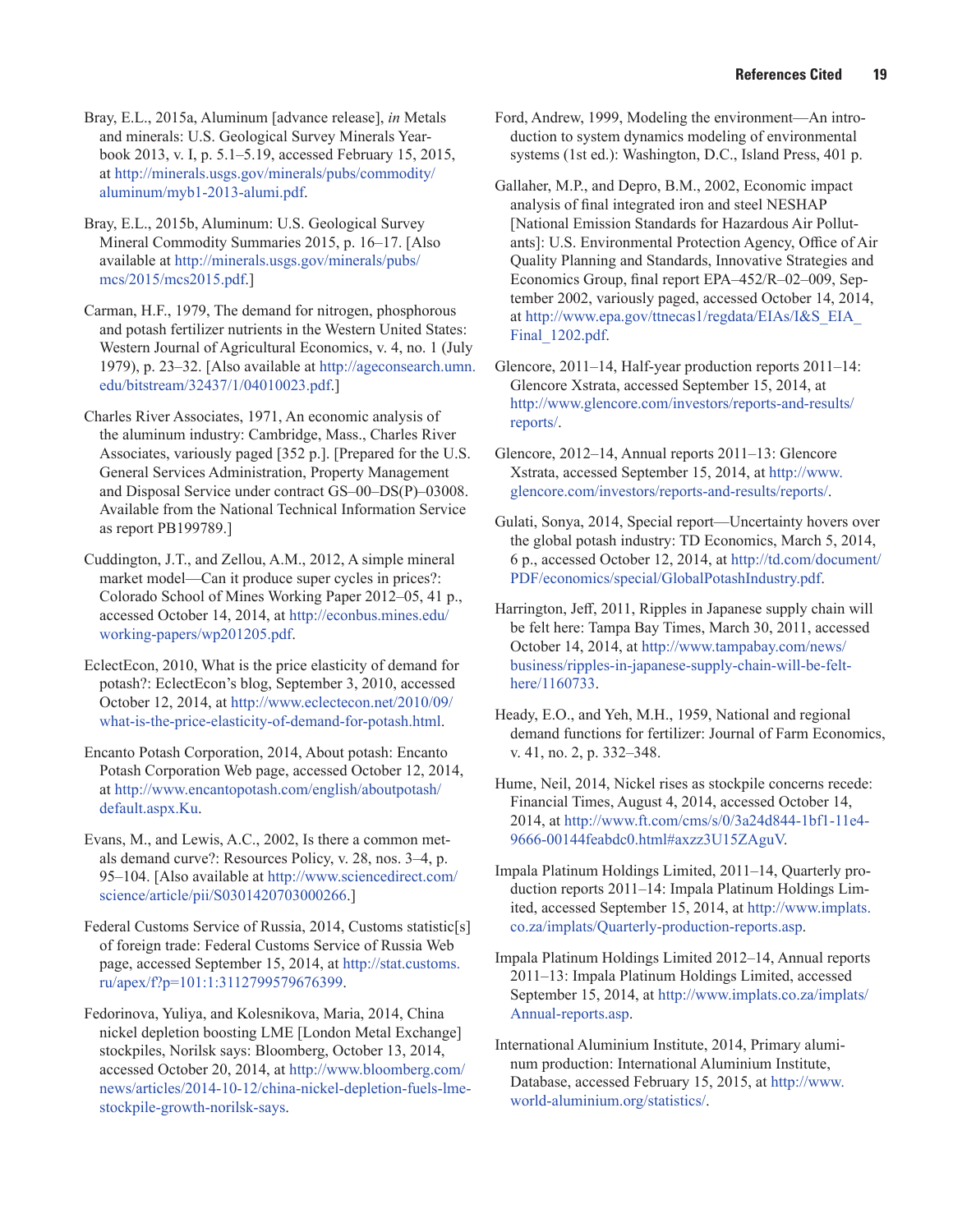#### **20 Immediate Effects on World Markets of a Hypothetical Disruption to Russia's Supply of Six Mineral Commodities**

International Fertilizer Association, 2013a, Global fertilizer supply and trade 2013–2014: International Fertilizer Association [Michel Prud'homme, 39th IFA enlarged council meeting, Paris, France, 4–5 December 2013], 56 p. [Available at [http://www.fertilizer.org/](http://www.fertilizer.org).]

International Fertilizer Association, 2013b, Potash statistics— January–June 2012 detailed report: International Fertilizer Association, September, 13 p. [Available at [http://www.](http://www.fertilizer.org/) [fertilizer.org/](http://www.fertilizer.org/).]

International Fertilizer Association, 2014a, Fertilizers and raw materials global supply 2014–18: International Fertilizer Association [Michel Prud'homme, 82 IFA Annual Conference, Sydney, NSW, Australia, 26–28 May 2014], June, 79 p. [Available at <http://www.fertilizer.org/>.]

International Fertilizer Association, 2014b, Potash statistics— January–June 2013 detailed report: International Fertilizer Association, August, 14 p. [Available at [http://www.](http://www.fertilizer.org/) [fertilizer.org/](http://www.fertilizer.org/).]

International Fertilizer Association, 2014c, Potash statistics— January–June 2014 aggregated report: International Fertilizer Association, August, 14 p. [Available at [http://www.](http://www.fertilizer.org/) [fertilizer.org/](http://www.fertilizer.org/).]

International Fertilizer Association, 2014d, World potash capacities 2014: International Fertilizer Association, June, 16 p. [Available at [http://www.fertilizer.org/.](http://www.fertilizer.org/)]

International Nickel Study Group, 2013, World nickel statistics—Yearbook: Lisbon, Portugal, International Nickel Study Group, v. 21, no. 12, December, 144 p.

International Nickel Study Group, 2014a, World nickel statistics monthly bulletin: Lisbon, Portugal, International Nickel Study Group, v. 23, no. 3, March, 99 p.

International Nickel Study Group, 2014b, World nickel statistics monthly bulletin: Lisbon, Portugal, International Nickel Study Group, v. 23, no. 10, October, 99 p.

Jasinski, S.M., 2014, Potash: U.S. Geological Survey Mineral Commodity Summaries 2014, p. 122–123. [Also available at [http://minerals.usgs.gov/minerals/pubs/commodity/](http://minerals.usgs.gov/minerals/pubs/commodity/potash/mcs-2014-potas.pdf) [potash/mcs-2014-potas.pdf.](http://minerals.usgs.gov/minerals/pubs/commodity/potash/mcs-2014-potas.pdf)]

Jasinski, S.M., 2015, Potash: U.S. Geological Survey Mineral Commodity Summaries 2015, p. 122–123. [Also available at [http://minerals.usgs.gov/minerals/pubs/mcs/2015/](http://minerals.usgs.gov/minerals/pubs/mcs/2015/mcs2015.pdf) [mcs2015.pdf.](http://minerals.usgs.gov/minerals/pubs/mcs/2015/mcs2015.pdf)]

Jenny, Frederic, 2012, Price instability and competition law—The case of the potash cartel: Organisation for Economic Co-operation and Development (OECD) Global Forum on Trade and Competition, 2012, 11 p., accessed February 10, 2015, at [http://www.oecd.org/competition/](http://www.oecd.org/competition/globalforum/49737333.pdf) [globalforum/49737333.pdf](http://www.oecd.org/competition/globalforum/49737333.pdf).

JSC Uralkali, 2013, Maximising global opportunity, integrated report and accounts 2013: Moscow, Russian Federation JSC Uralkali, 176 p., accessed October 12, 2014, at [http://www.uralkali.com/upload/iblock/e08/UR022\\_](http://www.uralkali.com/upload/iblock/e08/UR022_AR2013_English_AR.pdf) [AR2013\\_English\\_AR.pdf](http://www.uralkali.com/upload/iblock/e08/UR022_AR2013_English_AR.pdf).

JSC Uralkali, 2014a, Maximising global opportunity, 1H 2014 IFRS results and potash market review: JSC Uralkali, 12 p., accessed October 12, 2014, at [http://www.uralkali.com/](http://www.uralkali.com/upload/iblock/809/1H2014_Presentation_28_Aug_Final.pdf) upload/iblock/809/1H2014 Presentation 28 Aug Final. [pdf](http://www.uralkali.com/upload/iblock/809/1H2014_Presentation_28_Aug_Final.pdf).

JSC Uralkali, 2014b, Maximising global opportunity, investor presentation: Moscow, Russian Federation: JSC Uralkali, 45 p., accessed October 12, 2014, at [http://www.uralkali.](http://www.uralkali.com/upload/iblock/256/Investor_Presentation_Oct_2014.pdf) [com/upload/iblock/256/Investor\\_Presentation\\_Oct\\_2014.](http://www.uralkali.com/upload/iblock/256/Investor_Presentation_Oct_2014.pdf) [pdf](http://www.uralkali.com/upload/iblock/256/Investor_Presentation_Oct_2014.pdf).

JSC Uralkali, 2014c, Uralkali announces 1H 2014 IFRS results: JSC Uralkali, accessed October 12, 2014, at <http://www.uralkali.com/investors/results/>.

JSC Uralkali, 2014d, Uralkali market analysis reports key element: JSC Uralkali, issue #2 (7), accessed October 12, 2014, at [http://www.uralkali.com/upload/iblock/79d/](http://www.uralkali.com/upload/iblock/79d/KeyElement_Issue7_July2014_ENG.pdf) [KeyElement\\_Issue7\\_July2014\\_ENG.pdf](http://www.uralkali.com/upload/iblock/79d/KeyElement_Issue7_July2014_ENG.pdf).

Koch, Lisa, 2013, The future of potash mining: Cultivate (Food and Agribusiness Newsletter by Norton Rose Fulbright), no. 2 (November 2013), p. 10–12, accessed October 12, 2014, at [http://www.nortonrosefulbright.com/](http://www.nortonrosefulbright.com/files/cultivate-the-future-of-potash-mining-109683.pdf) [files/cultivate-the-future-of-potash-mining-109683.pdf](http://www.nortonrosefulbright.com/files/cultivate-the-future-of-potash-mining-109683.pdf).

Kooroshy, Jaakko, and Preston, Felix, with Siân Bradley, 2014, Cartels and competition in minerals markets— Challenges for global governance: Chatham House, Royal Institute of International Affairs, Research Paper, December 2014, 57 p., accessed February 10, 2015, at [https://www.](https://www.chathamhouse.org/publication/cartels-and-competition-minerals-markets-challenges-global-) [chathamhouse.org/publication/cartels-and-competition](https://www.chathamhouse.org/publication/cartels-and-competition-minerals-markets-challenges-global-)[minerals-markets-challenges-global-governance.](https://www.chathamhouse.org/publication/cartels-and-competition-minerals-markets-challenges-global-)

Kuck, P.H., 2013, Nickel: U.S. Geological Survey Mineral Commodity Summaries 2013, p. 108–109. [Also available at [http://minerals.usgs.gov/minerals/pubs/commodity/](http://minerals.usgs.gov/minerals/pubs/commodity/nickel/mcs-2013-nicke.pdf) [nickel/mcs-2013-nicke.pdf](http://minerals.usgs.gov/minerals/pubs/commodity/nickel/mcs-2013-nicke.pdf).]

Kuck, P.H., 2015, Nickel: U.S. Geological Survey Mineral Commodity Summaries 2015, p. 108–109. [Also available at [http://minerals.usgs.gov/minerals/pubs/mcs/2015/](http://minerals.usgs.gov/minerals/pubs/mcs/2015/mcs2015.pdf) [mcs2015.pdf.](http://minerals.usgs.gov/minerals/pubs/mcs/2015/mcs2015.pdf)]

Lee, Fai, 2013, Fertilizers—The real problem with the potash industry: Odlum Brown Limited, note posted August 19, 2013, 4 p., accessed February 10, 2015, at [http://www.](http://www.theglobeandmail.com/globe-investor/investment-ideas/research-reports/article13857509.ece/BINARY/MATS_201308_Fertilizers.pdf) [theglobeandmail.com/globe-investor/investment-ideas/](http://www.theglobeandmail.com/globe-investor/investment-ideas/research-reports/article13857509.ece/BINARY/MATS_201308_Fertilizers.pdf) [research-reports/article13857509.ece/BINARY/](http://www.theglobeandmail.com/globe-investor/investment-ideas/research-reports/article13857509.ece/BINARY/MATS_201308_Fertilizers.pdf) MATS 201308 Fertilizers.pdf.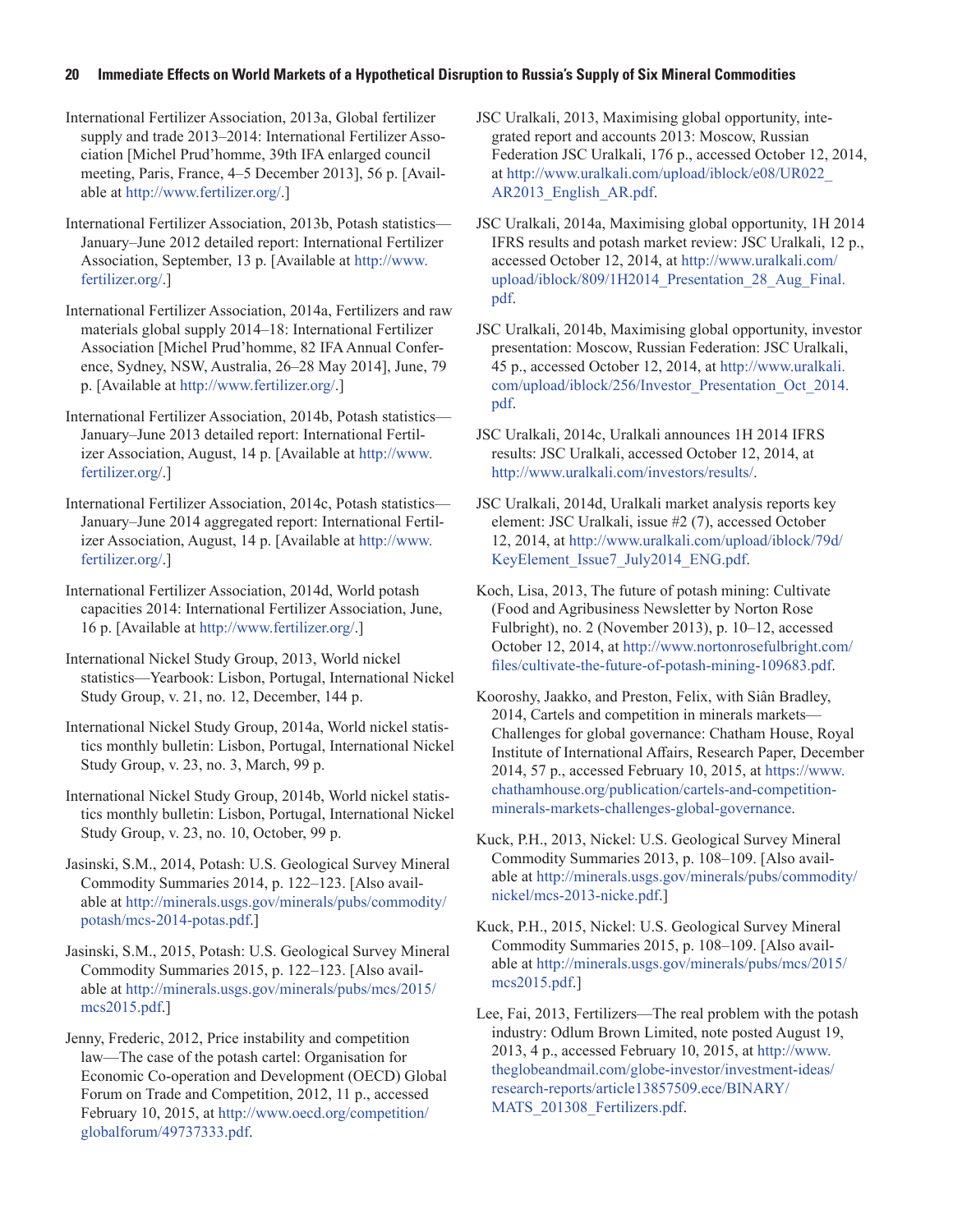Loferski, P.J., 2013, Platinum-group metals [advance release], *in* Metals and minerals: U.S. Geological Survey Minerals Yearbook 2012, v. I, p. 57.1–57.12, accessed February 15, 2015, at [http://minerals.usgs.gov/minerals/pubs/commodity/](http://minerals.usgs.gov/minerals/pubs/commodity/platinum/myb1-2012-plati.pdf) [platinum/myb1-2012-plati.pdf](http://minerals.usgs.gov/minerals/pubs/commodity/platinum/myb1-2012-plati.pdf).

Loferski, P.J., 2014, Platinum-group metals: U.S. Geological Survey Mineral Commodity Summaries 2014, p. 120–121. [Also available at [http://minerals.usgs.gov/minerals/pubs/](http://minerals.usgs.gov/minerals/pubs/commodity/platinum/mcs-2014-plati.pdf) [commodity/platinum/mcs-2014-plati.pdf](http://minerals.usgs.gov/minerals/pubs/commodity/platinum/mcs-2014-plati.pdf).]

Loferski, P.J., 2015, Platinum-group metals: U.S. Geological Survey Mineral Commodity Summaries 2015, p. 120–121. [Also available at [http://minerals.usgs.gov/minerals/pubs/](http://minerals.usgs.gov/minerals/pubs/mcs/2015/mcs2015.pdf) [mcs/2015/mcs2015.pdf.](http://minerals.usgs.gov/minerals/pubs/mcs/2015/mcs2015.pdf)]

London Metal Exchange, 2014, Official prices: London Metal Exchange, accessed September 12, 2014, at [https://www.lme.com/.](https://www.lme.com/)

Lynd, L.E., 1985, Titanium, *in* Mineral facts and problems, 1985 edition: U.S. Bureau of Mines Bulletin 675, p. 859–879.

Menzie, W.D., Baker, M.S., Bleiwas, D.I., and Kuo, Chin, 2011, Mines and mineral processing facilities in the vicinity of the March 11, 2011, earthquake in northern Honshu, Japan: U.S. Geological Survey Open-File Report 2011– 1069, 7 p. [Available at [http://pubs.usgs.gov/of/2011/1069/.](http://pubs.usgs.gov/of/2011/1069/)]

Mikesell, R.F., 2013, The world copper industry—Structure and economic analysis: New York, Routledge, 393 p. [Reissue of book first published in 1979.]

Nickel Institute, 2010, Nickel in society—Lasting value, innovative solutions: [Brussels,] Nickel Institute, 43 p., accessed September 15, 2014, at [http://www.nickelinstitute.org/en/](http://www.nickelinstitute.org/en/MediaCentre/Publications/NickelInSociety.aspx) [MediaCentre/Publications/NickelInSociety.aspx](http://www.nickelinstitute.org/en/MediaCentre/Publications/NickelInSociety.aspx).

North American Palladium Ltd., 2011–14, Quarterly reports 2011–14: North American Palladium Ltd. Web page, accessed September 15, 2014, at [http://www.napalladium.](http://www.napalladium.com/investors/Financial-Reports/default.aspx) [com/investors/Financial-Reports/default.aspx.](http://www.napalladium.com/investors/Financial-Reports/default.aspx)

North American Palladium Ltd., 2012–14, Annual reports 2011–13: North American Palladium Ltd., accessed September 15, 2014, at [http://www.napalladium.com/](http://www.napalladium.com/investors/Financial-Reports/default.aspx) [investors/Financial-Reports/default.aspx.](http://www.napalladium.com/investors/Financial-Reports/default.aspx)

O'Byrne, Mark, 2014, Russian sanctions may create serious supply shortages for platinum and palladium: blog posting March 18, 2014, accessed October 14, 2014, at [http://www.maxkeiser.com/2014/03/russian-sanctions](http://www.maxkeiser.com/2014/03/russian-sanctions-may-create-serious-supply-shortages-for-platinum-and-palladium/)[may-create-serious-supply-shortages-for-platinum-and](http://www.maxkeiser.com/2014/03/russian-sanctions-may-create-serious-supply-shortages-for-platinum-and-palladium/)[palladium/.](http://www.maxkeiser.com/2014/03/russian-sanctions-may-create-serious-supply-shortages-for-platinum-and-palladium/)

Odendaal, Natasha, 2014, Platinum, palladium deficits to increase: Mining Weekly, accessed October 14, 2014, at [http://www.miningweekly.com/print-version/platinum](http://www.miningweekly.com/print-version/platinum-palladium-deficits-to-increase-2014-06-13)[palladium-deficits-to-increase-2014-06-13](http://www.miningweekly.com/print-version/platinum-palladium-deficits-to-increase-2014-06-13).

OJSC MMC Norilsk Nickel, 2011–14, Preliminary consolidated production results [quarterly reports for] 2011–14: OJSC MMC [Open Joint-Stock Company Mining and Metallurgical Company] Norilsk Nickel, accessed September 15, 2014, at [http://www.nornik.ru/en/](http://www.nornik.ru/en/investor-relations/production-results/production-operating-releases) [investor-relations/production-results/production-operating](http://www.nornik.ru/en/investor-relations/production-results/production-operating-releases)[releases.](http://www.nornik.ru/en/investor-relations/production-results/production-operating-releases)

OJSC MMC Norilsk Nickel, 2012–14, Annual reports 2011–13: OJSC MMC [Open Joint-Stock Company Mining and Metallurgical Company] Norilsk Nickel, accessed September 15, 2014, at [http://www.nornik.ru/en/](http://www.nornik.ru/en/investor-relations/annual-reports/annual-reports) [investor-relations/annual-reports/annual-reports.](http://www.nornik.ru/en/investor-relations/annual-reports/annual-reports)

OJSC MMC Norilsk Nickel, 2014, General information: OJSC MMC [Open Joint-Stock Company Mining and Metallurgical Company] Norilsk Nickel Web page, accessed September 15, 2014, at [http://www.](http://www.nornik.ru/en/about-norilsk-nickel/about-norilsk-nickel1/general-information) [nornik.ru/en/about-norilsk-nickel/about-norilsk-nickel1/](http://www.nornik.ru/en/about-norilsk-nickel/about-norilsk-nickel1/general-information) [general-information.](http://www.nornik.ru/en/about-norilsk-nickel/about-norilsk-nickel1/general-information)

Östensson, Olle, 2010, Trading minerals and metals [—PowerPoint presentation given July 12, 2010, at Workshop on the Teaching and Research of Natural Resources and Economic Development, Dar es Salaam, Tanzania, 12–16 July 2010]: United Nations Conference on Trade and Development (UNCTAD), Virtual Institute (VI), 31 slides, accessed October 14, 2014, at [http://vi.unctad.org/](http://vi.unctad.org/files/wksp/oilgaswksptanz10/docs/Presentations/Day1_Ostensson_trading.ppt) [files/wksp/oilgaswksptanz10/docs/Presentations/](http://vi.unctad.org/files/wksp/oilgaswksptanz10/docs/Presentations/Day1_Ostensson_trading.ppt) [Day1\\_Ostensson\\_trading.ppt](http://vi.unctad.org/files/wksp/oilgaswksptanz10/docs/Presentations/Day1_Ostensson_trading.ppt).

Pei, Fanyu, and Tilton, J.E., 1999, Consumer preferences, technological change, and the short-run income elasticity of metal demand: Resources Policy v. 25, no. 2, p. 87–109. [Also available at [http://dx.doi.org/10.1016/S0301-](http://dx.doi.org/10.1016/S0301-4207(99)00013-6) [4207\(99\)00013-6.](http://dx.doi.org/10.1016/S0301-4207(99)00013-6)]

Platts Metals Daily, 2014, Metals Weekly: McGraw Hill Financial, Platts Metals Daily, v. 3, no. 130, July 4, p. 18.

PotashCorp, 2013 Overview of PotashCorp and its industry: PotashCorp [report], variously paged, accessed October 12, 2014, at [http://potashcorp.s3.amazonaws.com/PotashCorp\\_](http://potashcorp.s3.amazonaws.com/PotashCorp_Industry_Overview.pdf) [Industry\\_Overview.pdf](http://potashcorp.s3.amazonaws.com/PotashCorp_Industry_Overview.pdf).

Quddus, M.A., Siddiqi, M.W., and Riaz, M.M., 2008, The demand for nitrogen, phosphorus and potash fertilizer nutrients in Pakistan: Pakistan Economic and Social Review, v. 46, no. 2, p. 101–116. [Also available at [http://pu.edu.pk/](http://pu.edu.pk/images/journal/pesr/PDF-FILES/2%20Quddus%20Demand%20for%20N%20P%20P.pdf) [images/journal/pesr/PDF-FILES/2%20Quddus%20](http://pu.edu.pk/images/journal/pesr/PDF-FILES/2%20Quddus%20Demand%20for%20N%20P%20P.pdf) [Demand%20for%20N%20P%20P.pdf](http://pu.edu.pk/images/journal/pesr/PDF-FILES/2%20Quddus%20Demand%20for%20N%20P%20P.pdf).]

Roskill Information Services Ltd., 2013, Titanium report: London, Roskill Information Services Ltd., February, 222 p.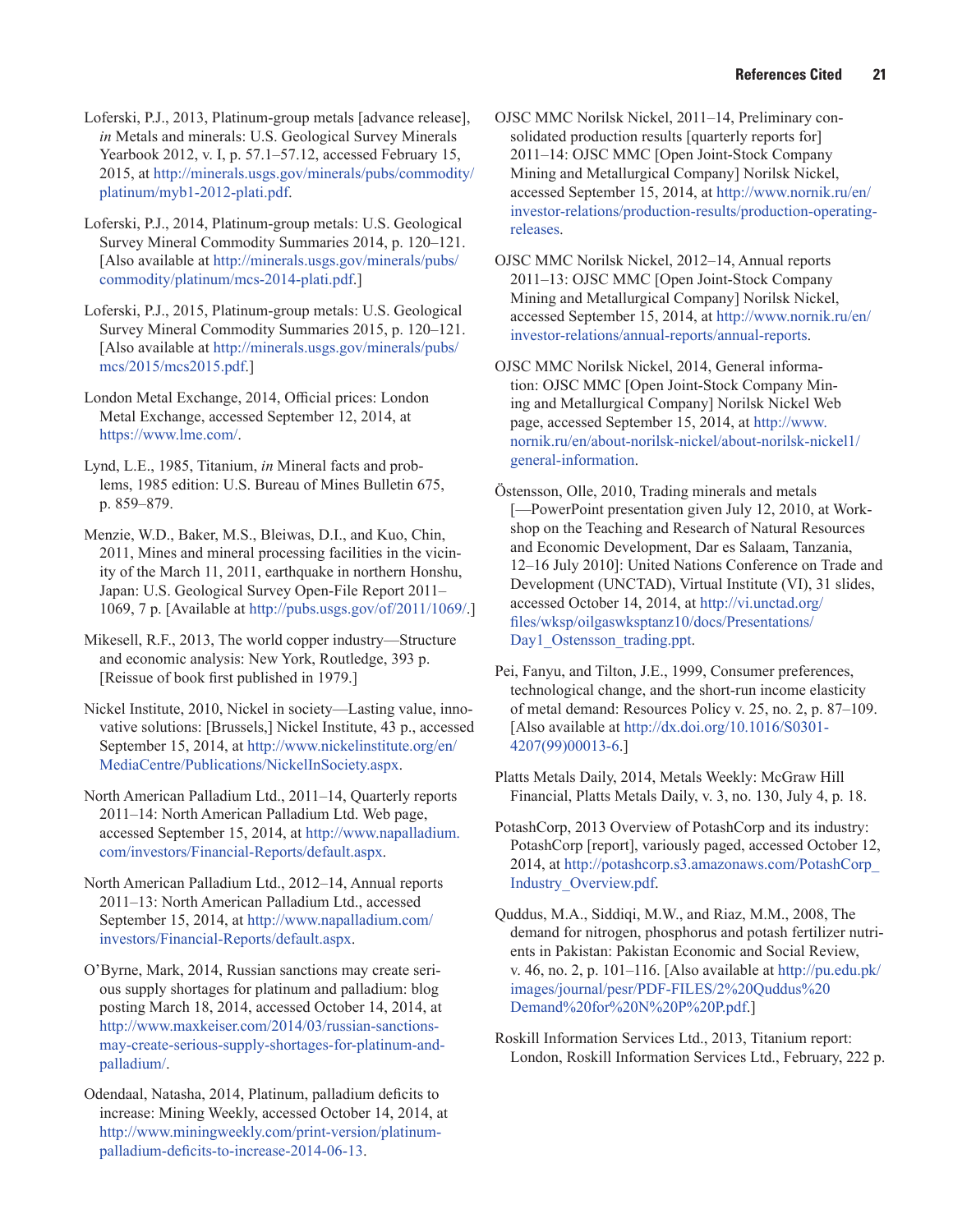#### **22 Immediate Effects on World Markets of a Hypothetical Disruption to Russia's Supply of Six Mineral Commodities**

Safirova, Elena, 2013, The mineral industry of Russia [advance release], *in* Area reports—International—Europe and Central Eurasia: U.S. Geological Survey Minerals Yearbook 2011, v. III, p. 38.1–38.21, accessed October 20, 2016, at [http://minerals.usgs.gov/minerals/pubs/country/2011/](http://minerals.usgs.gov/minerals/pubs/country/2011/myb3-2011-rs.pdf) [myb3-2011-rs.pdf](http://minerals.usgs.gov/minerals/pubs/country/2011/myb3-2011-rs.pdf).

Seong, Somi, Younossi, Obaid, and Goldsmith, B.W., 2009, Titanium—Industrial base, price trends, and technology initiatives: Santa Monica, Calif., RAND Corporation, 128 p., accessed September 15, 2014, at [http://www.rand.org/](http://www.rand.org/content/dam/rand/pubs/monographs/2009/RAND_MG789.pdf) [content/dam/rand/pubs/monographs/2009/RAND\\_MG789.](http://www.rand.org/content/dam/rand/pubs/monographs/2009/RAND_MG789.pdf) [pdf](http://www.rand.org/content/dam/rand/pubs/monographs/2009/RAND_MG789.pdf).

Stillwater Mining Company, 2011–14, Quarterly earnings 2011–14: Stillwater Mining Company, accessed September 15, 2014, at [http://investorrelations.](http://investorrelations.stillwatermining.com/phoenix.zhtml?c=99837&p=quarterlyearnings) [stillwatermining.com/phoenix.](http://investorrelations.stillwatermining.com/phoenix.zhtml?c=99837&p=quarterlyearnings) [zhtml?c=99837&p=quarterlyearnings.](http://investorrelations.stillwatermining.com/phoenix.zhtml?c=99837&p=quarterlyearnings)

Stillwater Mining Company, 2012–14, Annual reports 2011– 13: Stillwater Mining Company, accessed September 15, 2014, at [http://investorrelations.stillwatermining.com/](http://investorrelations.stillwatermining.com/phoenix.zhtml?c=99837&p=irol-reportsannual) [phoenix.zhtml?c=99837&p=irol-reportsannual](http://investorrelations.stillwatermining.com/phoenix.zhtml?c=99837&p=irol-reportsannual).

Stuckey, J.A., 1983, Vertical integration and joint ventures in the aluminum industry: Cambridge, Mass., Harvard University Press, 348 p.

Stuermer, Martin, 2013, Industrialization and the demand for mineral commodities: Bonn Econ Discussion Papers [Bonn, Germany, University of Bonn], 13/2013, 95 p., accessed February 15, 2015, at [http://papers.ssrn.com/sol3/papers.](http://papers.ssrn.com/sol3/papers.cfm?abstract_id=2364309) [cfm?abstract\\_id=2364309](http://papers.ssrn.com/sol3/papers.cfm?abstract_id=2364309).

Tan, Lynette, 2014, Platinum and palladium import data could signify diverging fortunes: Mineweb Web site, accessed October 14, 2014, at [http://www.mineweb.com/mineweb/](http://www.mineweb.com/mineweb/content/en/mineweb-editors?oid=248270&sn=Detail) [content/en/mineweb-editors?oid=248270&sn=Detail](http://www.mineweb.com/mineweb/content/en/mineweb-editors?oid=248270&sn=Detail).

TIAX, LLC, 2003, Platinum availability and economics for PEMFC [proton exchange membrane fuel cell] commercialization: Cambridge, Mass., TIAX, LLC, 100 p., prepared for the U.S. Department of Energy under contract DE–FC04– 01AL67601, accessed October 14, 2014, at [https://www1.](https://www1.eere.energy.gov/hydrogenandfuelcells/pdfs/tiax_platinum.pdf) [eere.energy.gov/hydrogenandfuelcells/pdfs/](https://www1.eere.energy.gov/hydrogenandfuelcells/pdfs/tiax_platinum.pdf) [tiax\\_platinum.pdf](https://www1.eere.energy.gov/hydrogenandfuelcells/pdfs/tiax_platinum.pdf).

United Nations Statistics Division, 2014, United Nations Commodity Trade Statistics Database (UN Comtrade): United Nations Statistics Division database, accessed September 15, 2014, at <http://comtrade.un.org>.

U.S. International Trade Commission, 2014, Interactive Tariff and Trade DataWeb: U.S. International Trade Commission, accessed September 15, 2014, at<http://dataweb.usitc.gov/>.

Vale, 2011–14, Quarterly production reports 2011–14: Vale, accessed September 15, 2014, at [http://www.vale.com/](http://www.vale.com/canada/EN/investors/quarterly-results-reports/Pages/default.aspx) [canada/EN/investors/quarterly-results-reports/Pages/default.](http://www.vale.com/canada/EN/investors/quarterly-results-reports/Pages/default.aspx) [aspx](http://www.vale.com/canada/EN/investors/quarterly-results-reports/Pages/default.aspx).

- Vale, 2012–14, Annual reports 2011–13: Vale, accessed September 15, 2014, at [http://www.vale.com/canada/EN/](http://www.vale.com/canada/EN/investors/annual-reports/20F/Pages/default.aspx) [investors/annual-reports/20F/Pages/default.aspx](http://www.vale.com/canada/EN/investors/annual-reports/20F/Pages/default.aspx).
- VSMPO–AVISMA Corp., 2014, Godovoy otchet 2013 [Annual report 2013, in Russian]: VSMPO–AVISMA Corp., 55 p., accessed October 11, 2014, at [http://www.vsmpo.ru/](http://www.vsmpo.ru/files/user_groupes/Administrator/Section/229/2014-god-otchet-2013.pdf) [files/user\\_groupes/Administrator/Section/229/](http://www.vsmpo.ru/files/user_groupes/Administrator/Section/229/2014-god-otchet-2013.pdf) [2014-god-otchet-2013.pdf](http://www.vsmpo.ru/files/user_groupes/Administrator/Section/229/2014-god-otchet-2013.pdf).
- Wagenhals, Gerhard, 1983, The impact of copper production from manganese nodules—A simulation study: Kiel Institute for the World Economy, Kiel working paper no. 192, 121 p. [Also available at [http://EconPapers.repec.org/](http://EconPapers.repec.org/RePEc:kie:kieliw:192) [RePEc:kie:kieliw:192.](http://EconPapers.repec.org/RePEc:kie:kieliw:192)]

World Bank, 2014, Global economic prospects; Commodity markets outlook, [quarterly report for] April: Washington, D.C., World Bank, 25 p., accessed October 12, 2014, at [http://www.worldbank.org/content/dam/Worldbank/](http://www.worldbank.org/content/dam/Worldbank/GEP/GEPcommodities/Commodity_Markets_Outlook_April_2014.pdf) GEP/GEPcommodities/Commodity\_Markets\_Outlook [April\\_2014.pdf](http://www.worldbank.org/content/dam/Worldbank/GEP/GEPcommodities/Commodity_Markets_Outlook_April_2014.pdf).

Yager, T.R., Soto-Viruet, Yadira, and Barry, J.J., 2013, Recent strikes in South Africa's platinum-group metal mines— Effects upon world platinum-group metal supplies (ver. 1.1, September 2013): U.S. Geological Survey Open-File Report 2012–1273, 18 p., accessed October 14, 2014, at [http://pubs.](http://pubs.usgs.gov/of/2012/1273) [usgs.gov/of/2012/1273.](http://pubs.usgs.gov/of/2012/1273)

Zhu, Zhirui, 2012, Identifying supply and demand elasticities of iron ore: Durham, N.C., Duke University, honors thesis, 57 p., accessed October 14, 2014, at http://econ.duke.edu/ uploads/media\_items/thesis-zhirui-zhu.original.pdf.